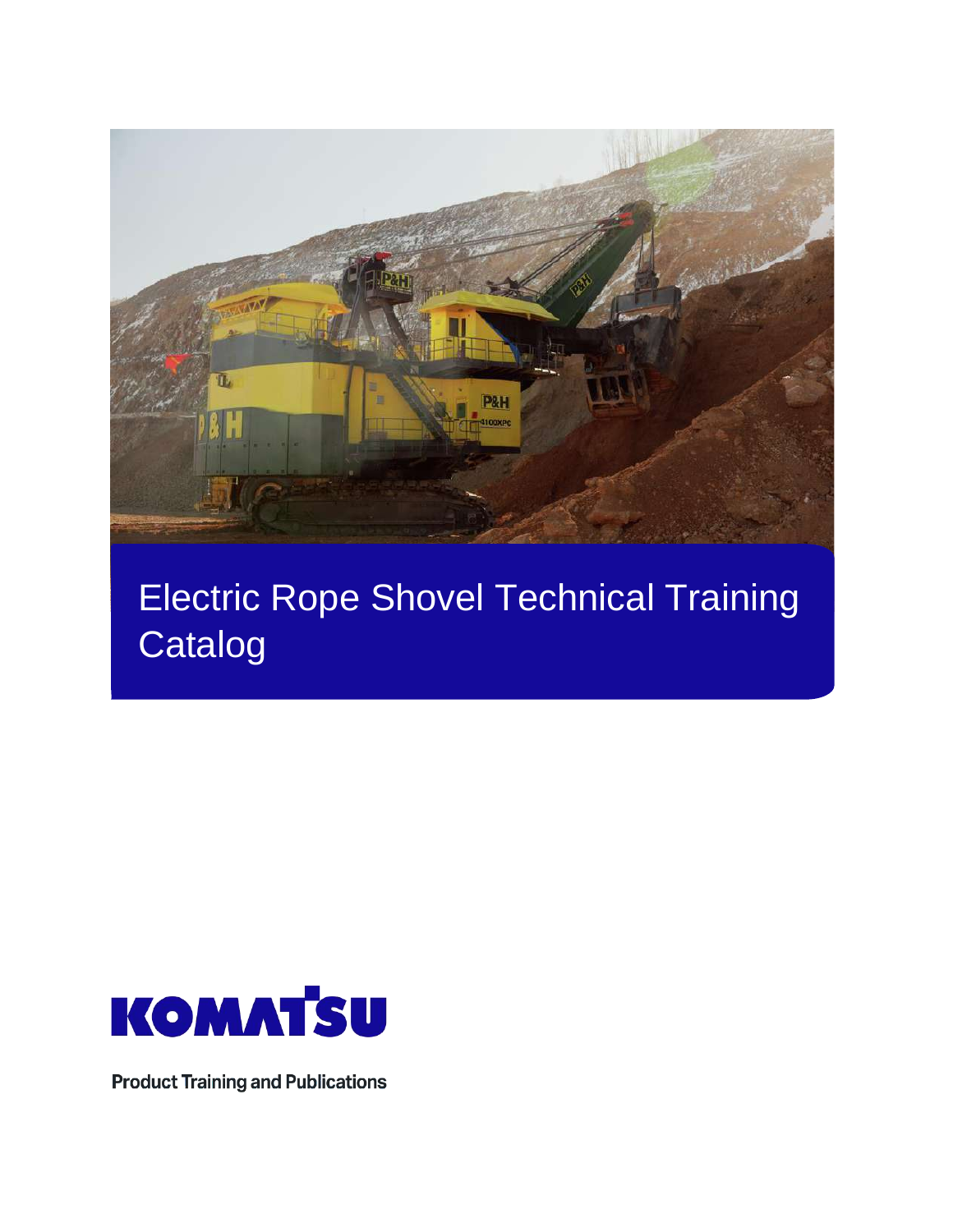## **Contents**

| Electric Rope Shovel Technical Training Catalog |  |
|-------------------------------------------------|--|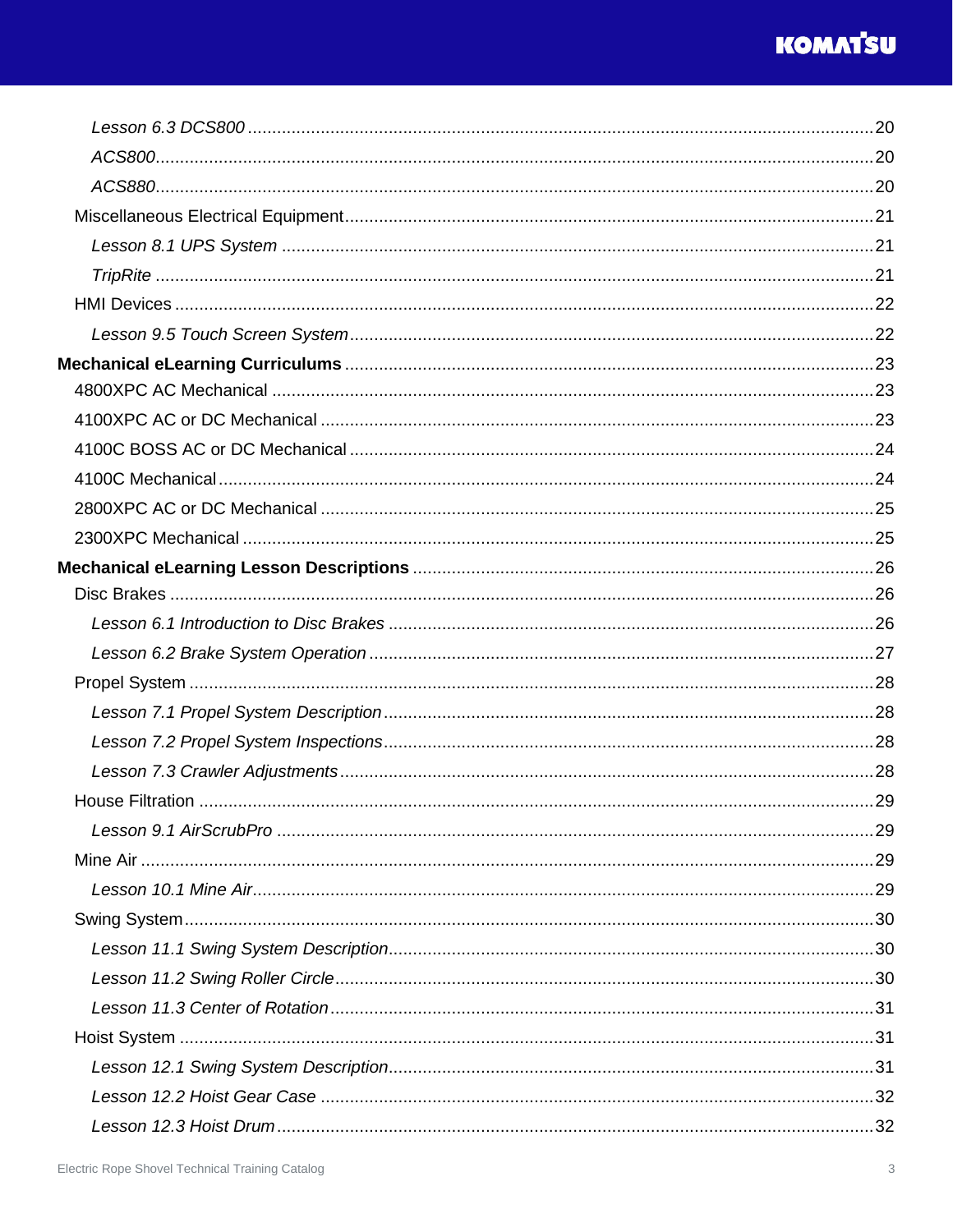## **KOMAT'SU**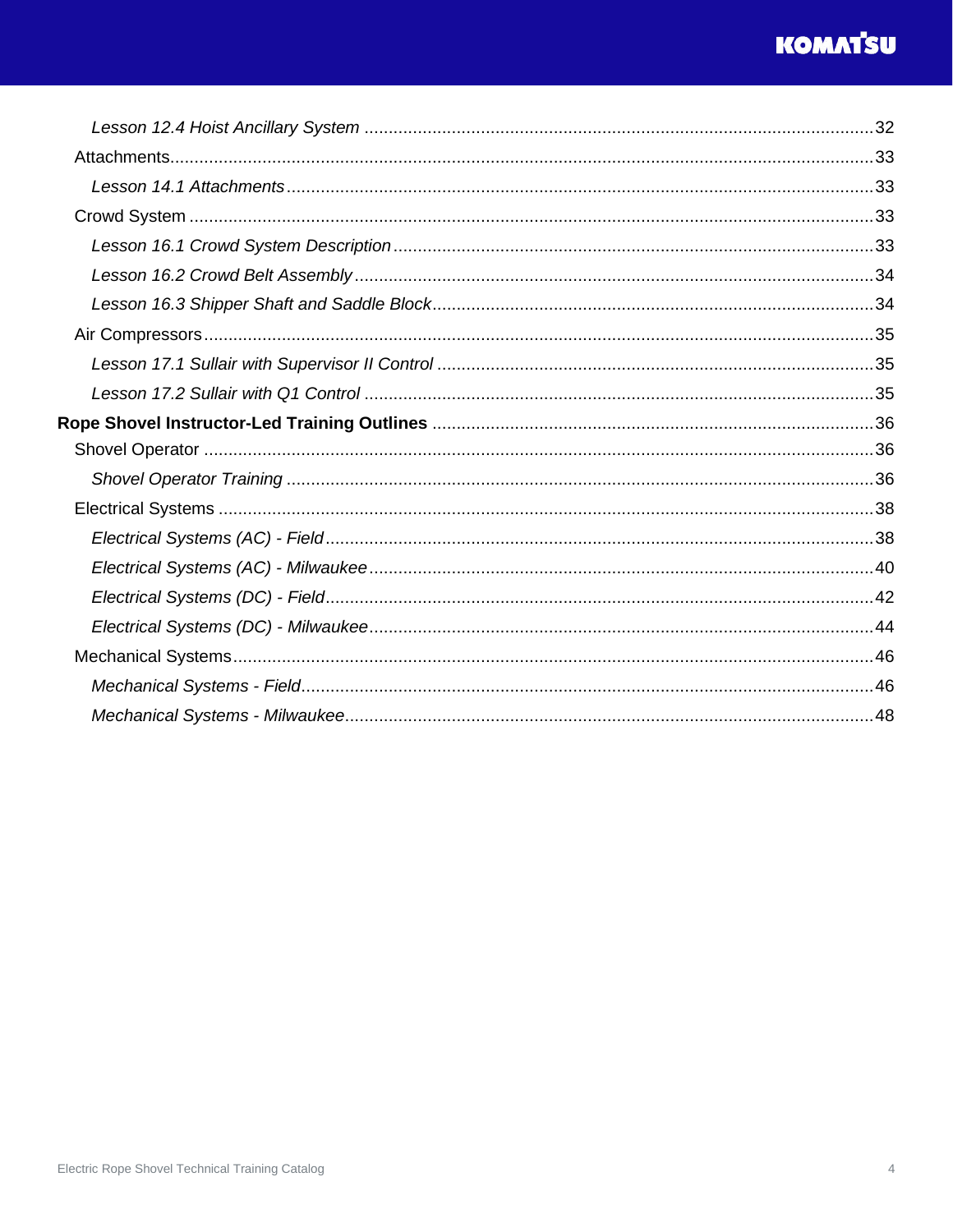

## **Global Mining Solutions eLearning**

<span id="page-4-0"></span>Product Training and Publications has identified eLearning as a delivery option for fundamental knowledge and product specific training. eLearning provides several advantages over traditional training methods:

- eLearning content can be accessed through the Internet by any individual who has the appropriate login and password credentials.
- Immediate availability of training content which provides a quicker, more productive workforce.
- Online training reduces the cost of training by eliminating travel, living, and other expenses associated with Instructor-Led Training.
- eLearning provides students with the ability to learn at their own pace and in their own comfortable environment.
- The training content can be delivered to a large contingent of people in varying locations and be technically consistent across the board.
- When used as a prerequisite to Instructor-Led Training, eLearning can level the playing field between novice and senior personnel. This makes the Instructor-Led Training more effective by allowing the Instructor to spend more time developing skills rather than knowledge-based components.

This Course Catalog contains descriptions of the eLearning Lessons available to you through Product Training and Publications.

#### **Lesson duration:**

Each eLearning Lesson is designed to be less than 60 minutes in duration. However, because eLearning is self-paced training, actual duration may vary per student.

#### **Target audience:**

Shovel Operators, Technicians, and Engineers who will operate and/or perform maintenance on P&H Mining Shovels.

#### **Prerequisites:**

Students should have a basic working knowledge of computers as well as a fundamental understanding of electronics, mechanics, pneumatics, and hydraulics as it applies to the systems of P&H Mining Shovel.

#### **Lesson location:**

eLearning content can be accessed through the Internet by any individual who has the appropriate login and password credentials.

#### **Computer requirements:**

It is recommended that all computers accessing eLearning content have the basic minimum requirements:

- Internet Explorer version 7 or better
- Adobe Reader version 8 or better

#### **Note:**

Our eLearning content is periodically revised and updated.

#### **Terms and Conditions:**

Training materials and product information can represent confidential and proprietary information of Komatsu Global Mining Solutions. This information is being made available to the individuals authorized to access or participate in Komatsu training. These training materials and their contents may not be modified, copied, reproduced, published, uploaded, posted, transmitted, or otherwise used for distribution to others.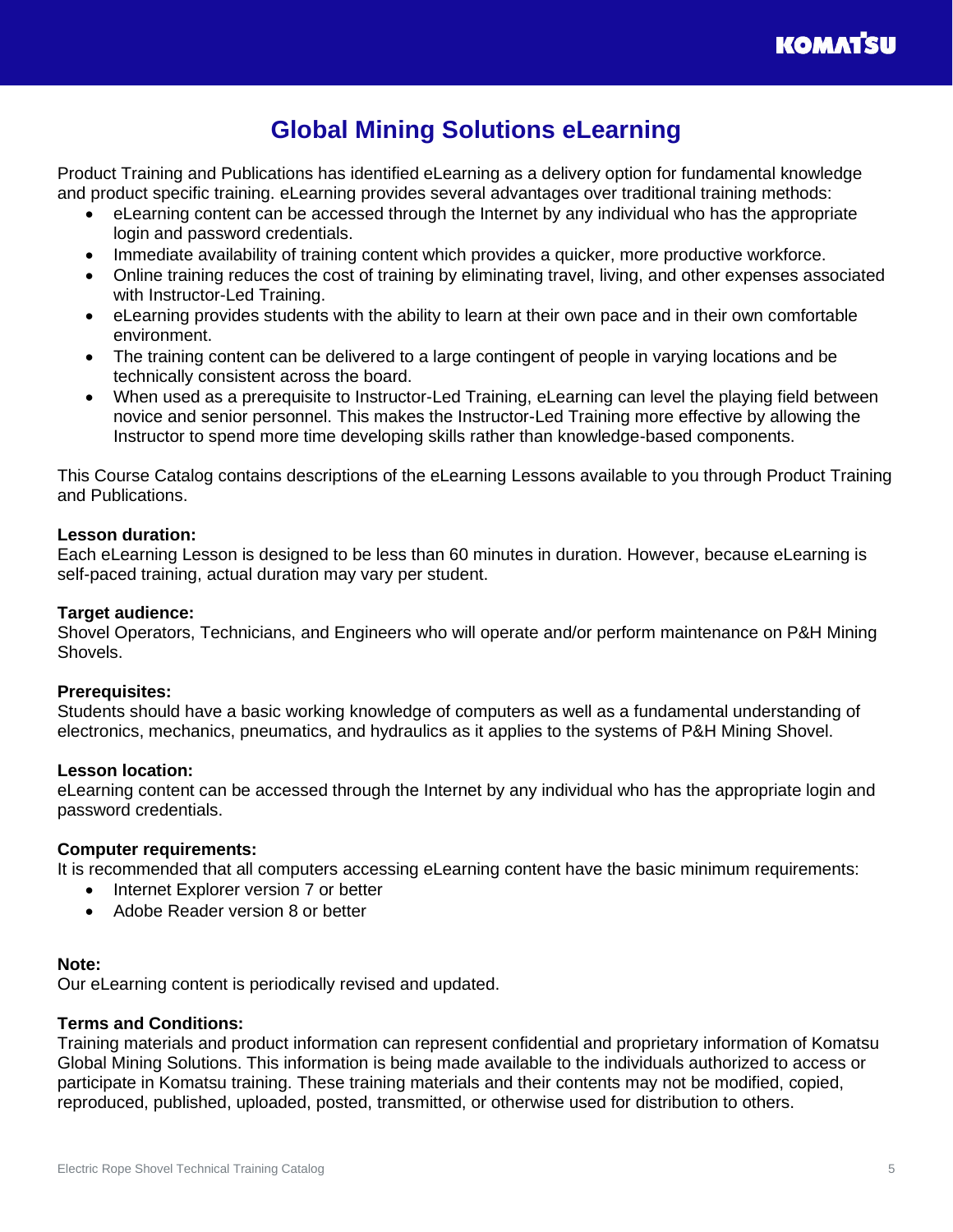## **General eLearning Lesson Descriptions**

## <span id="page-5-1"></span><span id="page-5-0"></span>**Introduction and Product Overview**

### <span id="page-5-2"></span>*Lesson 3.1 Shovel Introduction*

#### **Lesson description:**

This lesson provides the technician with an overview of the shovel sections, motions, systems, and internal and exterior components.

#### **Objectives:**

Upon completion of this lesson the student will:

- Understand and identify the major sections, motions, and systems associated with P&H Mining Shovels
- Understand the purpose and function of the exterior and interior components associated with P&H Mining Shovels
- Understand the purpose and function of the major components and controls associated with the Operator Cab on a P&H Mining Shovel

### <span id="page-5-3"></span>*Lesson 3.2 Shovel Operation Basics*

#### **Lesson outline:**

- Topic 1: Introduction
- Topic 2: Shovel Sections
- Topic 3: Shovel Motions
- Topic 4: Shovel Systems
- Topic 5: Exterior Component Overview
- Topic 6: Interior Component Overview
- Topic 7: Loading Control Center

#### **Lesson description:**

This lesson is intended to provide the technician with a general overview of the theory of operation for a P&H Mining Shovel. Due to the wide variety of mining operations and conditions, this lesson cannot detail every application or task. This lesson is intended to suggest general operating procedures and techniques only. Specific procedures will vary from mine to mine.

#### **Objectives:**

Upon completion of this lesson the student will:

- Understand the steps required to properly operation the shovel Hoist, Swing, Crowd, and Propel motion
- Understand how a shovel operator should setup the shovel for productive digging
- Have a thorough understanding of the Mechanical and Electrical System, the Ground Level, the On-Board, and Operation Station Inspections required prior to start the shovel
- Have a thorough understanding of the 4 Phases required to properly operate the shovel through a complete Dig Cycle

- Topic 1: Shovel Operation Introduction
- Topic 2: Individual Motion Control Procedures
- Topic 3: Setting Up for Productive Digging
- Topic 4: Pre-Start Inspection Mechanical Systems
- Topic 5: Pre-Start Inspection Electrical **Systems**
- Topic 6: Pre-Start Inspection Ground Level
- Topic 7: Pre-Start Inspection On-Board
- Topic 8: Pre-Start Inspection Operator's **Station**
- Topic 9: Dig Cycle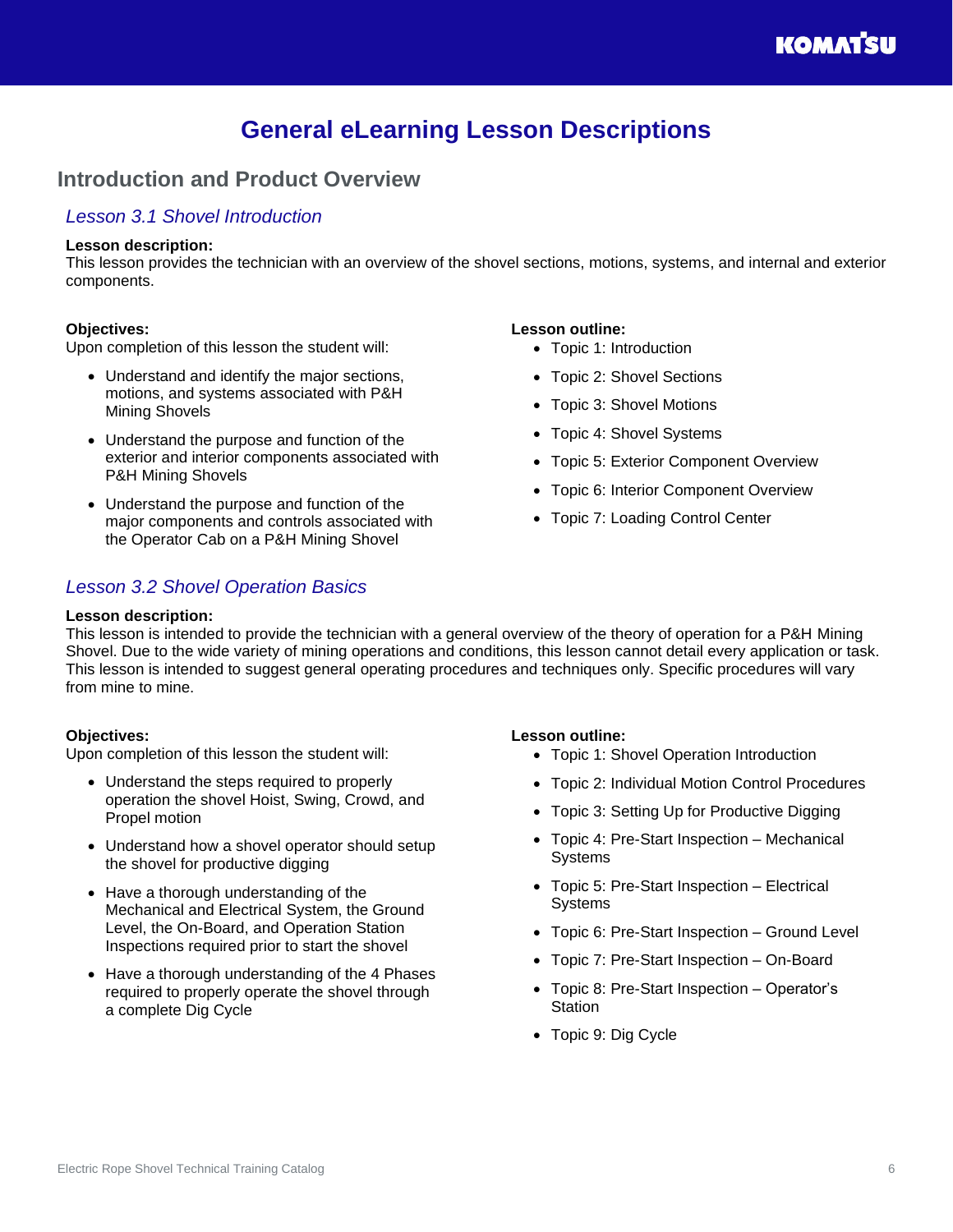## <span id="page-6-0"></span>*Lesson 3.3 Shovel Electrical Basics*

#### **Lesson description:**

This lesson is intended to provide the learner with an introduction to electrostatic discharge, general electrical guidelines, and troubleshooting steps.

#### **Objectives:**

Upon completion of this lesson the student will:

- State the definition of ESD and explain how to avoid damaging equipment through the transfer of static energy
- Have a thorough understanding of how to navigate through an electrical schematic
- Be introduced to a Six Step Troubleshooting technique
- Understand the steps recommended for shutting the equipment down for maintenance procedures

## <span id="page-6-1"></span>*Lesson 3.4 Shovel Mechanical Basics*

#### **Lesson description:**

This lesson covers basic procedures used in many of the mechanical maintenance tasks associated with P&H Mining Shovels. The procedures covered in this lesson are general in nature and will apply to several tasks on the shovel.

#### **Objectives:**

Upon completion of this lesson the student will:

- Be aware of items to look for during a routine daily inspection of wire rope
- Have a thorough understanding of how plastic shims are used on P&H shaft and bearing assemblies
- Become familiar with the types of fasteners used on P&H equipment
- Understand the different grade of bolts and how it influences the standard torque value specified for a bolted joint
- Be able to explain the installation and lubrication of P&H gear type motor couplings

#### **Lesson outline:**

**Lesson outline:**

- Topic 1: Wire Rope Inspection
- Topic 2: Shims
- Topic 3: Fasteners and Hardware

• Topic 1: Electrostatic Discharge (ESD) • Topic 2: Schematic Diagram Guidelines

• Topic 3: Troubleshooting Electrical Equipment • Topic 4: Maintenance Shutdown Procedures

• Topic 4: Motor Couplings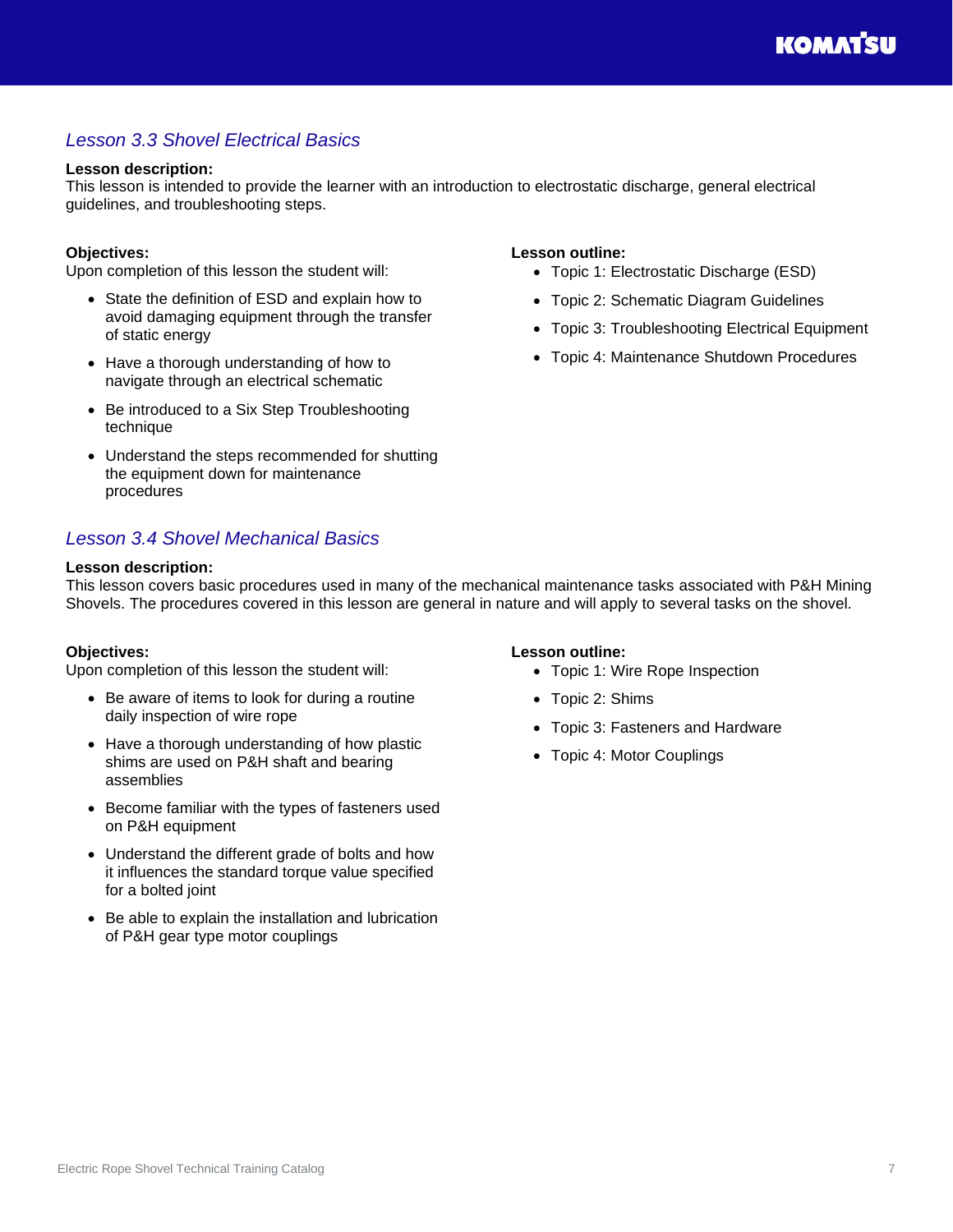## **Operator eLearning Lesson Descriptions**

## <span id="page-7-1"></span><span id="page-7-0"></span>**Shovel Operator**

### <span id="page-7-2"></span>*Lesson 1.1 General Safety Procedures*

#### **Lesson description:**

This lesson is provided as a guide to personnel involved in the operation of P&H Mining Shovels. We recommend that operators review and become familiar with the general procedures and information contained within the lesson.

#### **Objectives:**

Upon completion of this lesson the student will:

- Understand the basic qualifications, as recommended for a Mining Shovel Operator
- Have a basic understand of the Functional Checks required of the Operator before starting and operating a P&H Mining Shovel
- Have a basic understanding of the proper conduct for an Operator of a P&H Mining Shovel
- Understand some basic guidelines and suggestions, dos, and don'ts, for operating a P&H Mining Shovel
- Have a basic understanding of the responsibilities of crew members performing a job on or near a Mining Shovel
- Have a basic understanding of the importance of planning a job
- Be able to identify the different warning, prohibition, and mandatory action safety symbols used on the decals of a P&H Mining Shovel
- Be able to identify the different types of fires and ratings of fire extinguishers
- Explain how to use a cartridge operated and stored pressure fire extinguishers provided on P&H mining equipment
- Have a basic understanding of what an Emergency Plan is and what, at minimum, it should include
- Have a basic understanding of how to evacuate a P&H Mining Shovel

- Topic 1: Safe Operating Practices
- Topic 2: Safety Symbols
- Topic 3: Fire Extinguishers
- Topic 4: Emergency Evacuation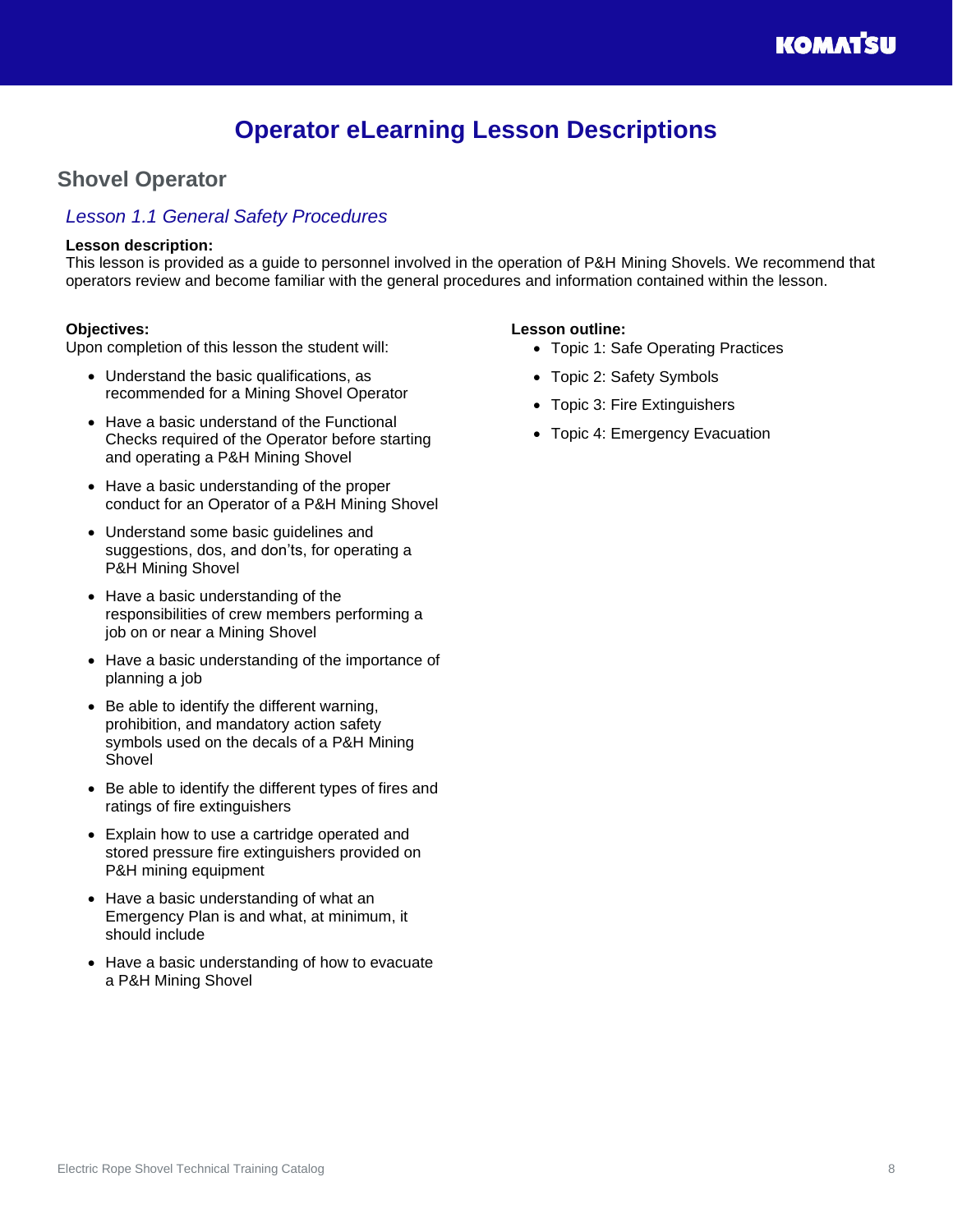## <span id="page-8-0"></span>*Lesson 1.2 Shovel Orientation*

#### **Lesson description:**

This lesson provides the operator or maintenance technician with a complete overview of the shovel exterior, interior, and cab components of current production model C Series P&H Mining Shovels.

#### **Objectives:**

Upon completion of this lesson the student will:

- Understand the purpose and function of the exterior and interior components associated with P&H Mining Shovels
- Understand the purpose and function of the major components and controls associated with the Operator Cab on P&H Mining Shovels

### <span id="page-8-1"></span>*Lesson 1.3 Operator Inspections and Procedures*

#### **Lesson description:**

This lesson provides information for the operator to make Pre-Start, Startup, and Shutdown checks of the P&H Mining Shovel.

#### **Objectives:**

Upon completion of this lesson the student will:

- Have a thorough understanding of the Ground Level, On-Board, and Operator Station inspections required prior to starting the shovel
- Have a thorough understanding of the steps required to properly startup a shovel
- Have a thorough understanding of the steps required to properly shutdown a shovel under normal conditions and the extra steps required for extended period shutdowns

#### **Lesson outline:** • Topic 1: Exterior Component Overview

- Topic 2: Interior Component Overview
- Topic 3: Loading Control Center

- **Lesson outline:**
	- Topic 1: Pre-Start Inspection Mechanical Systems
	- Topic 2: Pre-Start Inspection Electrical Systems
	- Topic 3: Pre-Start Inspection Ground Level
	- Topic 4: Pre-Start Inspection On-Board
	- Topic 5: Pre-Start Inspection Operator's **Station**
	- Topic 6: Starting Up the Shovel
	- Topic 7: Shutdown Procedures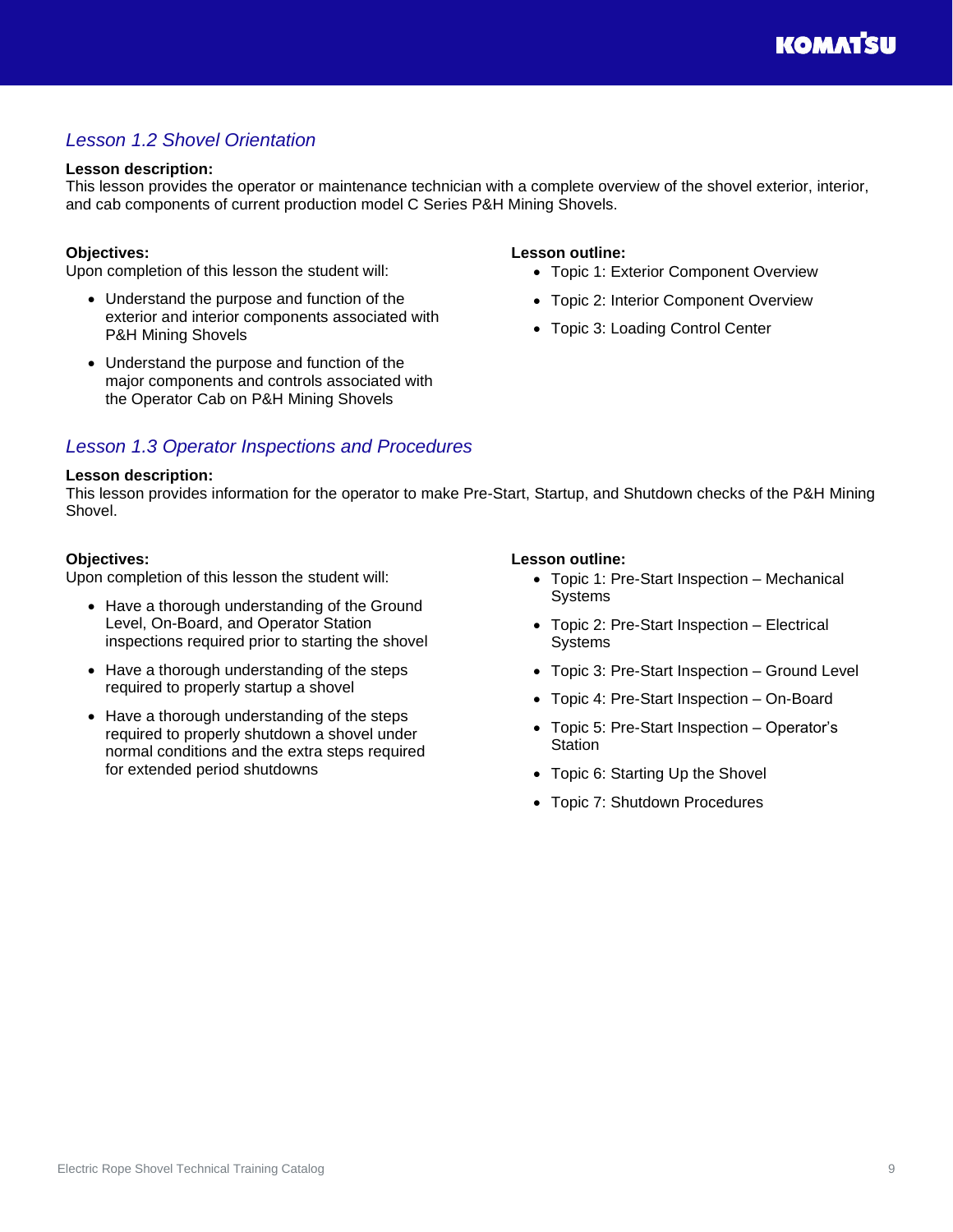## <span id="page-9-0"></span>*Lesson 1.4 Shovel Operation*

#### **Lesson description:**

This lesson describes the operation of the individual motion controls and includes some recommended operation procedures and practices that will aid the operator in the safe, smooth, and efficient operation of P&H Mining Shovels.

It is important to understand that this lesson is not complete without follow-up hands on skills-based training. This lesson can provide the knowledge of the controls and functions of the P&H Mining Shovel. It is this knowledge portion, combined with the skills training from a Factory Authorized Operator Trainer that will increase the competence of the Shovel Operator Trainee.

#### **Objectives:**

Upon completion of this lesson the student will:

- Have a thorough understanding of the steps required to properly operate the Shovel Hoist, Swing, Crowd, and Propel motions
- Have a basic understanding of Dig Forces and how it affects the shovel
- Have a basic understanding of Dipper Fill Factors
- Have a thorough understanding of the four phases required to properly operate the shovel through a complete dig cycle
- Have a thorough understanding of the steps required to reposition and relocate the shovel for optimal digging
- Understand the purpose of the emergency stop
- Understand how to recognize a thirty-second delayed shutdown alarm and what to do in case it happens on the shovel during operations

- Topic 1: Shovel Operation Introduction
- Topic 2: Individual Motion Control Procedures
- Topic 3: Dig Cycle
- Topic 4: Propelling Guidelines
- Topic 5: Emergency Stops
- Topic 6: Thirty-Second Delayed Shutdowns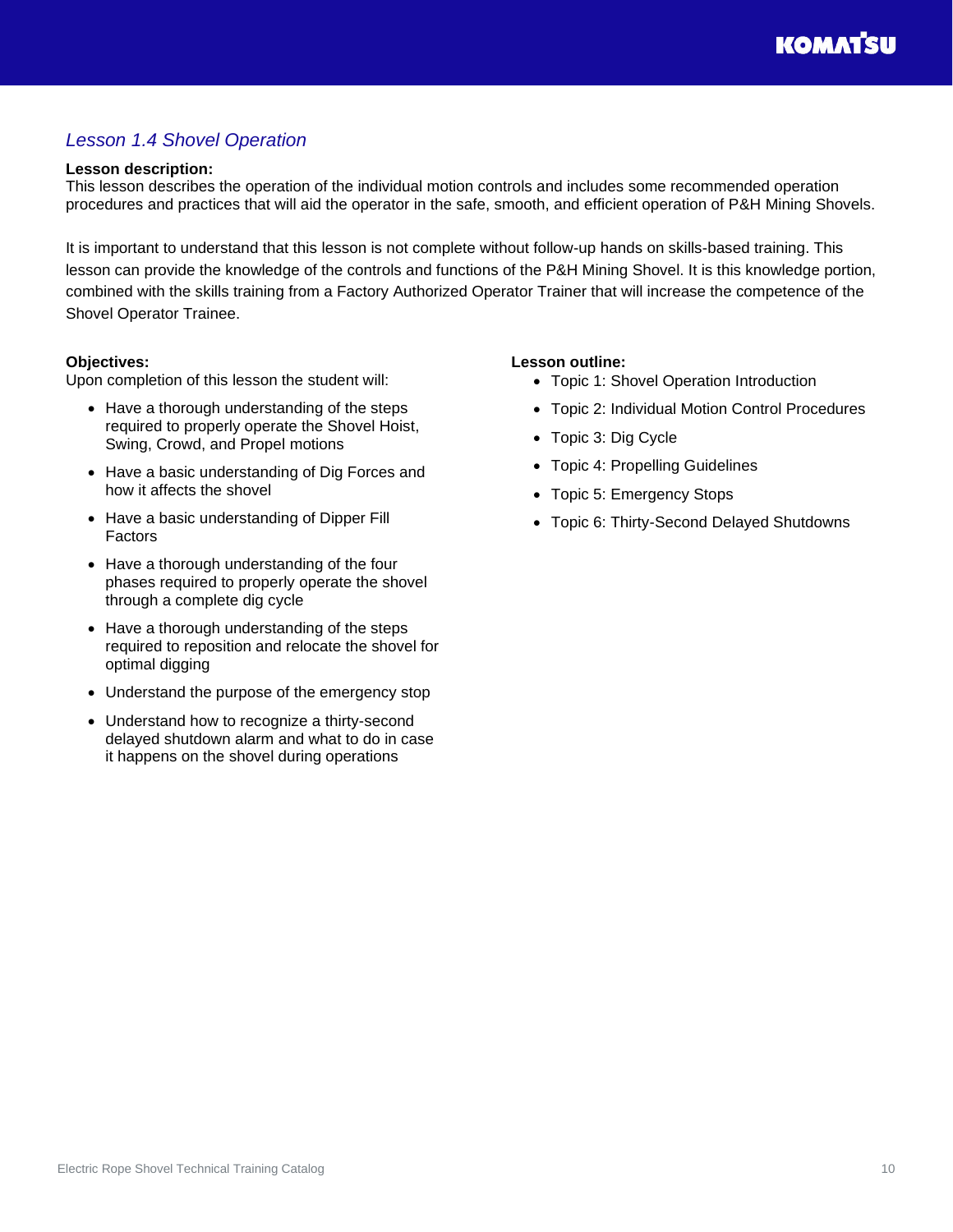## **KOMATSU**

## **Electrical eLearning Curriculums**

<span id="page-10-0"></span>**Below are pre-determined curriculums based on the different electrical systems available for P&H Shovels.**

## <span id="page-10-1"></span>**Centurion AC Package (ACS880)**

Product Introduction Lesson 3.1 Shovel Introduction Lesson 3.2 Orientation Basics Lesson 3.3 Electrical Basics Power Electronics Lesson 4.9 Power Distribution – AC Shovels Lesson 4.10 Protection Circuits – AC Shovels Lesson 4.13 AC Motor Theory and Operation Control System Lesson 5.6 Centurion Control System Lesson 5.7 Siemens Remote IO Lesson 5.3 Communication Devices Drive Control Lesson 6.8 ACS880 Miscellaneous Electrical Equipment & HMI Devices Lesson 8.1 UPS System Lesson 8.5 TripRite Lesson 9.5 Touch Screen System

## <span id="page-10-3"></span>**Centurion DC Package**

Product Introduction Lesson 3.1 Shovel Introduction Lesson 3.2 Orientation Basics Lesson 3.3 Electrical Basics Power Electronics Lesson 4.1 Power Distribution – DC Shovels Lesson 4.2 Power Conversion – DC Shovels Lesson 4.3 Protection Circuits – DC Shovels Lesson 4.6 Theory and Operation of the RPC – Centurion Lesson 4.7 Theory of DC Motor Operation Lesson 4.8 DC Motor Maintenance Control System Lesson 5.6 Centurion Control System Lesson 5.2 Remote IO Lesson 5.3 Communication Devices Drive Control Lesson 6.3 DCS800 Miscellaneous Electrical Equipment & HMI Devices Lesson 8.1 UPS System Lesson 8.5 TripRite Lesson 9.5 Touch Screen System

## <span id="page-10-2"></span>**Centurion AC Package (ACS800)**

Product Introduction Lesson 3.1 Shovel Introduction Lesson 3.2 Orientation Basics Lesson 3.3 Electrical Basics Power Electronics Lesson 4.9 Power Distribution – AC Shovels Lesson 4.10 Protection Circuits – AC Shovels Lesson 4.13 AC Motor Theory and Operation Control System Lesson 5.6 Centurion Control System Lesson 5.2 Remote IO Lesson 5.3 Communication Devices Drive Control Lesson 6.7 ACS800 Miscellaneous Electrical Equipment & HMI Devices Lesson 8.1 UPS System Lesson 8.5 TripRite Lesson 9.5 Touch Screen System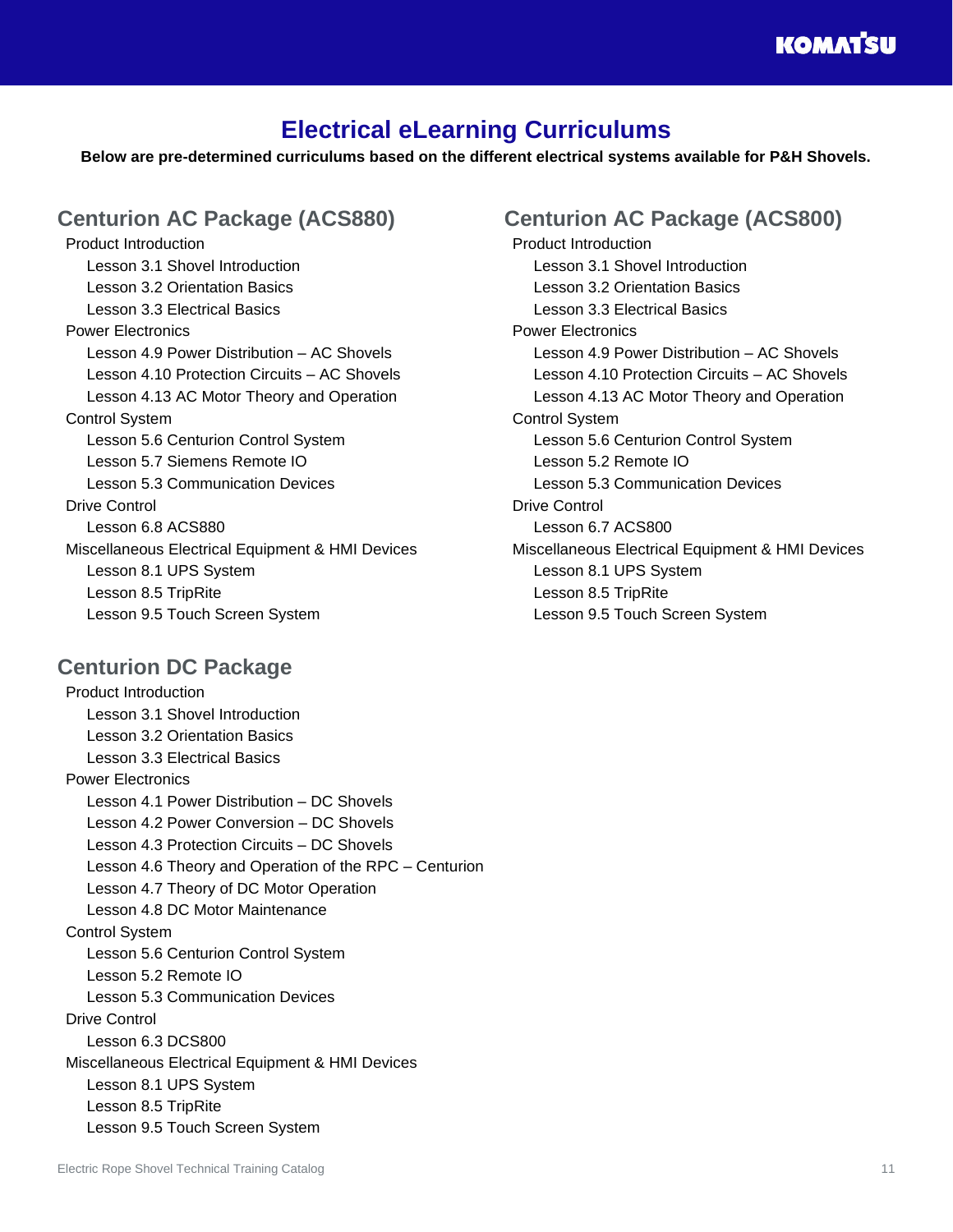## **Electrical eLearning Lesson Descriptions**

## <span id="page-11-1"></span><span id="page-11-0"></span>**Power Electronics**

### <span id="page-11-2"></span>*Lesson 4.1 Power Distribution – DC Shovels*

#### **Lesson description:**

This lesson provides maintenance personnel with the knowledge of High Voltage Distribution on P&H Mining Shovels.

#### **Objectives:**

Upon completion of this lesson the student will:

- Identify all safety issues and conduct a risk analysis
- Identify and explain the purpose of all the major components utilized
- Demonstration proficiency in loading, configuring, usage and application of test equipment and remote programming panels as required
- Remove and replace faulty components including a failure analysis
- Explain the relationship to the rest of the shovel systems
- Analyze schematics, control diagrams, and relevant documentation utilized for troubleshooting and repair
- Describe the purpose of the High Voltage Systems in relation to overall Mining Shovel operation
- Identify critical personal safety procedures when working on High Voltage Systems
- Assess risk to humans and machine related to maintaining and servicing the High Voltage **Systems**
- Describe the purpose of all major assemblies of the High Voltage System

- Introduction
- Topic 1: Tail Cable
- Topic 2: Air Disconnect Switch with Earthing
- Topic 3: Collector Ring Assemblies
- Topic 4: High Voltage Cabinet
- Topic 5: Key Interlock System
- Topic 6: Main Transformer
- Topic 7: Bus Bars
- Topic 8: Suppression
- Topic 9: Auxiliary/Field Transformer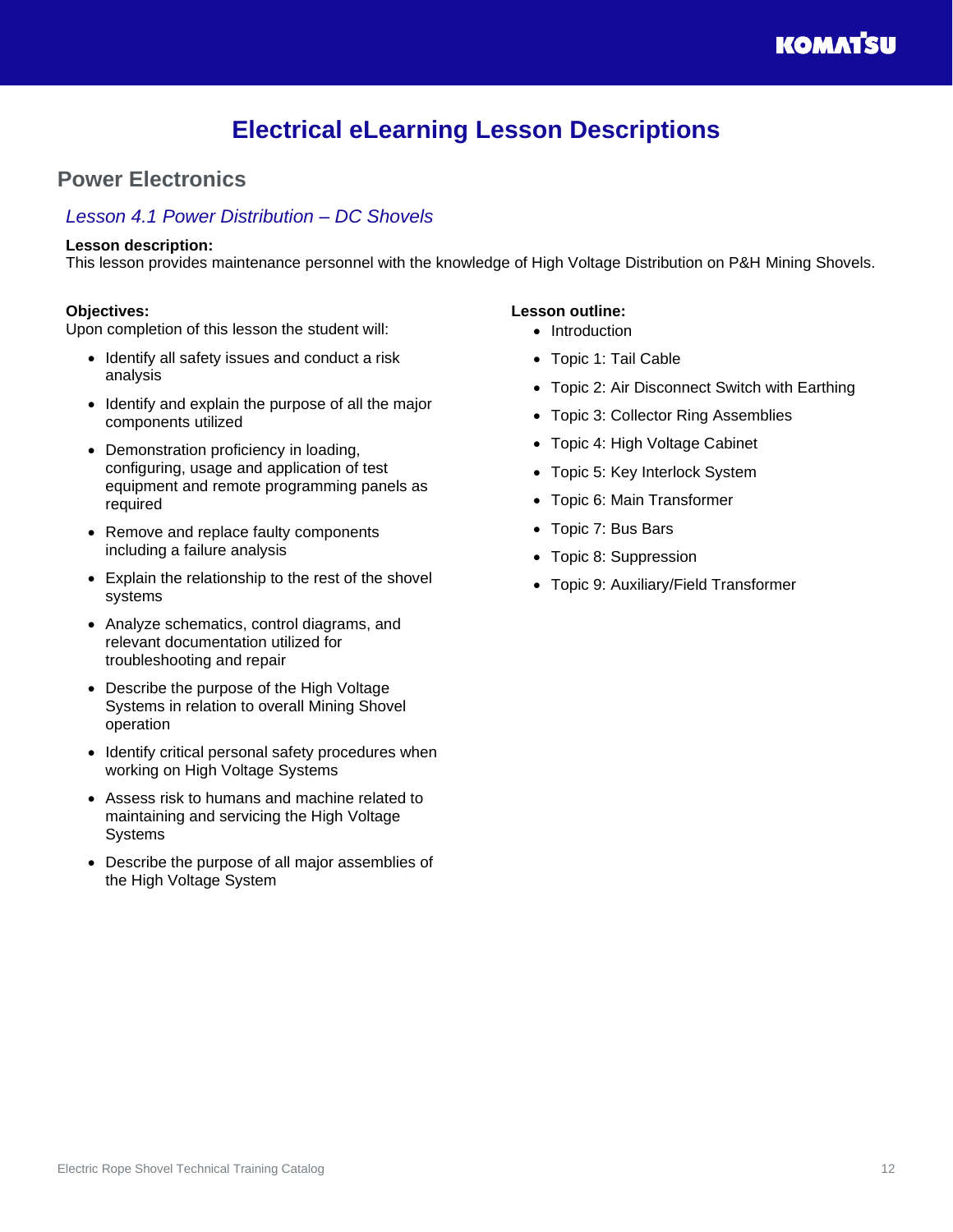## <span id="page-12-0"></span>*Lesson 4.2 Power Conversion – DC Shovels*

#### **Lesson description:**

This lesson provides maintenance personnel with the basic knowledge of Power Conversion used on P&H Mining Shovels.

#### **Objectives:**

Upon completion of this lesson the student will:

- Identify all safety issues and conduct a risk analysis
- Identify and explain the purpose of all the major components utilized
- Demonstration proficiency in loading, configuring, usage and application of test equipment and remote programming panels as required
- Remove and replace faulty components including a failure analysis
- Explain the relationship to the rest of the shovel systems
- Analyze schematics, control diagrams, and relevant documentation utilized for troubleshooting and repair

### <span id="page-12-1"></span>*Lesson 4.3 Protective Circuits – DC Shovels*

#### **Lesson description:**

This lesson provides maintenance personnel with the knowledge of Protective Circuits located on P&H Mining Shovels.

#### **Objectives:**

Upon completion of this lesson the student will:

- Identify all safety issues and conduct a risk analysis
- Identify and explain the purpose of all the major components utilized
- Demonstration proficiency in loading, configuring, usage and application of test equipment and remote programming panels as required
- Remove and replace faulty components including a failure analysis
- Explain the relationship to the rest of the shovel systems
- Analyze schematics, control diagrams, and relevant documentation utilized for troubleshooting and repair

#### • Topic 1: Power Conversion – Theory of **Operation**

**Lesson outline:** • Introduction

- Topic 2: SCR Testing
- Topic 3: Converter Cabinet Layout

- Introduction
- Topic 1: Instantaneous Overload Relay
- Topic 2: Main Transformer Thermal Overloads
- Topic 3: Ground Fault Relays
- Topic 4: Suppression Circuits
- Topic 5: Phase Monitor Relay
- Topic 6: Diverter Circuits
- Topic 7: Main Phase Sensing Relay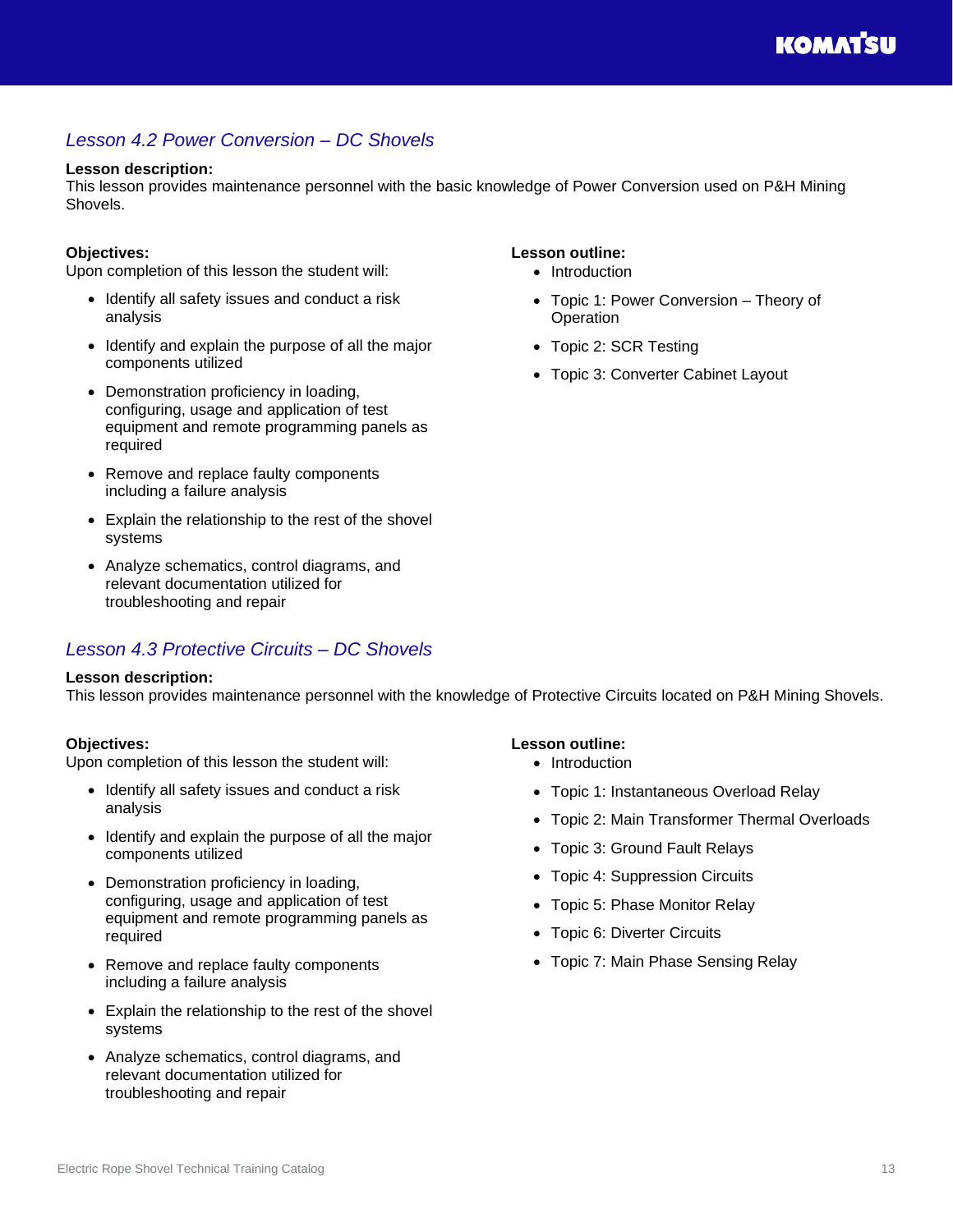## **KOMATSU**

## <span id="page-13-0"></span>*Lesson 4.6 RPC Theory and Operation – Centurion*

### **Lesson description:**

In this lesson you will learn about Reactive Power Compensation (RPC) theory and the components used for RPC – Centurion on a P&H Mining Shovel.

### **Objectives:**

Upon completion of this lesson the student will:

- Identify all safety issues and conduct a risk analysis
- Identify and explain the purpose of all the major components utilized
- Demonstration proficiency in loading, configuring, usage and application of test equipment and remote programming panels as required
- Remove and replace faulty components including a failure analysis
- Explain the relationship to the rest of the shovel systems
- Analyze schematics, control diagrams, and relevant documentation utilized for troubleshooting and repair

## <span id="page-13-1"></span>*Lesson 4.7 Theory of DC Motor Operation*

#### **Lesson description:**

This lesson discusses the theory of DC Motors on P&H Mining Shovels.

### **Objectives:**

Upon completion of this lesson the student will:

- Be able to identify and understand the components used in the construction of a DC Motor
- Be able to state the function of torque in a DC Motor and how torque is developed
- Be able to describe how Counter Electromotive Force (CEMF) is developed in a DC Motor
- Be able to describe the relationship between field current and magnetic field size in a DC Motor
- Be able to state the function of the CEMF that is developed in a DC Motor
- Be able to describe how the speed of a DC Motor is adjusted

### **Lesson outline:**

- Topic 1: RPC Component Overview Centurion
- Topic 2: RPC Power Circuit Operation
- Topic 3: RPC Control Circuit Operation
- Topic 4: RPC Cabinet Layout
- Topic 5: RPC Troubleshooting

- Topic 1: P&H Mining DC Motors
- Topic 2: Types of DC Motors
- Topic 3: DC Motor Construction
- Topic 4: Principles of Operation
- Topic 5: Generator Action in a DC Motor
- Topic 6: Armature Reaction
- Topic 7: DC Motor Speed Control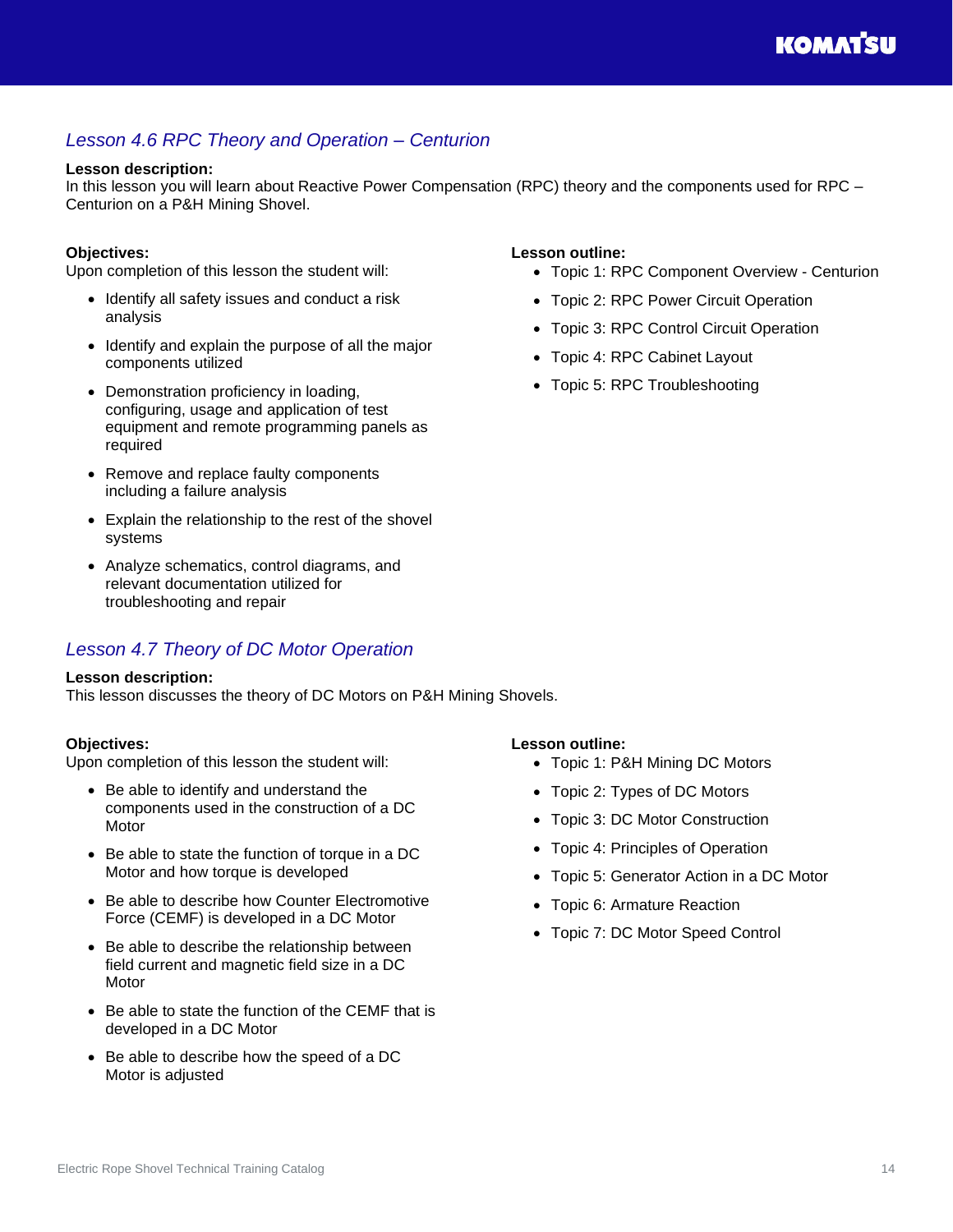## <span id="page-14-0"></span>*Lesson 4.8 DC Motor Maintenance*

#### **Lesson description:**

This lesson discusses the inspection and maintenance practices associated with the performance of P&H DC Motors.

#### **Objectives:**

Upon completion of this lesson the student will:

- Understand the elements associated with Motor Peak Electrical Performance
- Be able to describe and identify Satisfactory and Unsatisfactory Commutator surface conditions
- Understand the steps necessary to maintain the proper Commutator surface conditions
- Understand the importance and steps required for inspection and maintain the Brushes and Brush Holders on P&H DC Electric Motors
- Understand the steps required for replacing the Brushes on P&H DC Electric Motors
- Describe grease lubrication practice for P&H DC Electric Motors
- Identify the locations of lube points associated with P&H Electrical Motors
- Understand the lubrication requirements for replacement of P&H DC Electric Motors
- Understand the lubrication procedures for P&H DC Electric Motors during and after extended storage as well as for remanufactured motors
- Understand and describe the conditions associated with Insulation Failure
- Understand and be able to describe the steps required for performing Insulation Resistance Inspection for P&H DC Electric Motors
- Understand the conditions that cause detrimental conditions for P&H DC Electric **Motors**
- Be able to describe the inspection process for P&H DC Electric Motors first time use and after Start-Up

- Topic 1: Introduction
- Topic 2: Commutator Maintenance
- Topic 3: Brush Maintenance
- Topic 4: Lubrication Practices
- Topic 5: Insultation System
- Topic 6: Insulation Resistance Inspection
- Topic 7: Detrimental Conditions
- Topic 8: Motor Inspection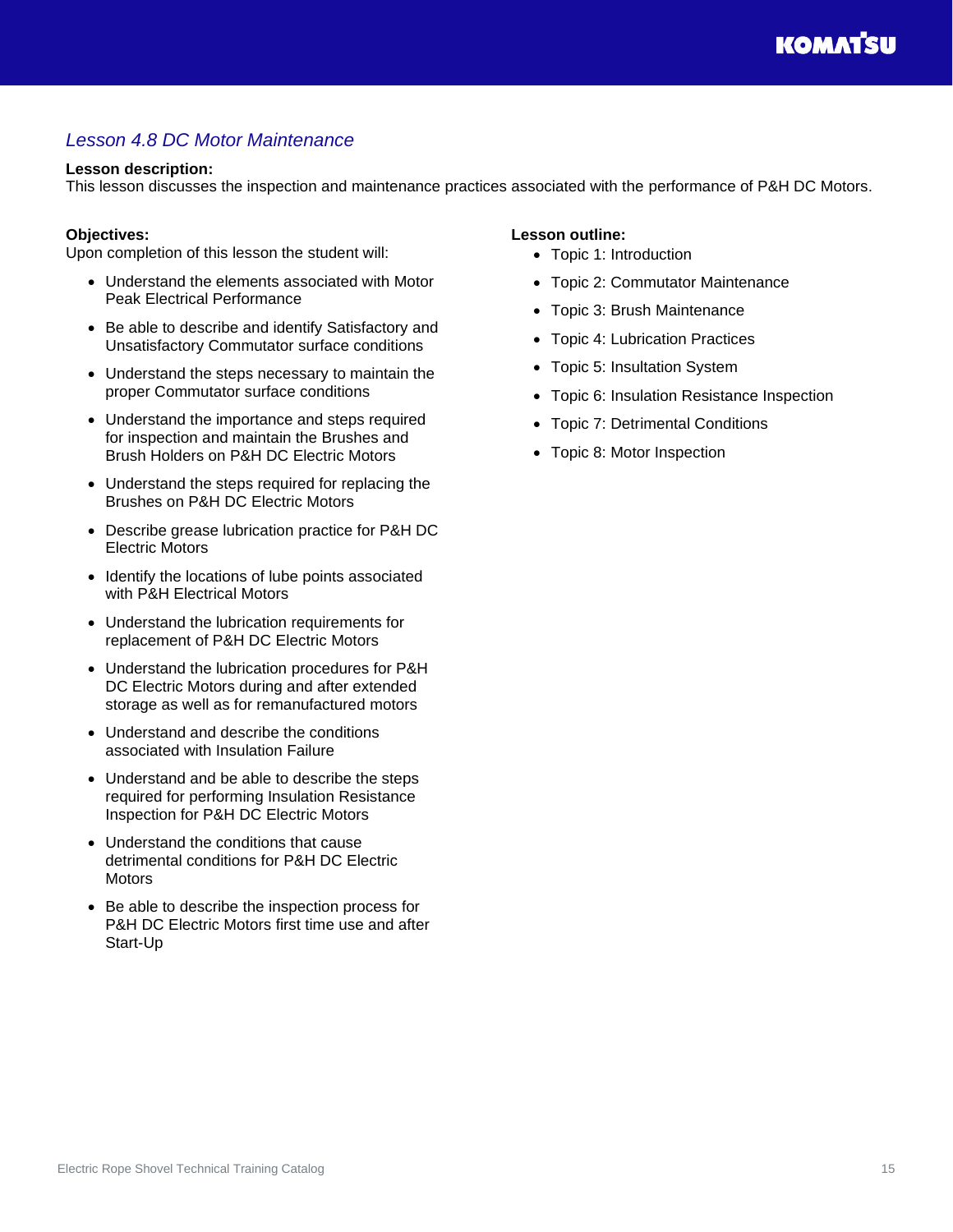## <span id="page-15-0"></span>*Lesson 4.9 Power Distribution – AC Shovels*

#### **Lesson description:**

This lesson provides maintenance personnel with the knowledge of High Voltage Distribution on P&H AC Mining Shovels.

#### **Objectives:**

Upon completion of this lesson the student will:

- Have a thorough understanding of the high voltage distribution of P&H AC Shovels
- Understand the purpose and function of the Tail Cable as well as identify the basic components
- Understand some basic safety principles associated with the handling of the Tail Cable
- Understand the purpose, function, and operation of the Air Disconnect Switch with Earthing, the Collector Ring Assembly, the Upper High Voltage Cabinet, the Main Transformer Contactor, the Key Interlock System, the Main Transformer, the Auxiliary Transformer, and the Lighting Transformer
- Identify the location and components of the Lower High Voltage Cabinet, the Collector Ring Assembly, the Upper High Voltage Cabinet, the Main Transformer, the Auxiliary Transformer, and the Lighting Transformer

- Introduction
- Topic 1: Tail Cable
- Topic 2: Air Disconnect Switch with Earthing
- Topic 3: Collector Ring Assembly
- Topic 4: High Voltage Cabinet
- Topic 5: Key Interlock System
- Topic 6: Main Transformer
- Topic 7: Auxiliary Transformer
- Topic 8: Lighting Transformer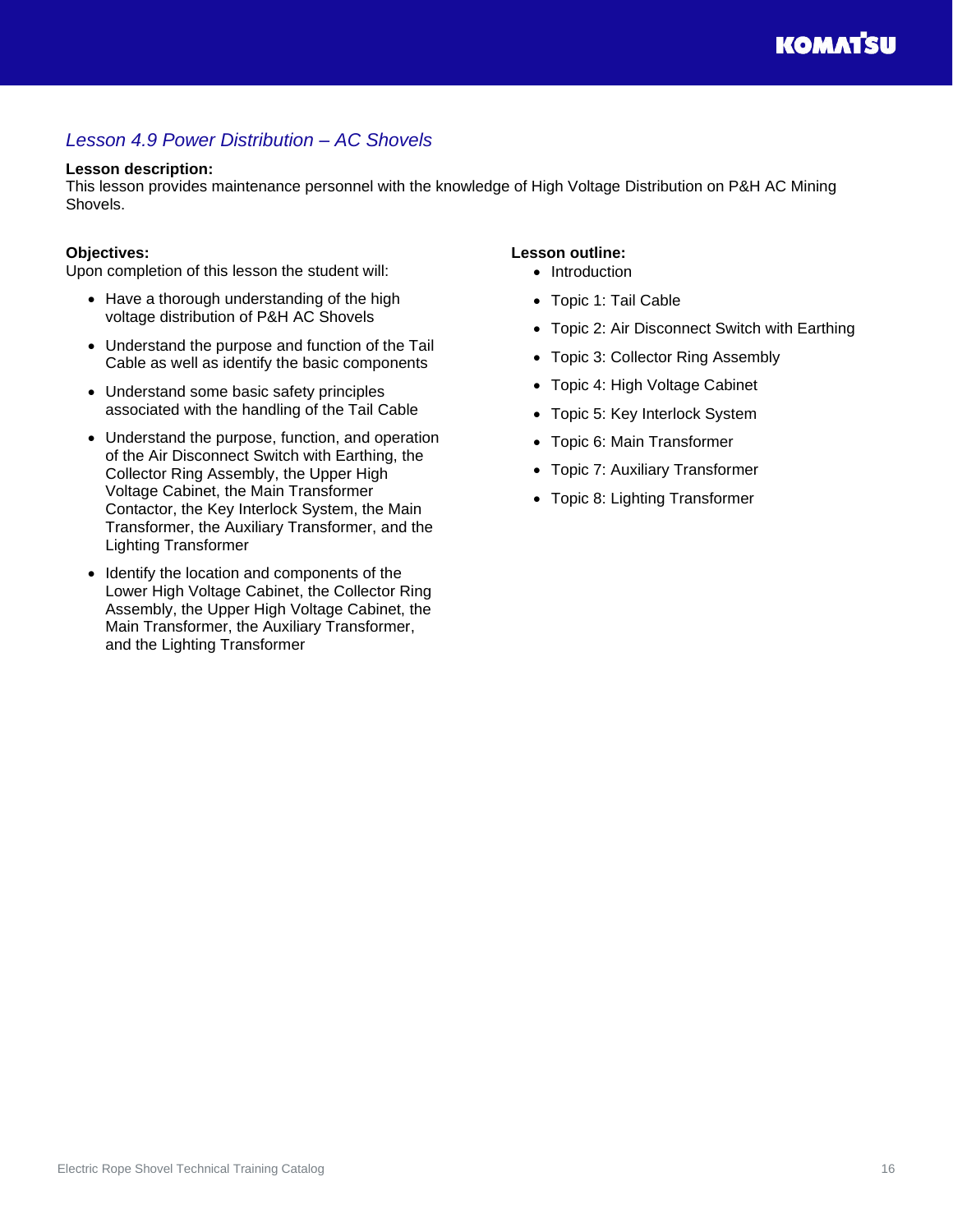## <span id="page-16-0"></span>*Lesson 4.10 Protection Circuits – AC Shovels*

#### **Lesson description:**

This lesson provides maintenance personnel with the knowledge of Protection Circuits on P&H AC Shovels.

#### **Objectives:**

Upon completion of this lesson the student will:

- Have a thorough understanding of the purpose, location, and operation of the Main Transformer Thermal Overloads, or TTMT
- Have a thorough understanding of the purpose, location, and operation of the Instantaneous Overload Relay, or OTTM
- Have a thorough understanding of the purpose, location, and operation of the Ground Fault Relays, GFRM and GFRA
- Have a thorough understanding of the purpose, location, and operation of the Main Phase Sensing Relay, or PSR
- Have a thorough understanding of the purpose, location, and operation of the Undervoltage Monitor, or UVM
- Have a thorough understanding of the purpose, location, and operation of the E-Stop Safety Relay, or ESSR

### <span id="page-16-1"></span>*Lesson 4.13 AC Motor Theory and Operation*

#### **Lesson description:**

This lesson provides information on the theory of operation and maintenance practices associated with P&H AC Motors.

#### **Objectives:**

Upon completion of this lesson the student will:

- Have a thorough understand of AC Motor theory as it related to Induction Motors
- Have a working vocabulary of the components associated with the AC Motors on P&H equipment
- Understand the proper maintenance practiced required to keep P&H AC Motors operation at optimal performance.

#### **Lesson outline:**

- Introduction
- Topic 1: Main Transformer Thermal Overloads
- Topic 2: Instantaneous Overload Relay
- Topic 3: Ground Fault Relays
- Topic 4: Main Phase Sensing Relay
- Topic 5: Undervoltage Monitor
- Topic 6: E-Stop Safety Relay

- Topic 1: AC Motor Theory
- Topic 2: Types of Motors
- Topic 3: AC Motor Maintenance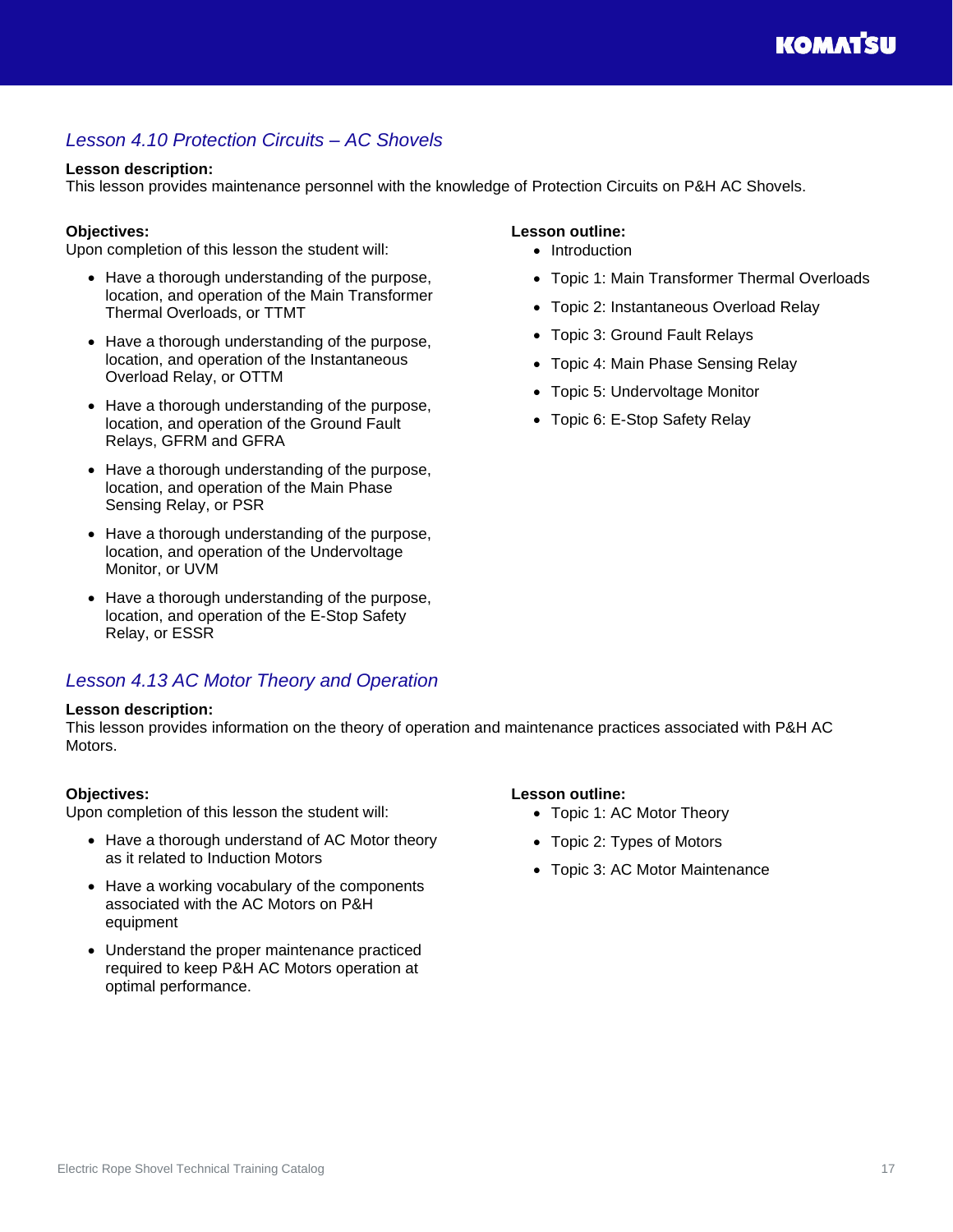## <span id="page-17-0"></span>**Control System**

## <span id="page-17-1"></span>*Lesson 5.2 Remote IO*

#### **Lesson description:**

This lesson provides the electrical maintenance technician or end-user with the necessary knowledge and working skills to maintain the Remote I/O System used on the Centurion Control System.

#### **Objectives:**

Upon completion of this lesson the student will:

- Describe the purpose of the Remote I/O System
- Locate and identify the main components of the Remote I/O System
- Identify the function of each main component of the Remote I/O system
- Remove and replace the I/O devices
- Perform diagnostics of the Remote I/O System

## <span id="page-17-2"></span>*Lesson 5.3 Communication Devices*

#### **Lesson description:**

#### **Lesson outline:**

- Topic 1: Theory of Operation
- Topic 2: Components
- Topic 3: Module Diagnostics
- Topic 4: Install and Remove

This lesson provides the electrical maintenance technician or end-user with the necessary knowledge and working skills to maintain the Communication Devices used in the Centurion Control System.

#### **Objectives:**

Upon completion of this lesson the student will:

- Know the purpose of the Communication Devices
- Locate and identify each Communication Device
- Identify/explain the function of each Communication Device

- Topic 1: Ethernet Electrical Lean Switch
- Topic 2: Profibus Optical Bus Terminal
- Topic 3: Profibus Resolver Interface Module
- Topic 4: Power Rain Booster
- Topic 5: DDCS Branching Unit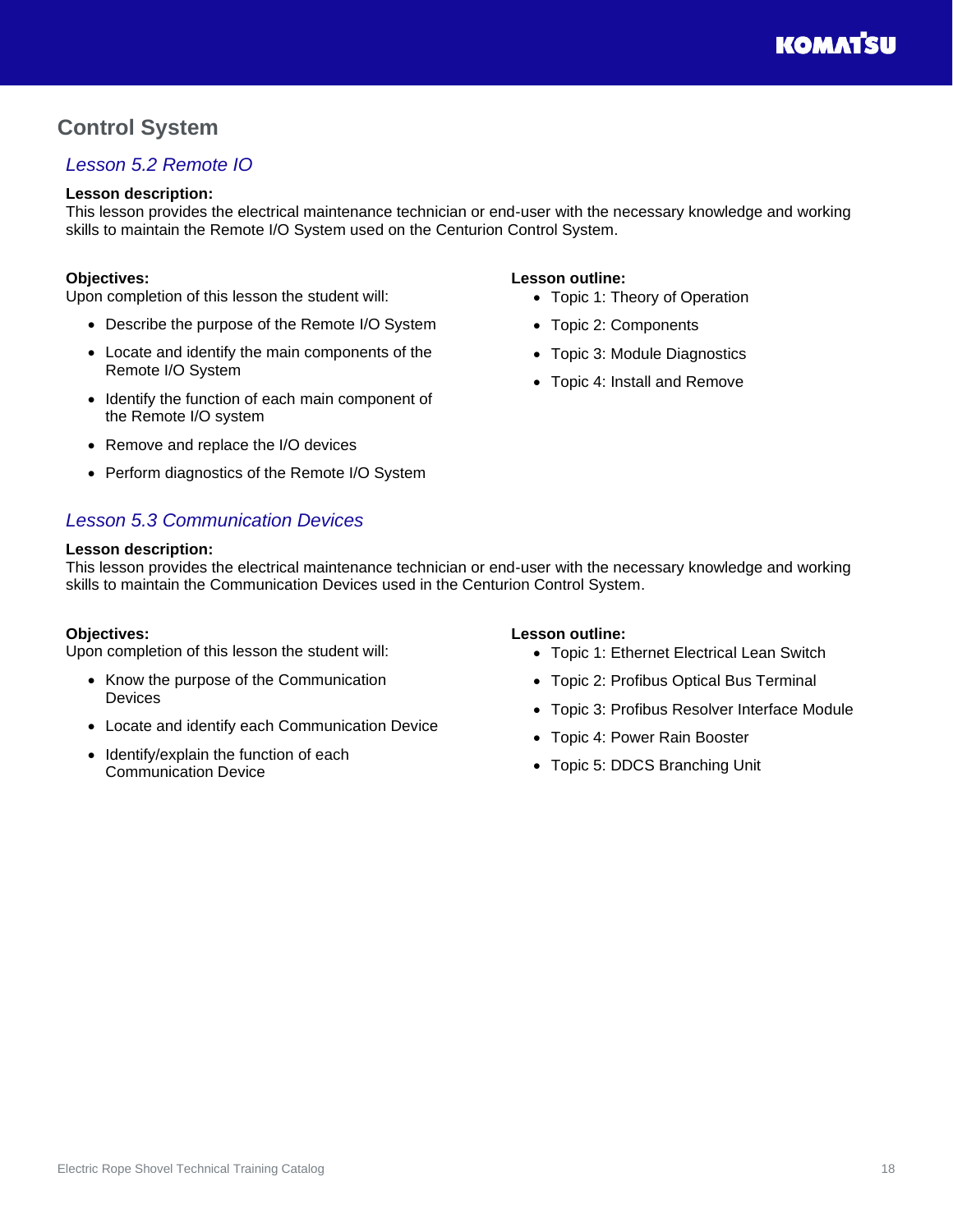## <span id="page-18-0"></span>*Centurion Control System*

#### **Lesson description:**

This lesson describes the purpose, component location, and operation of the Centurion Control System used on P&H AC Shovels.

#### **Objectives:**

Upon completion of this lesson the student will:

- Be able to locate the Control Cabinet on a typical Shovel Deck Plan
- Be able to locate the Drive Control Units within the Control Cabinet
- Be able to identify the connectors associated with the Drive Control Unit
- Understand the purpose, function, and operation of the Drive Control Unit
- Understand the Communication Protocols
- Be able to identify the Centurion Electrical Equipment

#### **Lesson outline:**

- Topic 1: Control System Overview
- Topic 2: Communication Protocols
- Topic 3: AC800
- Topic 4: Centurion Electrical Equipment

### <span id="page-18-1"></span>*Siemens Remote IO*

#### **Lesson description:**

This lesson provides the electrical maintenance technician or end-user with the necessary knowledge and working skills of the Siemens Remote IO System used in the Centurion Control System.

#### **Objectives:**

Upon completion of this lesson the student will:

- Describe the purpose of the Siemens Remote IO System
- Locate and identify the main components of the Siemens Remote IO System
- Identify the function of each main component of the Siemens Remote IO System

#### **Lesson outline:**

• Topic 1: Siemens Remote IO Hardware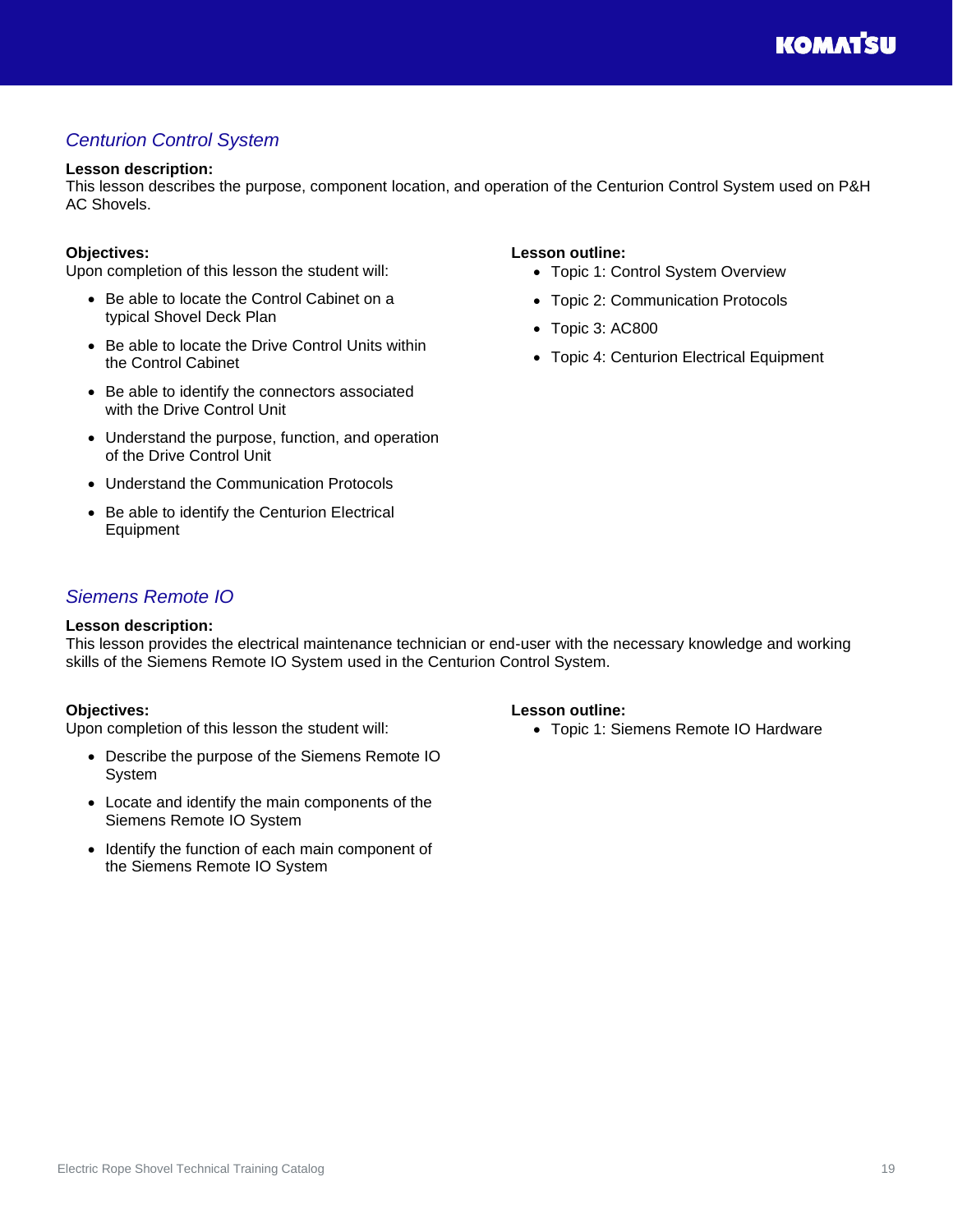## <span id="page-19-0"></span>**Drive System**

## <span id="page-19-1"></span>*Lesson 6.3 DCS800*

#### **Lesson description:**

This lesson provides the maintenance technician or end-user with the necessary knowledge of the theory of operation of the DCS800 Digital Drive.

#### **Objectives:**

Upon completion of this lesson the student will:

- Explain the purpose of the DCS800
- Locate and identify the hardware components associated with the DCS800
- Identify and explain the function of each hardware component associated with the DCS800
- Identify and explain the DCS800 troubleshooting procedures and corrective actions

## <span id="page-19-2"></span>*ACS800*

#### **Lesson description:**

This lesson provides the electrical maintenance technician or end-user with the necessary knowledge and working skills to maintain the ACS800 used on Mining Shovels.

#### **Objectives:**

Upon completion of this lesson the student will:

- Understand and identify the major sections of the ACS800 BCU
- Understand and identify the major sections of the IGBT Supply Unit (ISU)
- Understand and identify the major sections of the Inverter (INV)

#### **Lesson outline:**

**Lesson outline:**

• Topic 1: Theory of Operation • Topic 2: Hardware Overview • Topic 3: Troubleshooting

- Topic 1: Introduction
- Topic 2: ACS800 RDCU
- Topic 3: IGBT Supply Unit (ISU)
- Topic 4: Inverter (INV)

## <span id="page-19-3"></span>*ACS880*

#### **Lesson description:**

This lesson provides the electrical maintenance technician or end-user with the necessary knowledge and working skills to maintain the ACS880 used on Mining Shovels.

#### **Objectives:**

Upon completion of this lesson the student will:

- Understand and identify the major section of the ACS880 BCU
- Understand and identity the major sections of the IGBT Supply Unit (ISU)
- Understand and identify the major sections of the Inverter (INV)

- Topic 1: System Introduction
- Topic 2: ACS880 BCU
- Topic 3: IGBT Supply Unit (ISU)
- Topic 4: Inverter (INV)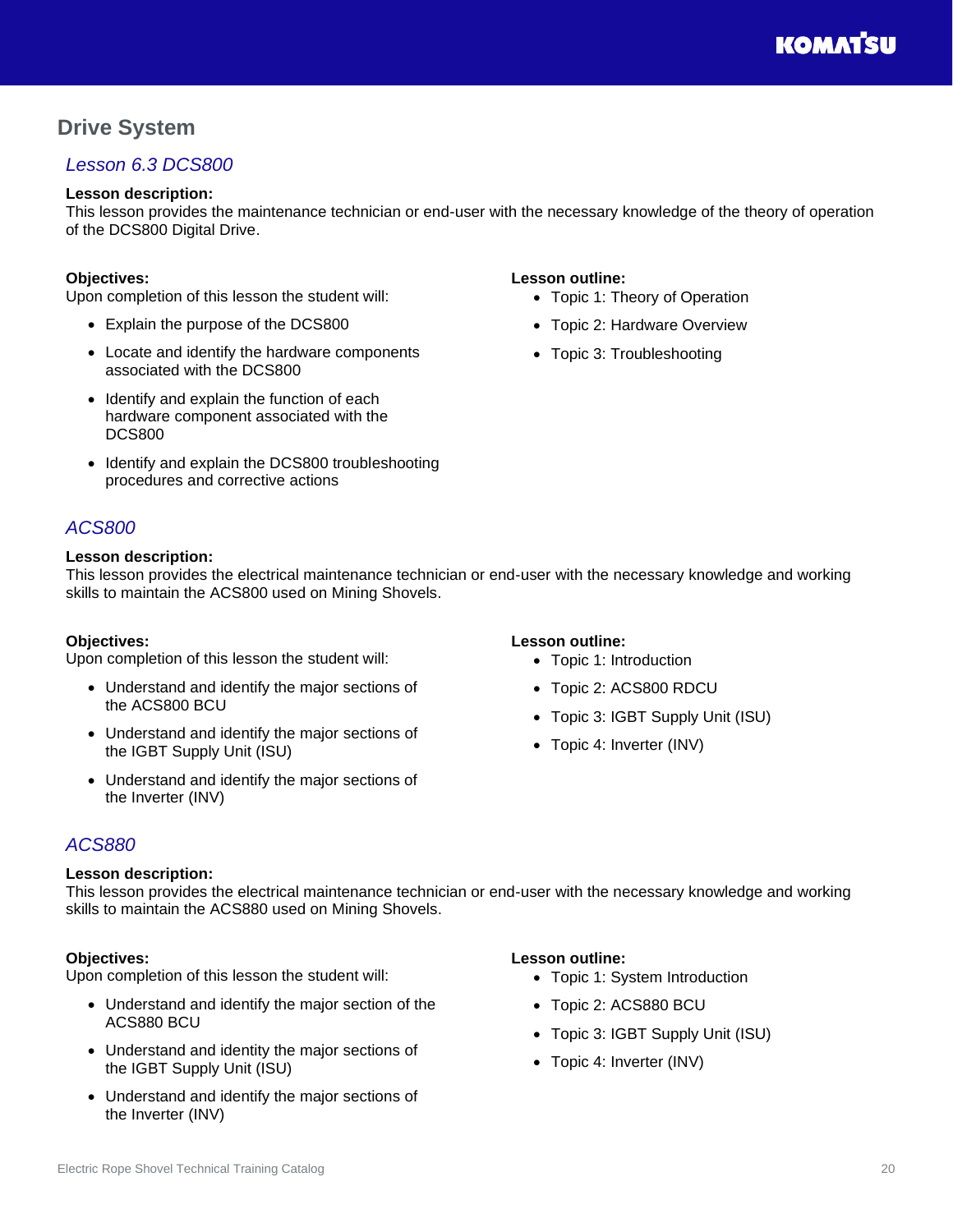## <span id="page-20-0"></span>**Miscellaneous Electrical Equipment**

## <span id="page-20-1"></span>*Lesson 8.1 UPS System*

#### **Lesson description:**

This tutorial provides the electrical maintenance technician or end-user with the necessary knowledge and working skills to understand the UPS System.

#### **Objectives:**

Upon completion of this lesson the student will:

- Describe the purpose of the UPS system
- Locate and identify the hardware components of the UPS system
- Identify and explain the function of each hardware component of the UPS system
- Identify and explain the procedures of the UPS system
- Distinguish/recognize the alarm signals and troubleshooting procedures of the UPS system

## <span id="page-20-2"></span>*TripRite*

#### **Lesson description:**

This lesson provides the electrical maintenance technician or end-user with the necessary knowledge and working skills to understand the TripRite System.

#### **Objectives:**

Upon completion of this lesson the student will:

- Describe the basic Theory of Operation of the **TripRite**
- Locate and identify the hardware components of the TripRite
- Identify and explain the function of each hardware component of the TripRite
- Identify and explain the function of each software used on the TripRite

- Topic 1: General Information
- Topic 2: Settings and Procedures
- Topic 3: Troubleshooting

- **Lesson outline:**
	- Topic 1: Location
	- Topic 2: System Overview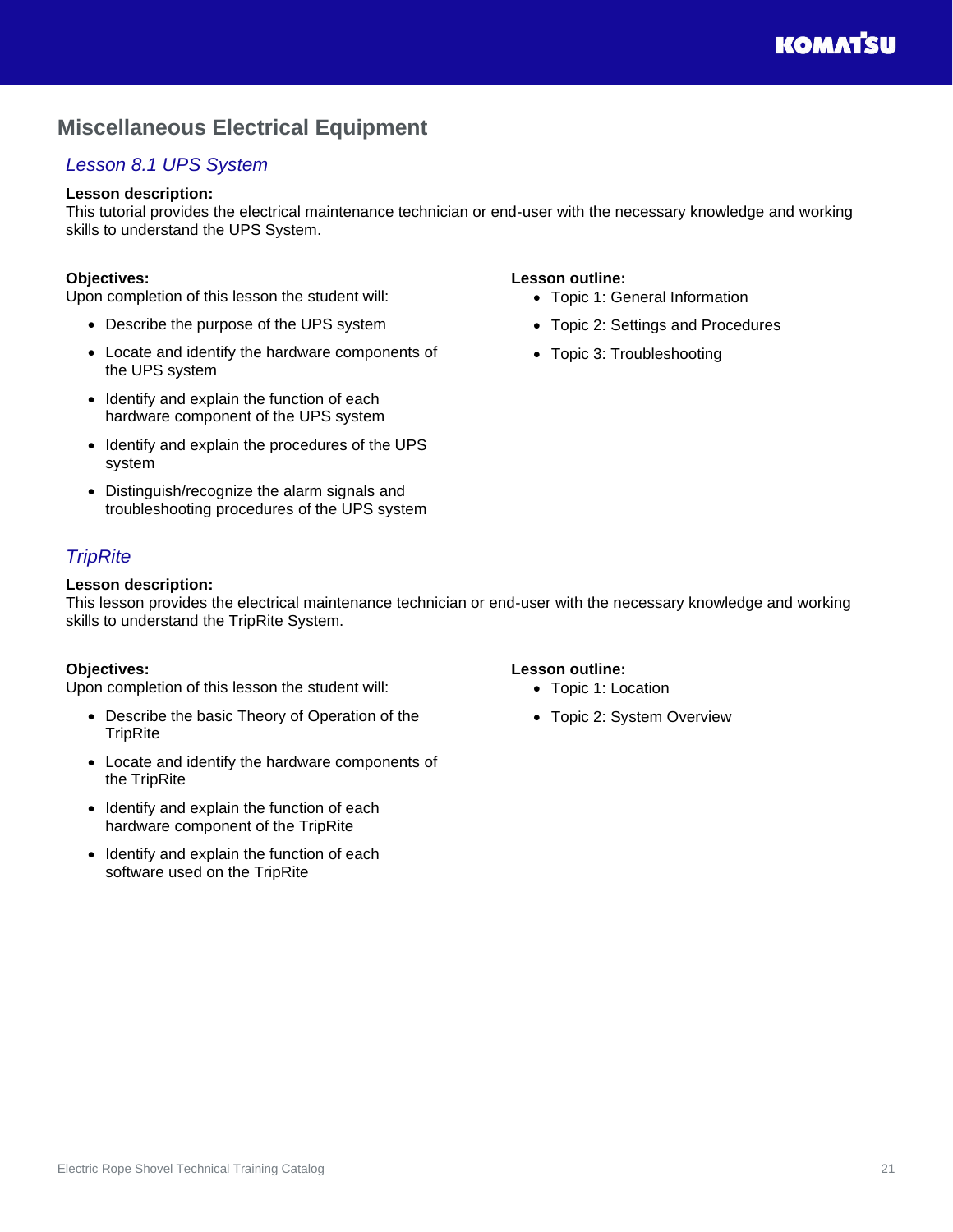## <span id="page-21-0"></span>**HMI Devices**

## <span id="page-21-1"></span>*Lesson 9.5 Touch Screen System*

#### **Lesson description:**

This lesson provides the electrical maintenance technician or end-user with the necessary knowledge and working skills to understand the Touch Screen System.

#### **Objectives:**

Upon completion of this lesson the student will:

- Identify and explain the purpose of the Touch Screen System
- Locate and identify the hardware components of the Touch Screen System
- Identify and explain the function of each hardware component of the Touch Screen System
- Identify and explain the Touch Screen troubleshooting procedures and corrective actions.

- Topic 1: Theory of Operation
- Topic 2: Hardware Overview
- Topic 3: Procedures Overview
- Topic 4: Operation Screen Procedures
- Topic 5: Diagnostic Screen Procedures
- Topic 6: Setup Screen Procedures
- Topic 7: Activity Screen Procedures
- Topic 8: Help Screen Procedures
- Topic 9: Troubleshooting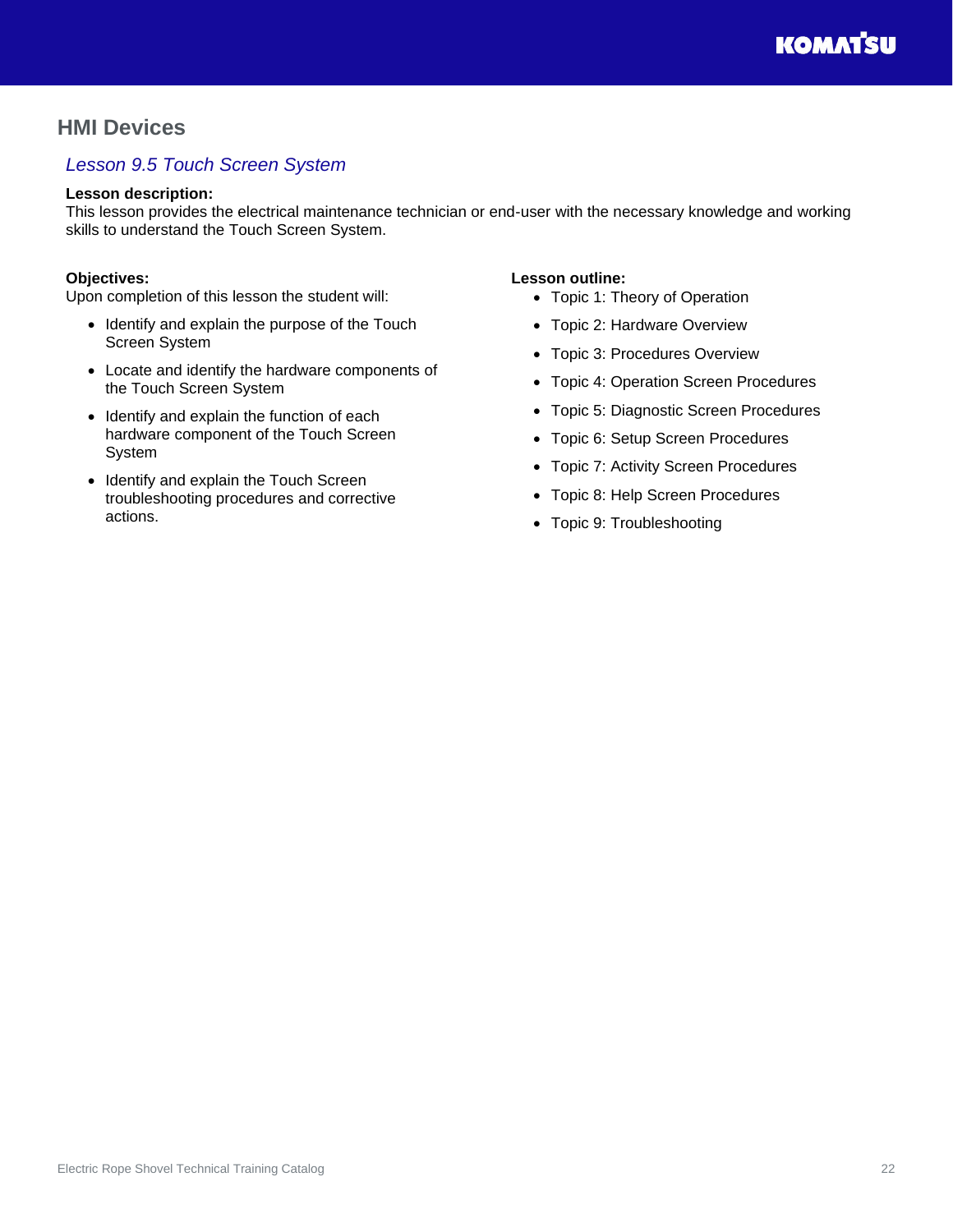## **Mechanical eLearning Curriculums**

<span id="page-22-0"></span>**Below are pre-determined curriculums based on the different C-Series P&H Shovel models.** *\*\*denotes machine class specific lessons*

## <span id="page-22-1"></span>**4800XPC AC Mechanical**

Product Introduction Lesson 3.1 Shovel Introduction Disc Brakes Lesson 6.1 Introduction to Disc Brakes Lesson 6.2 Brake System Operation Propel System Lesson 7.1 Propel System Description Lesson 7.2 Propel System Inspections Lesson 7.3 Crawler Adjustments\*\* Air Filtration Lesson 9.1 AirScrubPro\*\* Mine Air Lesson 10.1 Mine Air Swing System Lesson 11.1 Swing System Description Lesson 11.2 Swing Roller Circle\*\* Lesson 11.3 Center of Rotation\*\* Hoist System Lesson 12.1 Hoist System Description\*\* Lesson 12.2 Hoist Gearcase\*\* Lesson 12.3 Hoist Drum\*\* Lesson 12.4 Hoist Ancillary Systems **Attachments** Lesson 14.1 Attachments\*\* Crowd System Lesson 16.1 Crowd System Description\*\* Lesson 16.3 Shipper Shaft and Saddle Blocks\*\*

Air Compressors Lesson 17.1 Sullair with Supervisor II Control Lesson 17.2 Sullair with Q1 Controller

## <span id="page-22-2"></span>**4100XPC AC or DC Mechanical**

Product Introduction Lesson 3.1 Shovel Introduction Disc Brakes Lesson 6.1 Introduction to Disc Brakes Lesson 6.2 Brake System Operation Propel System Lesson 7.1 Propel System Description Lesson 7.2 Propel System Inspections Lesson 7.3 Crawler Adiustments\*\* Air Filtration Lesson 9.1 AirScrubPro\*\* Mine Air Lesson 10.1 Mine Air Swing System Lesson 11.1 Swing System Description Lesson 11.2 Swing Roller Circle\*\* Lesson 11.3 Center of Rotation\*\* Hoist System Lesson 12.1 Hoist System Description\*\* Lesson 12.2 Hoist Gearcase\*\* Lesson 12.3 Hoist Drum\*\* Lesson 12.4 Hoist Ancillary Systems **Attachments** Lesson 14.1 Attachments\*\* Crowd System Lesson 16.1 Crowd System Description\*\* Lesson 16.2 Crowd Belt Assembly\*\* Lesson 16.3 Shipper Shaft and Saddle Blocks\*\* Air Compressors Lesson 17.1 Sullair with Supervisor II Control Lesson 17.2 Sullair with Q1 Controller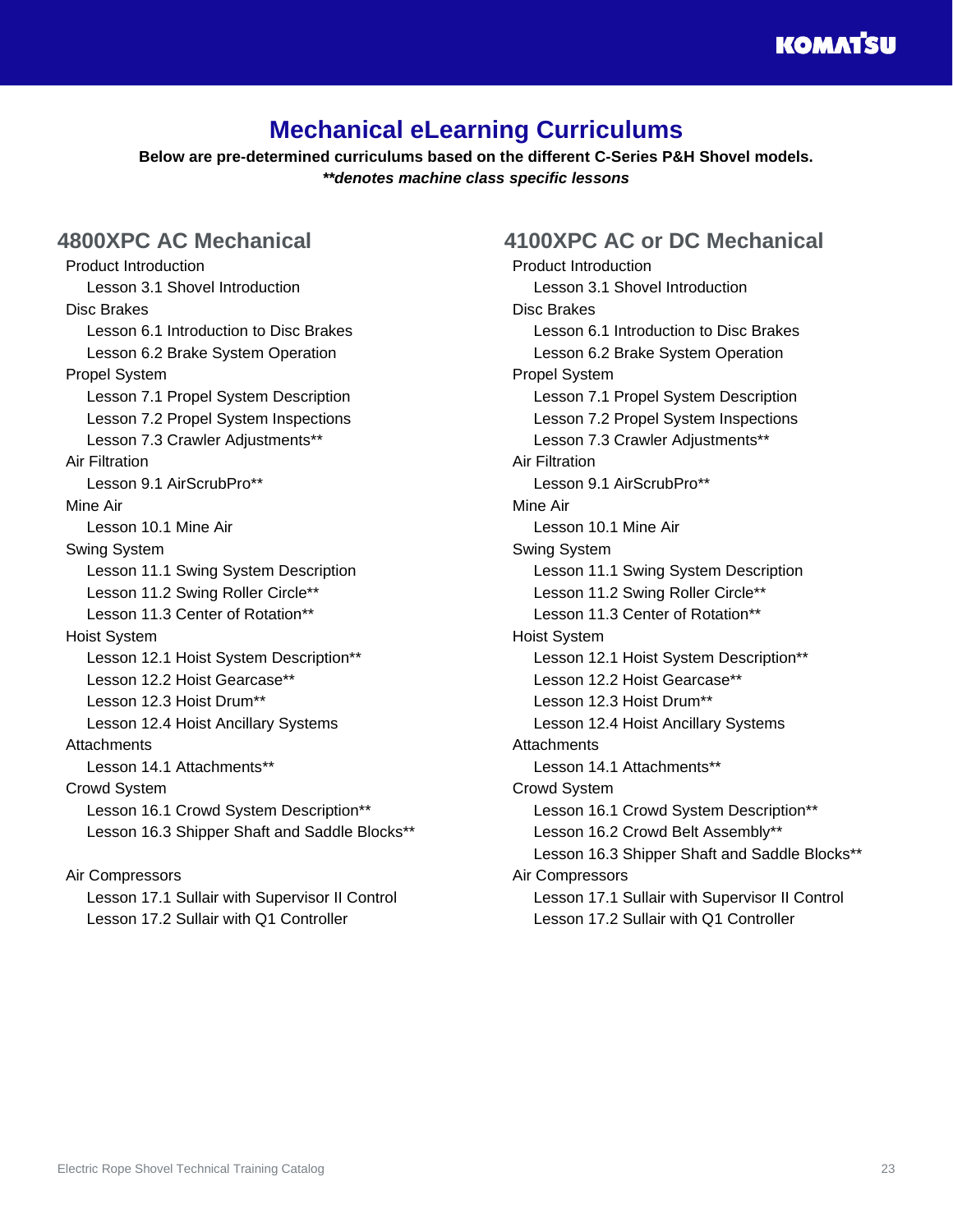## **KOMATSU**

## <span id="page-23-0"></span>**4100C BOSS AC or DC Mechanical**

Product Introduction Lesson 3.1 Shovel Introduction Disc Brakes Lesson 6.1 Introduction to Disc Brakes Lesson 6.2 Brake System Operation Propel System Lesson 7.1 Propel System Description Lesson 7.2 Propel System Inspections Lesson 7.3 Crawler Adjustments\*\* Air Filtration Lesson 9.1 AirScrubPro\*\* Mine Air Lesson 10.1 Mine Air Swing System Lesson 11.1 Swing System Description Lesson 11.2 Swing Roller Circle\*\* Lesson 11.3 Center of Rotation\*\* Hoist System Lesson 12.1 Hoist System Description\*\* Lesson 12.2 Hoist Gearcase\*\* Lesson 12.3 Hoist Drum\*\* Lesson 12.4 Hoist Ancillary Systems **Attachments** Lesson 14.1 Attachments\*\* Crowd System Lesson 16.1 Crowd System Description\*\* Lesson 16.2 Crowd Belt Assembly\*\* Lesson 16.3 Shipper Shaft and Saddle Blocks\*\* Air Compressors Lesson 17.1 Sullair with Supervisor II Control Lesson 17.2 Sullair with Q1 Controller

## <span id="page-23-1"></span>**4100C Mechanical**

Product Introduction Lesson 3.1 Shovel Introduction Disc Brakes Lesson 6.1 Introduction to Disc Brakes Lesson 6.2 Brake System Operation Propel System Lesson 7.1 Propel System Description Lesson 7.2 Propel System Inspections Lesson 7.3 Crawler Adjustments\*\* Air Filtration Lesson 9.1 AirScrubPro\*\* Mine Air Lesson 10.1 Mine Air Swing System Lesson 11.1 Swing System Description Lesson 11.2 Swing Roller Circle\*\* Lesson 11.3 Center of Rotation\*\* Hoist System Lesson 12.1 Hoist System Description\*\* Lesson 12.2 Hoist Gearcase\*\* Lesson 12.3 Hoist Drum\*\* Lesson 12.4 Hoist Ancillary Systems **Attachments** Lesson 14.1 Attachments\*\* Crowd System Lesson 16.1 Crowd System Description\*\* Lesson 16.2 Crowd Belt Assembly\*\* Lesson 16.3 Shipper Shaft and Saddle Blocks\*\* Air Compressors Lesson 17.1 Sullair with Supervisor II Control Lesson 17.2 Sullair with Q1 Controller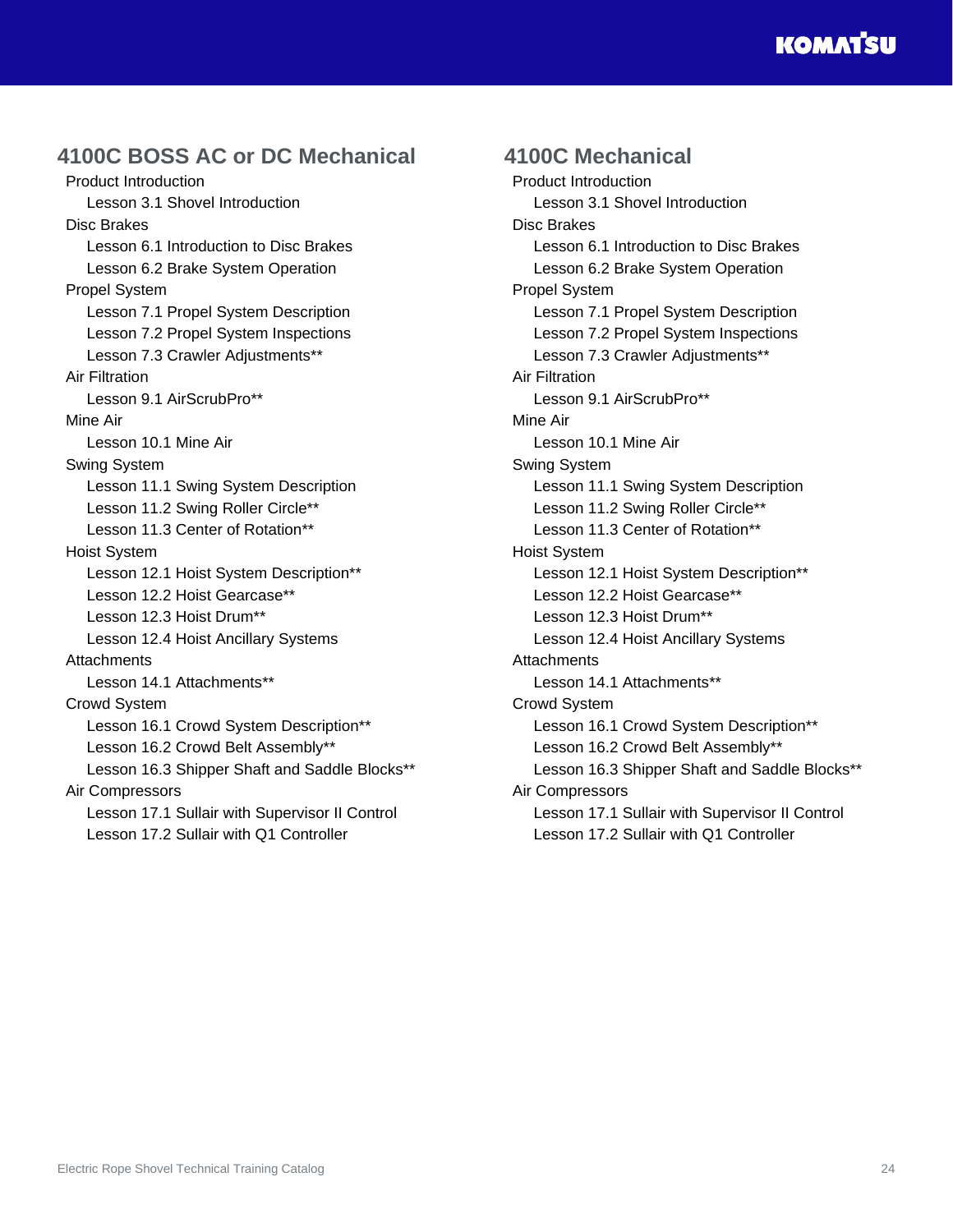## **KOMATSU**

## <span id="page-24-0"></span>**2800XPC AC or DC Mechanical**

Product Introduction Lesson 3.1 Shovel Introduction Disc Brakes Lesson 6.1 Introduction to Disc Brakes Lesson 6.2 Brake System Operation Propel System Lesson 7.1 Propel System Description Lesson 7.2 Propel System Inspections Lesson 7.3 Crawler Adjustments\*\* Air Filtration Lesson 9.1 AirScrubPro\*\* Mine Air Lesson 10.1 Mine Air Swing System Lesson 11.1 Swing System Description Lesson 11.2 Swing Roller Circle\*\* Lesson 11.3 Center of Rotation\*\* Hoist System Lesson 12.1 Hoist System Description\*\* Lesson 12.2 Hoist Gearcase\*\* Lesson 12.3 Hoist Drum\*\* Lesson 12.4 Hoist Ancillary Systems **Attachments** Lesson 14.1 Attachments\*\* Crowd System Lesson 16.1 Crowd System Description\*\* Lesson 16.2 Crowd Belt Assembly\*\* Lesson 16.3 Shipper Shaft and Saddle Blocks\*\* Air Compressors Lesson 17.1 Sullair with Supervisor II Control Lesson 17.2 Sullair with Q1 Controller

## <span id="page-24-1"></span>**2300XPC Mechanical**

Product Introduction Lesson 3.1 Shovel Introduction Disc Brakes Lesson 6.1 Introduction to Disc Brakes Lesson 6.2 Brake System Operation Propel System Lesson 7.1 Propel System Description Lesson 7.2 Propel System Inspections Lesson 7.3 Crawler Adjustments\*\* Air Filtration Lesson 9.1 AirScrubPro\*\* Mine Air Lesson 10.1 Mine Air Swing System Lesson 11.1 Swing System Description Hoist System Lesson 12.4 Hoist Ancillary Systems **Attachments** Lesson 14.1 Attachments Crowd System Lesson 16.3 Shipper Shaft and Saddle Blocks\*\* Air Compressors Lesson 17.1 Sullair with Supervisor II Control Lesson 17.2 Sullair with Q1 Controller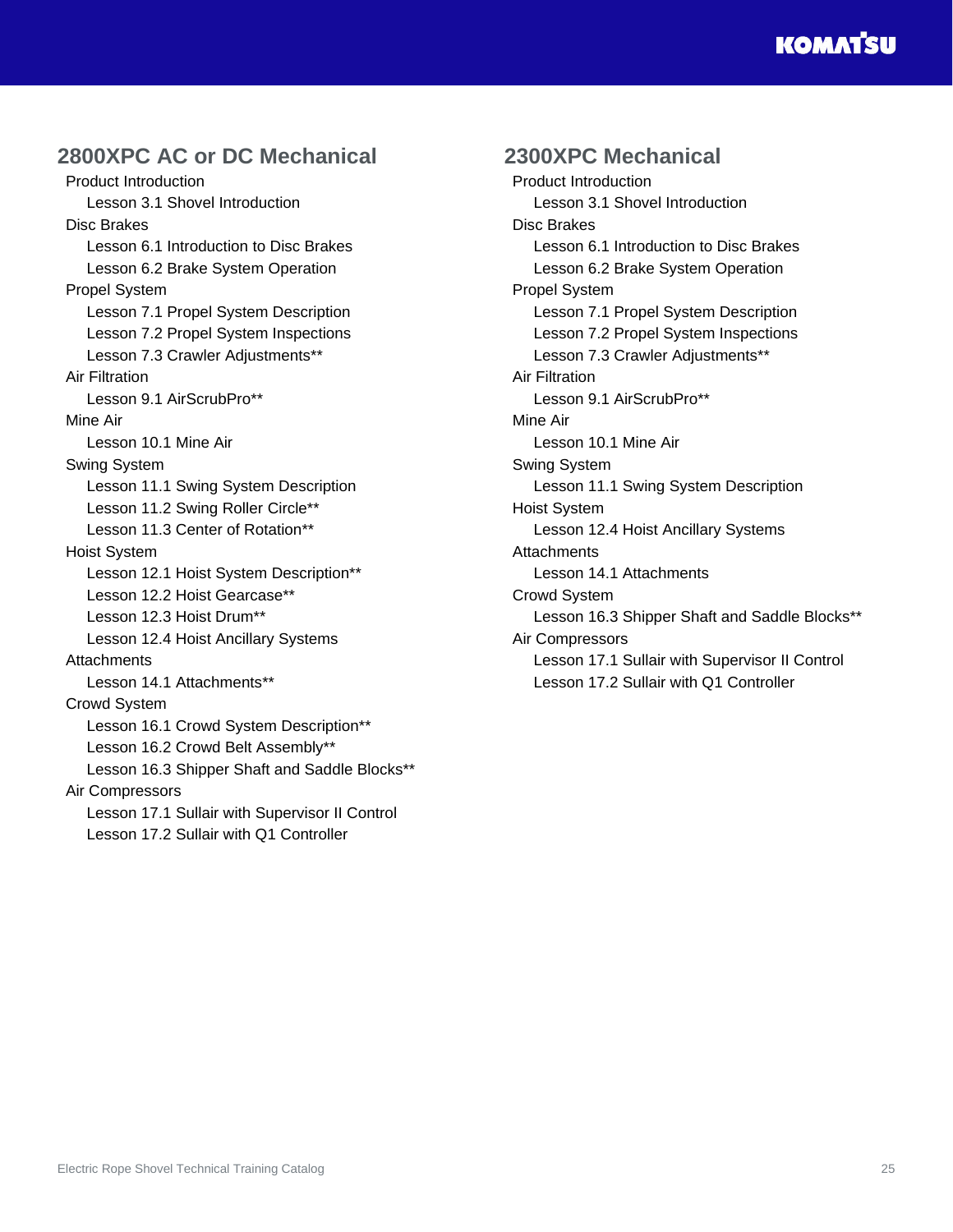## **Mechanical eLearning Lesson Descriptions**

## <span id="page-25-1"></span><span id="page-25-0"></span>**Disc Brakes**

### <span id="page-25-2"></span>*Lesson 6.1 Introduction to Disc Brakes*

#### **Lesson description:**

This lesson describes the component functions and system operation of the disc brakes on P&H Mining Shovels.

#### **Objectives:**

Upon completion of this lesson the student will:

- Understand the terms set and release, and how they apply to disc brakes
- Identify the location of the disc brakes on the mining shovel
- Understand the difference between static and dynamic braking
- Identify brake components that must be correctly oriented when the disc brake is assemble
- Recognize how disc brake assemblies must be rotated correctly for orientation when installed
- Identify and locate the various components of the disc brake system
- Have a working knowledge of how disc brake components fit together to create a disc brake assembly
- Identify correct reference sources to find brake assembly part numbers and become familiar with how P&H brake assembly part numbers are found
- Describe the concept of stored mechanical energy and some of the hazards caused by it
- Describe how to remove stored mechanical energy from a mechanical drive train before maintenance will be performed on it

- Topic 1: Disc Brake Overview
- Topic 2: Disc Brake Components
- Topic 3: Brake Orientation
- Topic 4: Stored Energy in Brake Safety
- Topic 5: Identification of Brakes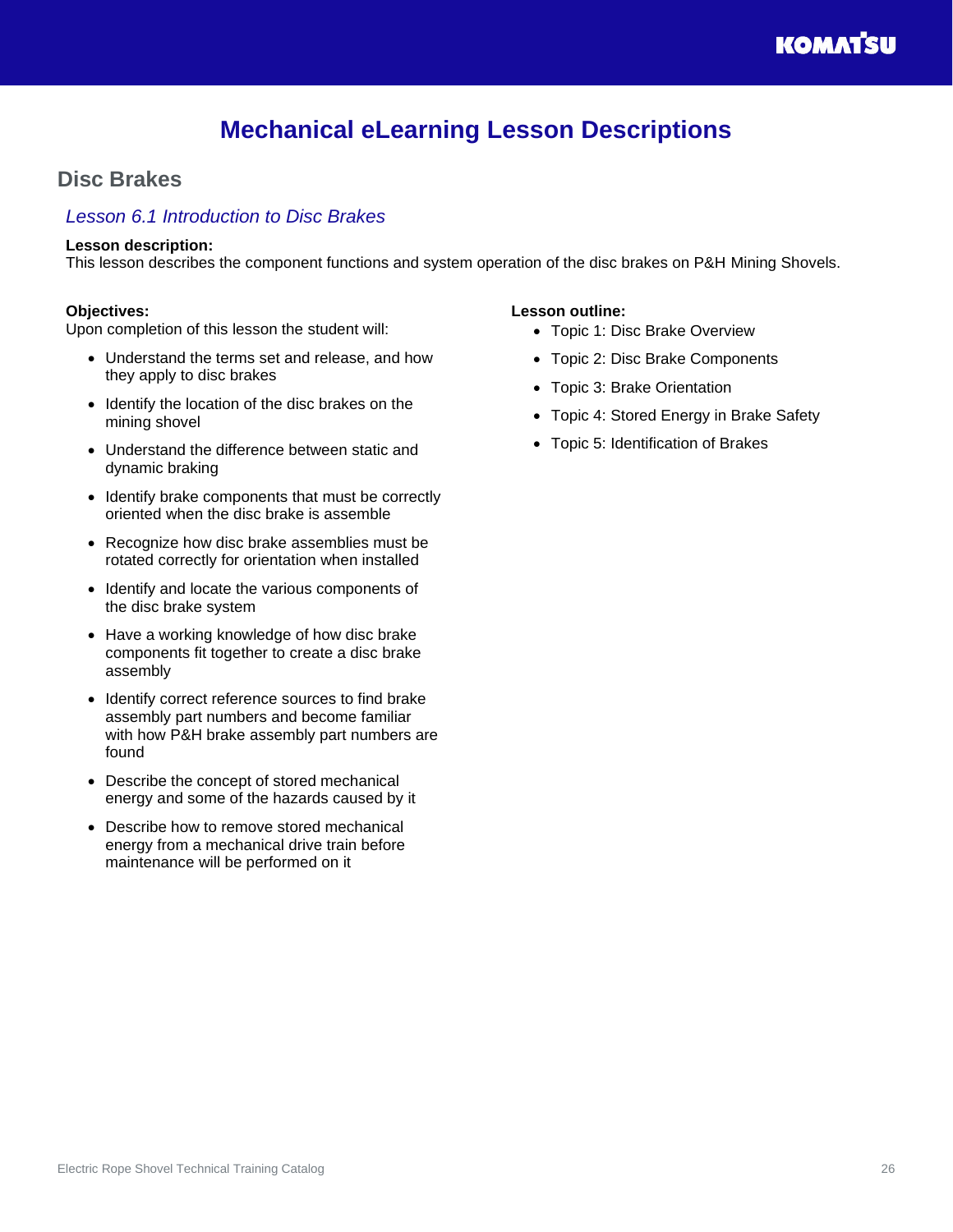## <span id="page-26-0"></span>*Lesson 6.2 Brake System Operation*

#### **Lesson description:**

This lesson provides information on the brake systems associated with the P&H Mining Shovel and how they operate.

#### **Objectives:**

Upon completion of this lesson the student will:

- Identify the operator's controls and displays used for the brake system
- Describe how the operator's controls are used to release and set the brakes and what the indicators display
- Describe how the operator's controls are used to transfer between dig mode and propel mode and what the indicators display
- Identify the situations that cause a brake hold mode
- Identify the effects of each situation that causes a brake hold mode
- Identify the action that must be taken to bring the shovel out of each brake hold mode
- Identify the number and location of the brake system transducers
- Describe the function of the transducers in the brake system
- Identify the programmed set points for the air pressure for brakes in the shovel's logical control system
- Identify and understand the function of the limit switches
- Describe the sequence of events that occurs as the brake releases and sets
- Identify the brake system alarms
- Recognize the logic that is generating the alarms
- Identify the input devices, transducers, and limit switches that provide the signals that generate the alarms

- Topic 1: Operator Controls
- Topic 2: Brake Hold Mode
- Topic 3: Brake System Transducers
- Topic 4: Brake Limit Switches
- Topic 5: Brake System Alarms
- Topic 6: How Disc Brakes Work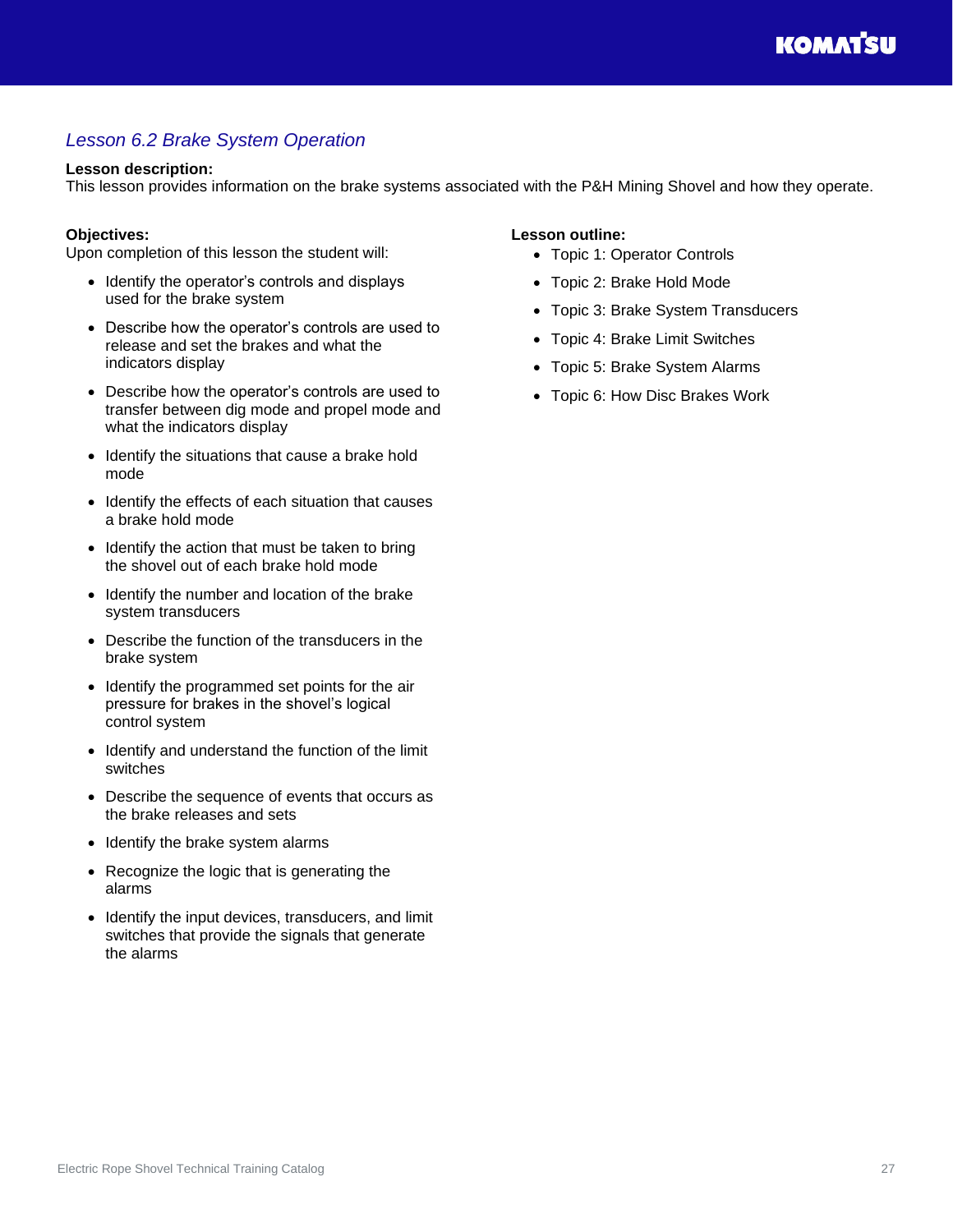## <span id="page-27-0"></span>**Propel System**

## <span id="page-27-1"></span>*Lesson 7.1 Propel System Description*

#### **Lesson description:**

This lesson provides a brief overview of the propel system components associated with P&H Mining Shovels.

#### **Objectives:**

Upon completion of this lesson the student will:

- Be able to identify the major assemblies and components of the Propel System
- Be able to describe the function of the major assemblies and components of the Propel System
- Explain the basic theory of operation of the Propel System on P&H Mining Shovels
- Describe the differences between older Propel Drive System and the newer Delta Drive System

## <span id="page-27-2"></span>*Lesson 7.2 Propel System Inspections*

#### **Lesson description:**

This lesson provides the information required to inspect the Propel and Crawler Systems of a Mining Shovel.

#### **Objectives:**

Upon completion of this lesson the student will:

- Be able to identify the major assemblies and components of the Propel and Crawler Systems
- Be able to describe the function of the major assemblies and components for the Propel and Crawler Systems
- Have a thorough understand of the inspection requires for the components of the Propel and Crawler Systems

### <span id="page-27-3"></span>*Lesson 7.3 Crawler Adjustments*

#### **Lesson description:**

This lesson provides the technician information on adjusting and maintaining the components of the crawler tracks.

#### **Objectives:**

Upon completion of this lesson the student will:

- Understand the importance of crawler track tension and how to determine if track tension is ideal, too tight, or too loose
- Have a thorough understanding of how to adjust the crawler track tension
- Have a thorough understanding of how to adjust the front idler shaft retainer collars

#### **Lesson outline:**

- Topic 1: Propel System Components
- Topic 2: Propel System Component Details

#### **Lesson outline:**

- Topic 1: Introduction
- Topic 2: Propel System Components
- Topic 3: Crawler System Components

- Topic 1: Introduction
- Topic 2: Adjusting Crawler Track Tension
- Topic 3: Adjusting Front Idler Shaft Retainer **Collars**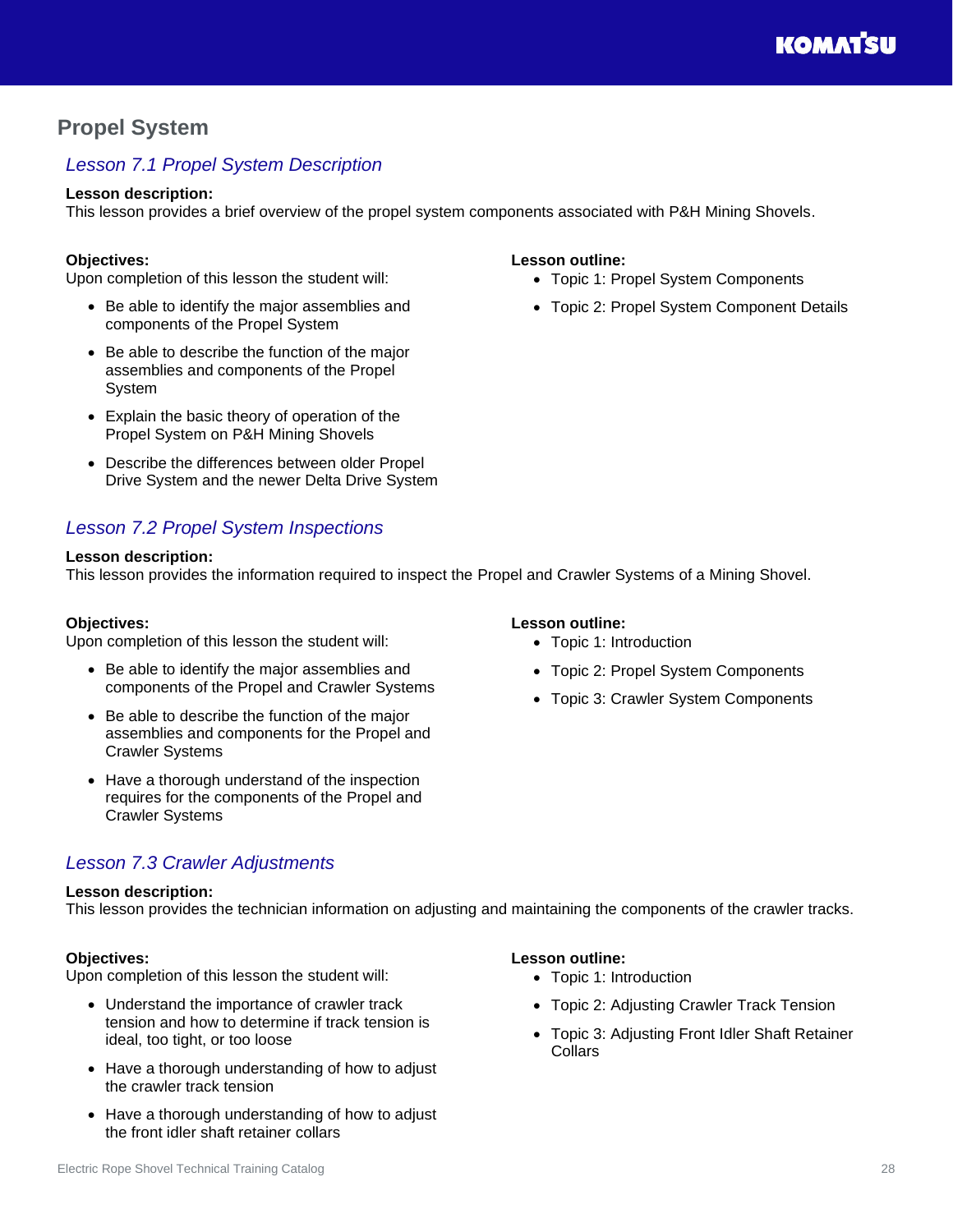## <span id="page-28-0"></span>**House Filtration**

## <span id="page-28-1"></span>*Lesson 9.1 AirScrubPro*

#### **Lesson description:**

This lesson provides the technician with information they need to understand the components of the AirScrubPro System, how they operate, and how they should be maintained.

#### **Objectives:**

Upon completion of this lesson the student will:

- Be able to identify the components of the AirScrubPro system and describe their function/purpose
- Have a thorough understanding of the theory of operation as it relates to the AirScrubPro System
- Have a thorough understanding of how to inspect the components of the AirScrubPro System
- Understand the steps required to adjust the air pressure regulator, replace the cartridge filters, and clearing objects within the screw conveyor

#### **Lesson outline:**

- Topic 1: Introduction
- Topic 2: Theory of Operation
- Topic 3: System Inspections
- Topic 4: System Adjustments

## <span id="page-28-2"></span>**Mine Air**

### <span id="page-28-3"></span>*Lesson 10.1 Mine Air*

#### **Lesson description:**

This lesson provides a general overview of the Mine Air System, its controllers, and maintenance required to keep the system operating efficiently.

#### **Objectives:**

Upon completion of this lesson the student will:

- Be able to identify the major components of the Mine Air System
- Have a basic understanding of the operation of the Mine Air System
- Be able to identify the SEC and MLC controllers, and their functions, associated with the Mine Air System
- Have a general understanding of the maintenance required to keep the Mine Air System operating efficiently

- Topic 1: Introduction
- Topic 2: Mine Air Controllers
- Topic 3: Maintenance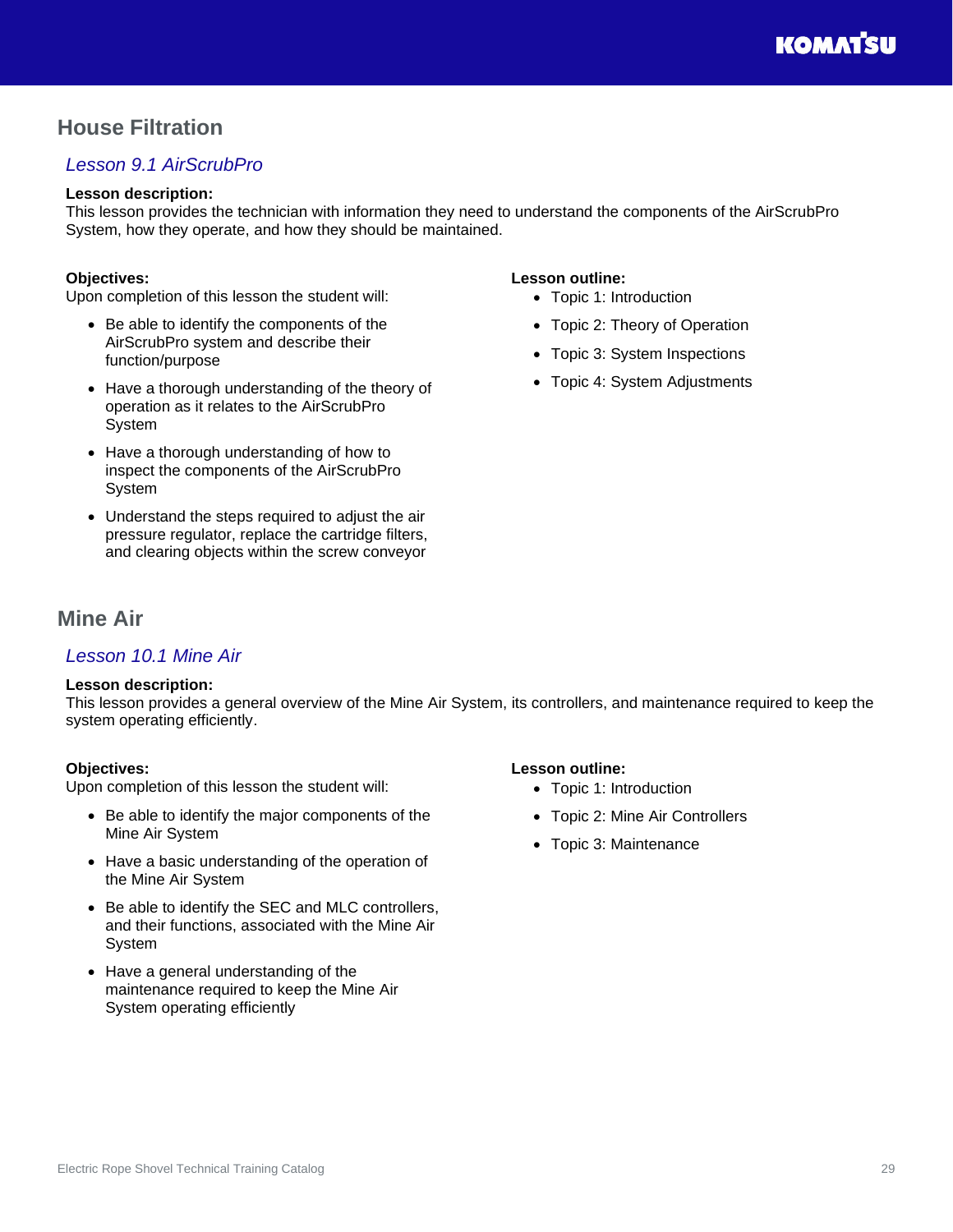## <span id="page-29-0"></span>**Swing System**

## <span id="page-29-1"></span>*Lesson 11.1 Swing System Description*

### **Lesson description:**

This lesson provides technicians with an introduction to the Swing System components.

## **Objectives:**

Upon completion of this lesson the student will:

- Be able to identify and locate all major components of the Swing System
- Have a thorough understanding of the purpose of the components used in the Swing System

## <span id="page-29-2"></span>*Lesson 11.2 Swing Roller Circle*

### **Lesson description:**

This lesson provides the technician information on inspecting and maintaining the components of the Swing Roller Circle.

#### **Objectives:**

Upon completion of this lesson the student will:

- Have a thorough understanding of how to inspect the components and assemblies of the Swing Roller Circle
- Have a thorough understanding of the procedures required to repair the upper and lower roller paths
- Have a thorough understanding of the procedures required to repair gaps between the swing ring gear and carbody
- **Lesson outline:** • Topic 1: Introduction
	-
	- Topic 2: Component Identification

- Topic 1: Introduction
- Topic 2: Inspecting the Roller Paths
- Topic 3: Inspecting the Ring Gear
- Topic 4: Inspecting all other Roller Circle **Components**
- Topic 5: Repairing the Upper Roller Path
- Topic 6: Repairing the Lower Roller Path
- Topic 7: Repair Caps between the Ring Gear and Carbody

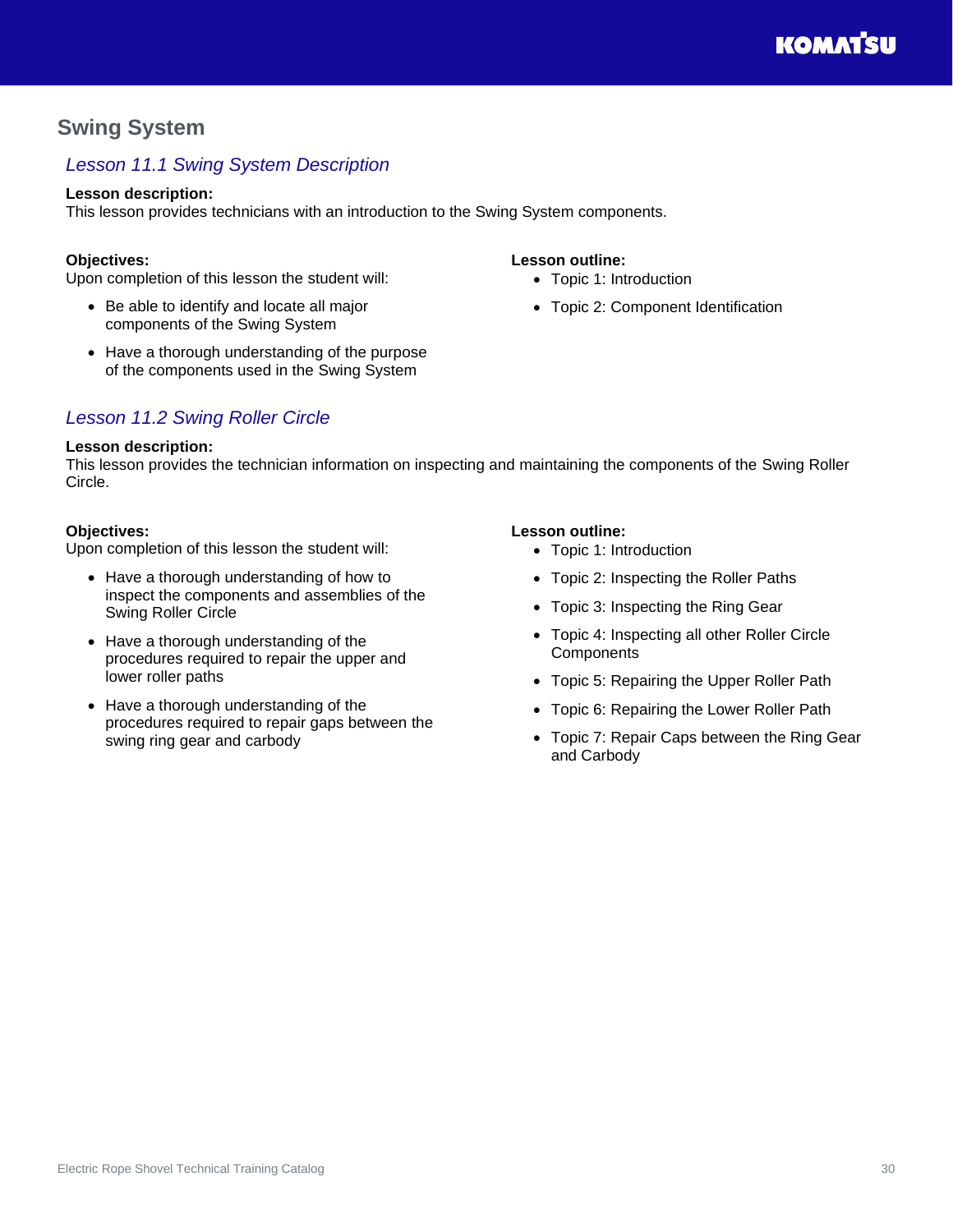## <span id="page-30-0"></span>*Lesson 11.3 Center of Rotation*

#### **Lesson description:**

This lesson provides the technician information on inspecting and maintaining the components of the center gudgeon.

#### **Objectives:**

Upon completion of this lesson the student will:

- Have a thorough understanding of how to inspect the components associated with the center gudgeon and be instructed on when the center gudgeon adjusting nut needs to be adjusted
- Have a thorough understanding of the procedures required to adjust the center gudgeon adjusting nut
- Understand when the spherical washer and thrust washer on the center gudgeon needs to be replaced
- Have a thorough understanding of the steps required to replace the spherical washer and thrust washer on the center gudgeon

#### **Lesson outline:**

- Topic 1: Introduction
- Topic 2: Inspecting the Center Gudgeon
- Topic 3: Adjusting the Center Gudgeon Adjusting Nut
- Topic 4: Spherical and the Thrust Washer Replacement

## <span id="page-30-1"></span>**Hoist System**

## <span id="page-30-2"></span>*Lesson 12.1 Swing System Description*

#### **Lesson description:**

This lesson provides technicians with an introduction to the Hoist System components.

#### **Objectives:**

Upon completion of this lesson the student will:

- Be able to identify and locate all major components of the Hoist System
- Have a thorough understanding of the purpose of the components used in the Hoist System

- Topic 1: Introduction
- Topic 2: Component Identification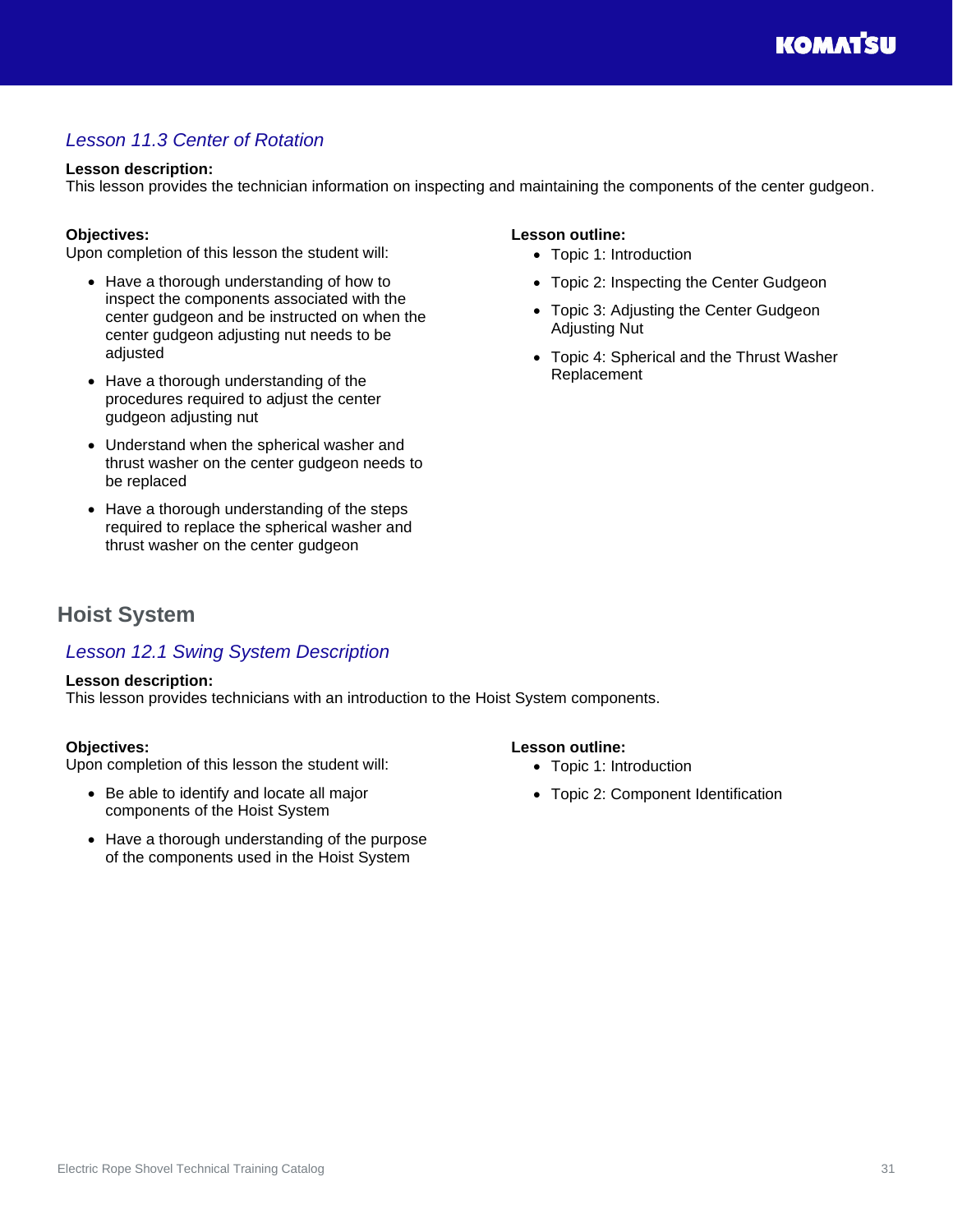## <span id="page-31-0"></span>*Lesson 12.2 Hoist Gear Case*

#### **Lesson description:**

This lesson provides the technician information on inspecting and maintaining the components of the Hoist Gear Case.

#### **Objectives:**

Upon completion of this lesson the student will:

- Be able to identify all the components of the Hoist Hear Case and describe their function/purpose in the system
- Have a thorough understanding of how to inspect the components and assemblies of the Hoist Gear Case
- Have a thorough understanding of the procedure required to adjust the Hoist Gear Case supports

### <span id="page-31-1"></span>*Lesson 12.3 Hoist Drum*

#### **Lesson description:**

This lesson provides the technician information on inspecting and maintaining the components of the Hoist Drum.

#### **Objectives:**

Upon completion of this lesson the student will:

- Be able to identify all the components of the hoist drum and describe their function/purpose in the system
- Have a thorough understanding of how to inspect the components and assemblies of the Hoist Drum
- Have a thorough understanding of the procedure required to engage/disengage the hoist drum locking bar
- Have a basic understanding of the components of the hoist slack rope detector and their purpose in the hoist system

### <span id="page-31-2"></span>*Lesson 12.4 Hoist Ancillary System*

#### **Lesson description:**

This lesson provides the information a technician requires to utilize and maintain the remote hoist controller and cable tuggers.

#### **Objectives:**

Upon completion of this lesson the student will:

• Have a thorough understanding of how to utilize and maintain the remote hoist controller and the cable tuggers

#### **Lesson outline:**

- Topic 1: Introduction
- Topic 2: Hoist Gear Case Inspection
- Topic 3: Adjusting the Hoist Gear Case Support

#### **Lesson outline:**

- Topic 1: Introduction
- Topic 2: Inspecting the Hoist Drum
- Topic 3: Hoist Drum Locking System
- Topic 4: Hoist Slack Rope Detector

- Topic 1: Introduction
- Topic 2: Remote Hoist Controller
- Topic 3: Cable Tugger Operation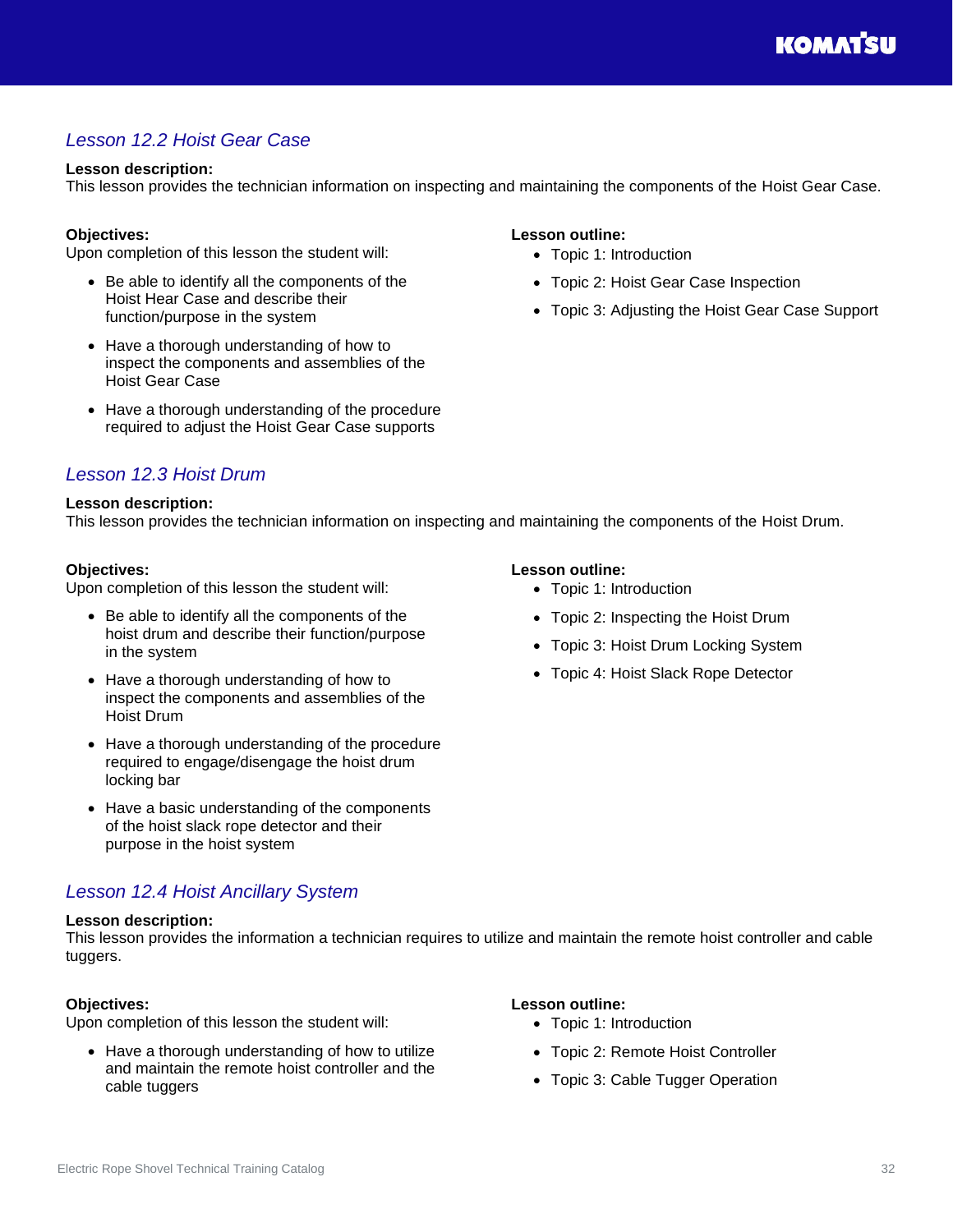## <span id="page-32-0"></span>**Attachments**

## <span id="page-32-1"></span>*Lesson 14.1 Attachments*

#### **Lesson description:**

This lesson provides maintenance personnel the information their require inspecting and maintain the attachments associated with the boom assembly.

#### **Objectives:**

Upon completion of this lesson the student will:

- Be able to identify and describe the attachment components associated with the boom assembly
- Have a thorough understanding of the inspection process required for the boom and gantry
- Have a thorough understanding of the inspection process required for the boom point assembly and boom limit resolver
- Have a thorough understanding of the inspection process required for the hoist rope guides

#### **Lesson outline:**

- Topic 1: Introduction
- Topic 2: Boom Assembly
- Topic 3: Gantry
- Topic 4: Boom Point Assembly
- Topic 5: Boom Limit Resolver
- Topic 6: Hoist Rope Guides

## <span id="page-32-2"></span>**Crowd System**

### <span id="page-32-3"></span>*Lesson 16.1 Crowd System Description*

#### **Lesson description:**

This lesson provides technicians with an introduction to the Crowd System components.

#### **Objectives:**

Upon completion of this lesson the student will:

- Be able to identify and locate all major components of the Crowd System
- Have a thorough understanding of the purpose of the components used in the Crowd System

- Topic 1: Introduction
- Topic 2: Component Identification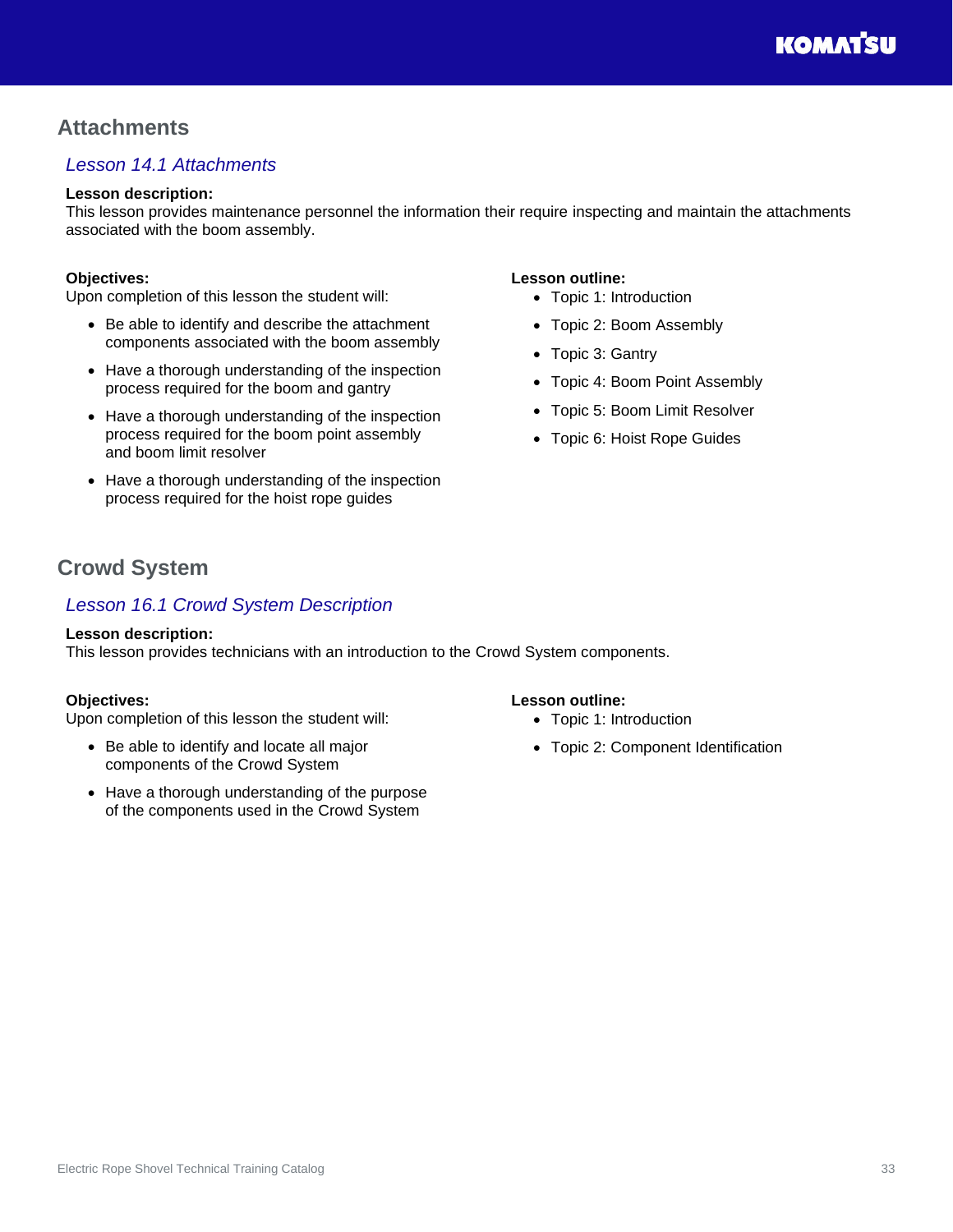## <span id="page-33-0"></span>*Lesson 16.2 Crowd Belt Assembly*

#### **Lesson description:**

This lesson provides the technician information on inspecting and maintaining the components of the crowd belt assembly.

#### **Objectives:**

Upon completion of this lesson the student will:

- Be able to identify all the components of the crowd belt assembly and describe their function/purpose in the system
- Have a thorough understanding of how to inspect the components of the crowd belt assembly
- Have a thorough understanding of the procedure required to adjust the crowd belt assembly

#### <span id="page-33-1"></span>*Lesson 16.3 Shipper Shaft and Saddle Block*

#### **Lesson description:**

This lesson will teach you how to perform the shipper shaft axial clearance and saddle block upper and lower wear plate adjustments.

#### **Objectives:**

Upon completion of this lesson the student will:

- Be able to identify all the components of the shipper shaft assembly and saddle block assembly
- Understand what inspection criteria is required when performing the prescribe inspections
- Understand the steps required to adjust the shipper shaft axial clearance to within specified parameters
- Understand the steps required to adjust the saddle block upper plate to within specified parameters
- Understand the steps required to adjust the saddle block lower wear plate to within specified parameters

#### **Lesson outline:**

**Lesson outline:**

• Topic 1: Introduction

• Topic 3: Hydraulic Hand Pump

• Topic 4: Re-tensioning the Crowd Belt

- Topic 1: Introduction
- Topic 2: Shipper Shaft and Saddle Block Inspection

• Topic 2: Inspecting the Crowd Belt Assembly

- Topic 3: Shipper Shaft Axial Clearance **Adjustment**
- Topic 4: Saddle Block Upper Wear Plate **Adjustment**
- Topic 5 Saddle Block Lower Wear Plate Adjustment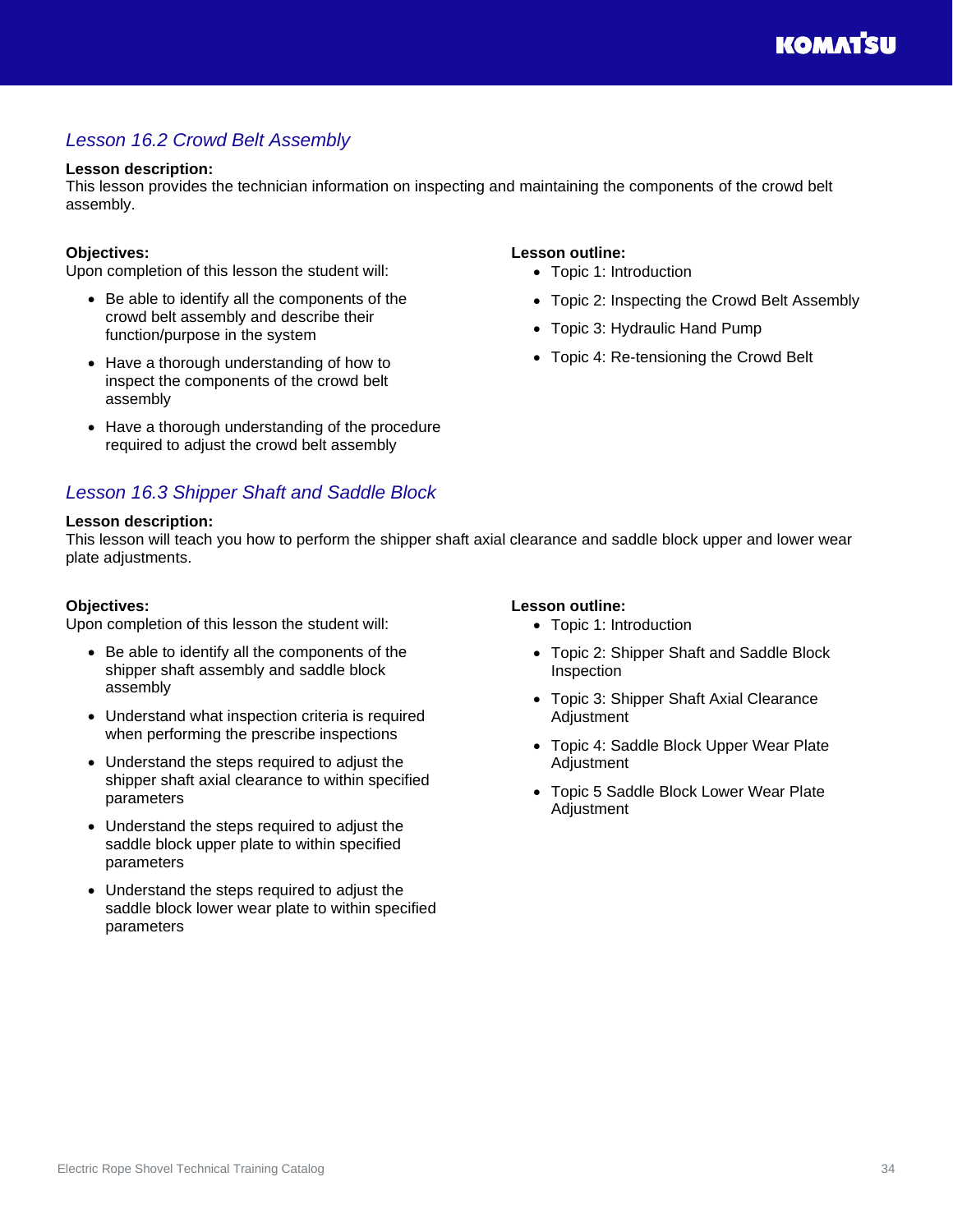## <span id="page-34-0"></span>**Air Compressors**

## <span id="page-34-1"></span>*Lesson 17.1 Sullair with Supervisor II Control*

#### **Lesson description:**

This lesson provides the technician information on using and maintaining the Sullair Air Compressor with Supervisor II Controller.

#### **Objectives:**

Upon completion of this lesson the student will:

- Be able to identify the components of the Sullair Air Compressor
- Have a thorough understanding of the operation of the Sullair Air Compressor
- Understand the buttons, lamps, and display features of the Supervisor II Controller associated with the Sullair Air Compressor
- Understand the procedures required for the fluid filter replacement, the air/fluid separator replacement, and inlet control valve maintenance.

## <span id="page-34-2"></span>*Lesson 17.2 Sullair with Q1 Control*

#### **Lesson description:**

This lesson provides the technician information on using and maintaining the Sullair Air Compressor with Q1 Controller

#### **Objectives:**

Upon completion of this lesson the student will:

- Be able to identify all the components of the Sullair Air Compressor
- Have a thorough understanding of the operator of the Sullair Air Compressor
- Understand the buttons, lamps, and display features of Q1 Controller associated with the Sullair Air Compressor
- Understand the procedures required for the fluid filter replacement, the air/fluid separator replacement, and inlet control valve maintenance.

## **Lesson outline:**

**Lesson outline:**

• Topic 1: Introduction

• Topic 4: Maintenance

• Topic 2: Theory of Operation • Topic 3: Supervisor II Controller

- Topic 1: Introduction
- Topic 2: Theory of Operation
- Topic 3: Q1 Controller
- Topic 4: Maintenance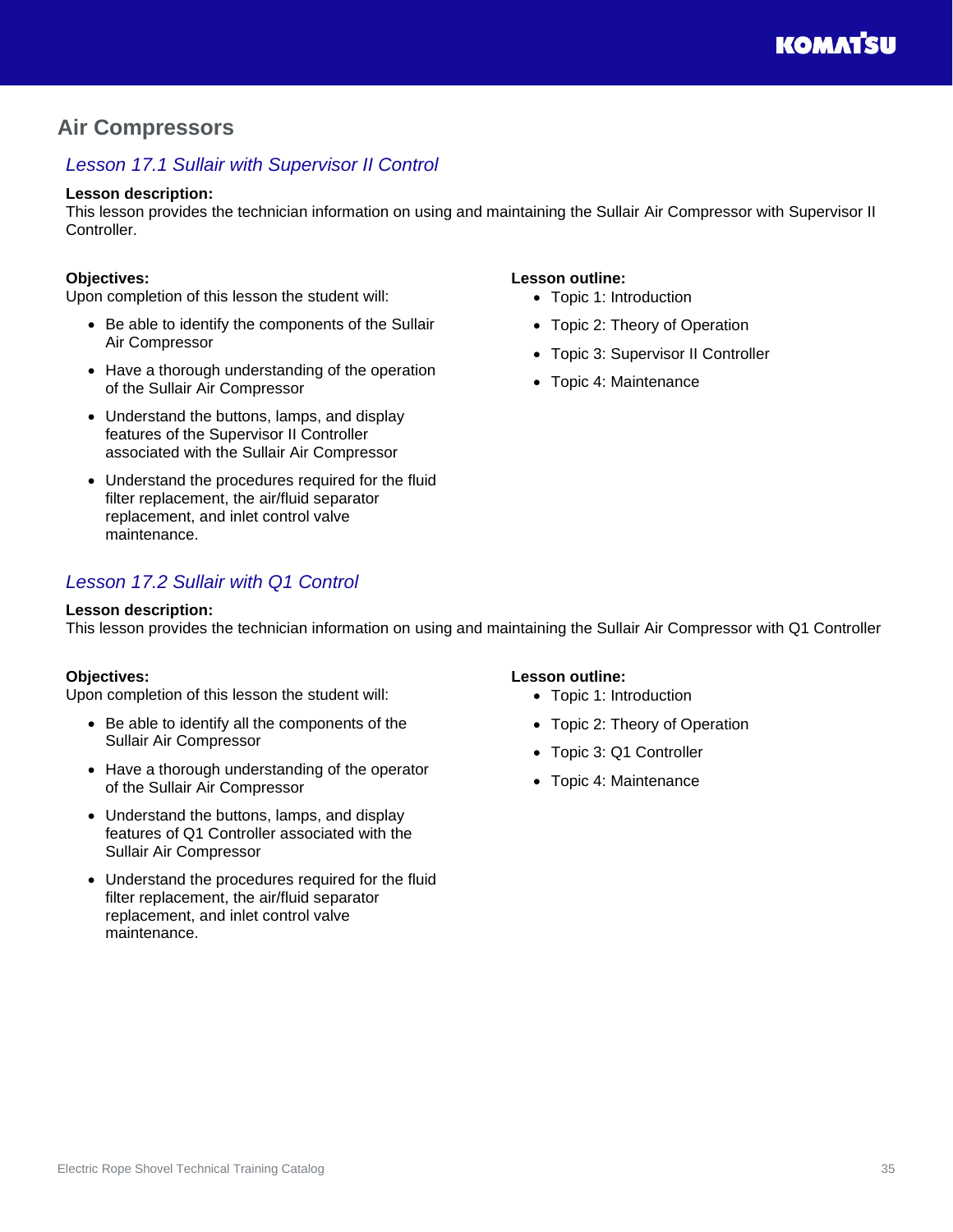## **Rope Shovel Instructor-Led Training Outlines**

## <span id="page-35-1"></span><span id="page-35-0"></span>**Shovel Operator**

### <span id="page-35-2"></span>*Shovel Operator Training*

#### **Course Description:**

Operators will gain insight into the overall machine operation and learn required user maintenance areas. Initially a classroom presentation is conducted which is followed by hands-on training with the shovel in a production environment. Students will be given the opportunity to operate the shovel and practice the techniques covered in the classroom.

**Course Duration:**  40 Hours

### **Target Audience:**

This training is targeted for personnel who operate P&H Mining Shovels for production.

#### **Prerequisites:**

Operators should have a basic knowledge of Mining Shovels.

#### **Course Location:**

Field

#### **Objectives:**

Upon completion of this lesson the student will:

- Make walk around safety inspections
- Identify the location of the controls and warning systems
- Understand the function of the controls and warning systems
- Perform minor mechanical repairs and adjustments
- Operate the shovel in a productive and safe manner to avoid damage to equipment and reduce overall operating cost

#### **Main Concepts:**

- Shovel Mechanical Overview
- Production Techniques
- Various Digging Techniques
- User Maintenance Areas
- Identifying Machine Problems
- Drives Windows Overview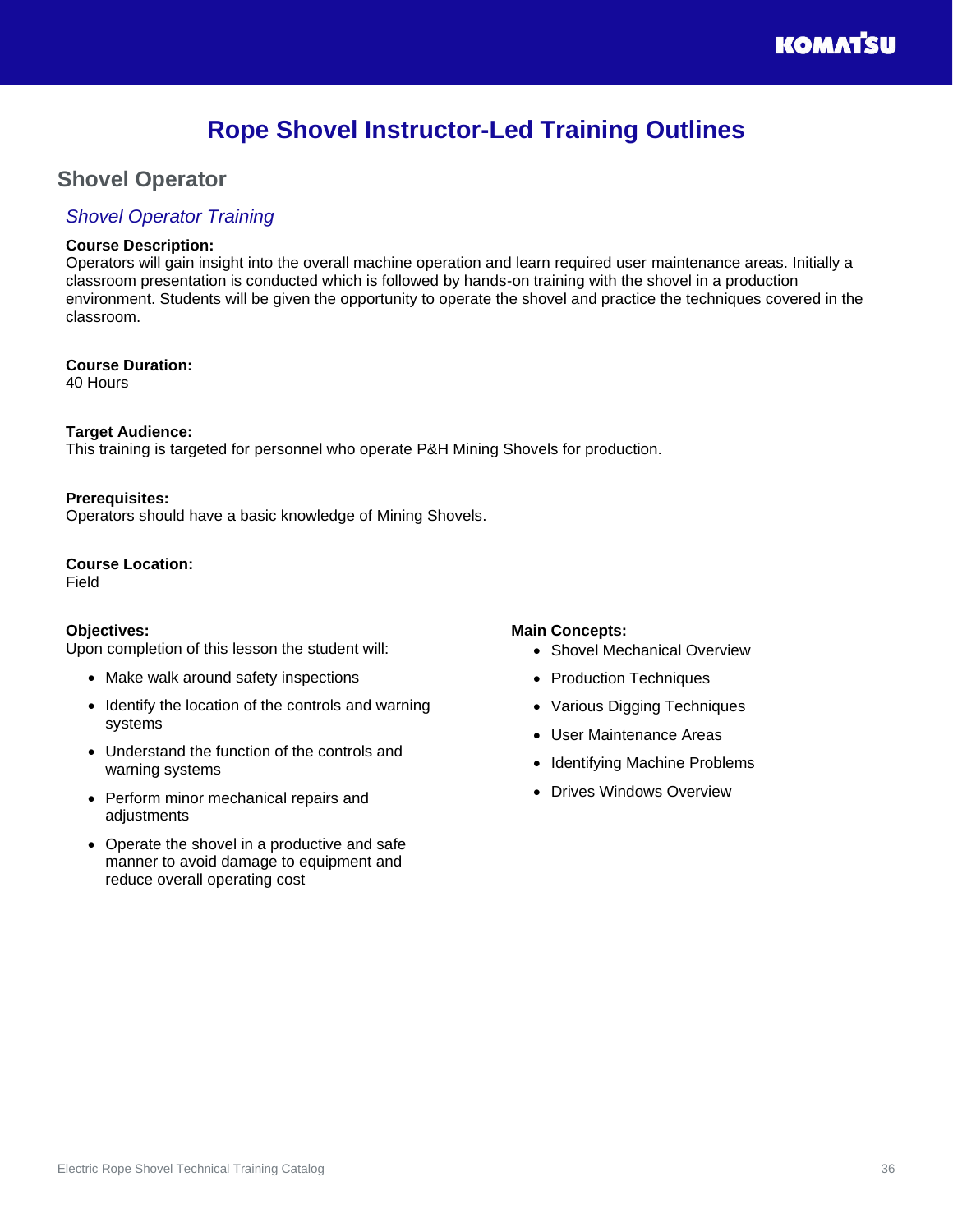#### **Course Outline:**

*Safety*

- Safety equipment
- Communications
- Pre-operational checks
- Inspection of operational area
- Job conditions
- Weather conditions
- Operation at night

#### *Operation*

- Communications
- Shovel swing radius
- Traffic patterns
- Clean up at the shovel
- Positioning of power cables
- Maintaining bench grades

#### *Feeding a Crusher*

- Communications
- Traffic patterns
- Inspection of working area
- Material selection

#### *Truck Operation*

- Communications
- Inspection of working area
- Condition of the digging area
- Blasting residue in the digging area
- Type of material being loaded
- Traffic patterns
- Truck positioning
- Uniform load
- Loading set-up

*Course Evaluation and Wrap Up*

- Q&A
- Course evaluation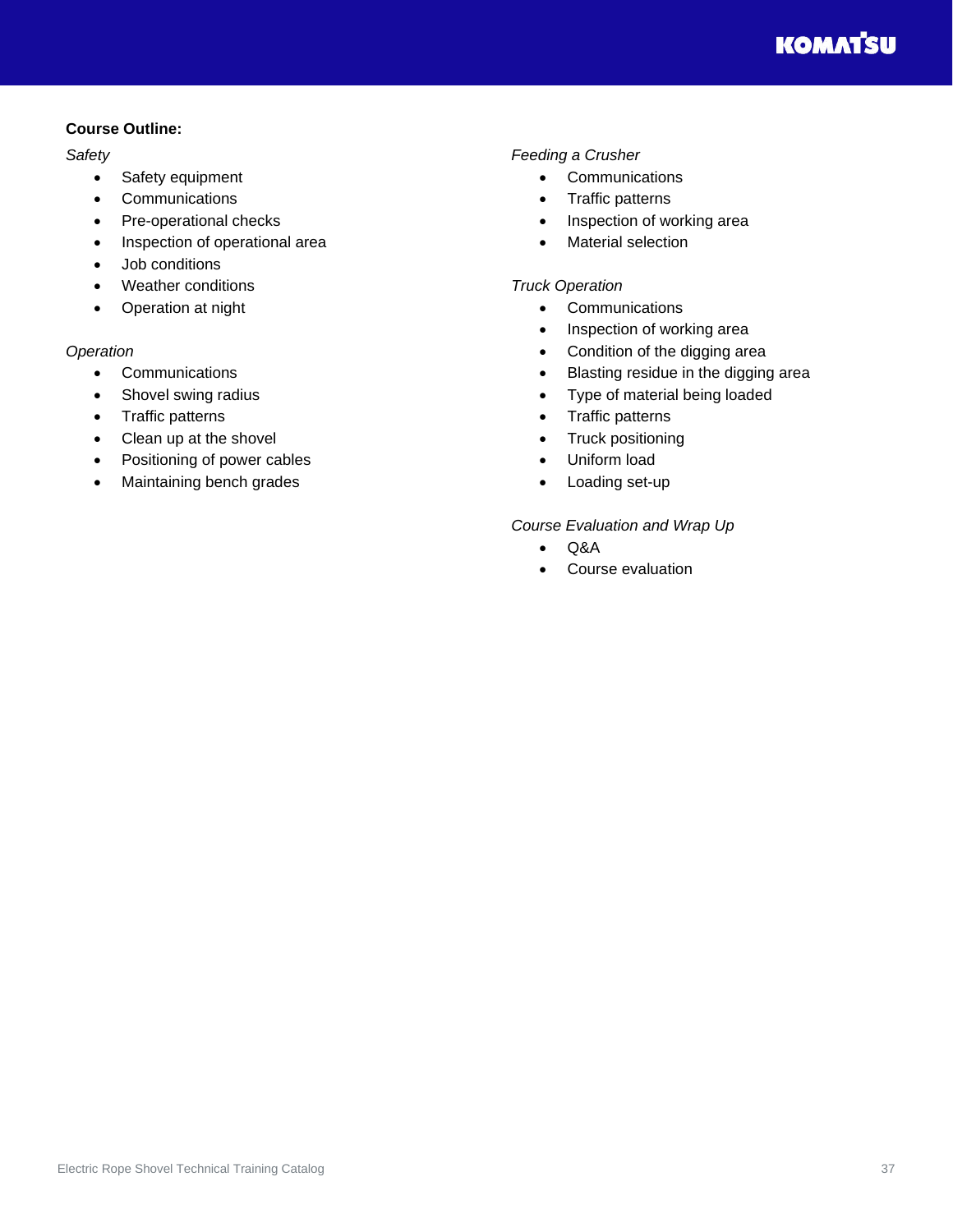## <span id="page-37-0"></span>**Electrical Systems**

## <span id="page-37-1"></span>*Electrical Systems (AC) - Field*

#### **Course Description:**

The student is introduced to the operation and maintenance of the P&H Mining Shovel. Furthermore, the course focuses on critical knowledge and skills required in supporting present day P&H Mining Shovels. Topics included are the Centurion AC Shovel Control System.

#### **Course Duration:**

Two Days

#### **Target Audience:**

Electricians, Technicians, and Engineers who service and maintain P&H Mining Shovels.

#### **Prerequisites:**

Students should have knowledge of power electronics and computers. It is suggested that students complete Power, Drive, and Control System eLearning training modules.

#### **Course Location:**

Field

#### **Objectives:**

Upon completion of this lesson the student will:

- Identify and explain the purpose of all the major components utilized
- Use application software and programs as required
- Remove and replace faulty components including a failure analysis
- Explain the inter-relationship of the shovel systems
- Analyze schematics and control diagrams utilized for troubleshooting and repair

#### **Main Concepts:**

- AC Drive Line Up Overview
- Drives Windows overview
- AC800M (Advant Controller 800) Hardware **Overview**
- Control Builder Overview
- Auxiliary Systems Operation
- System Maintenance and Troubleshooting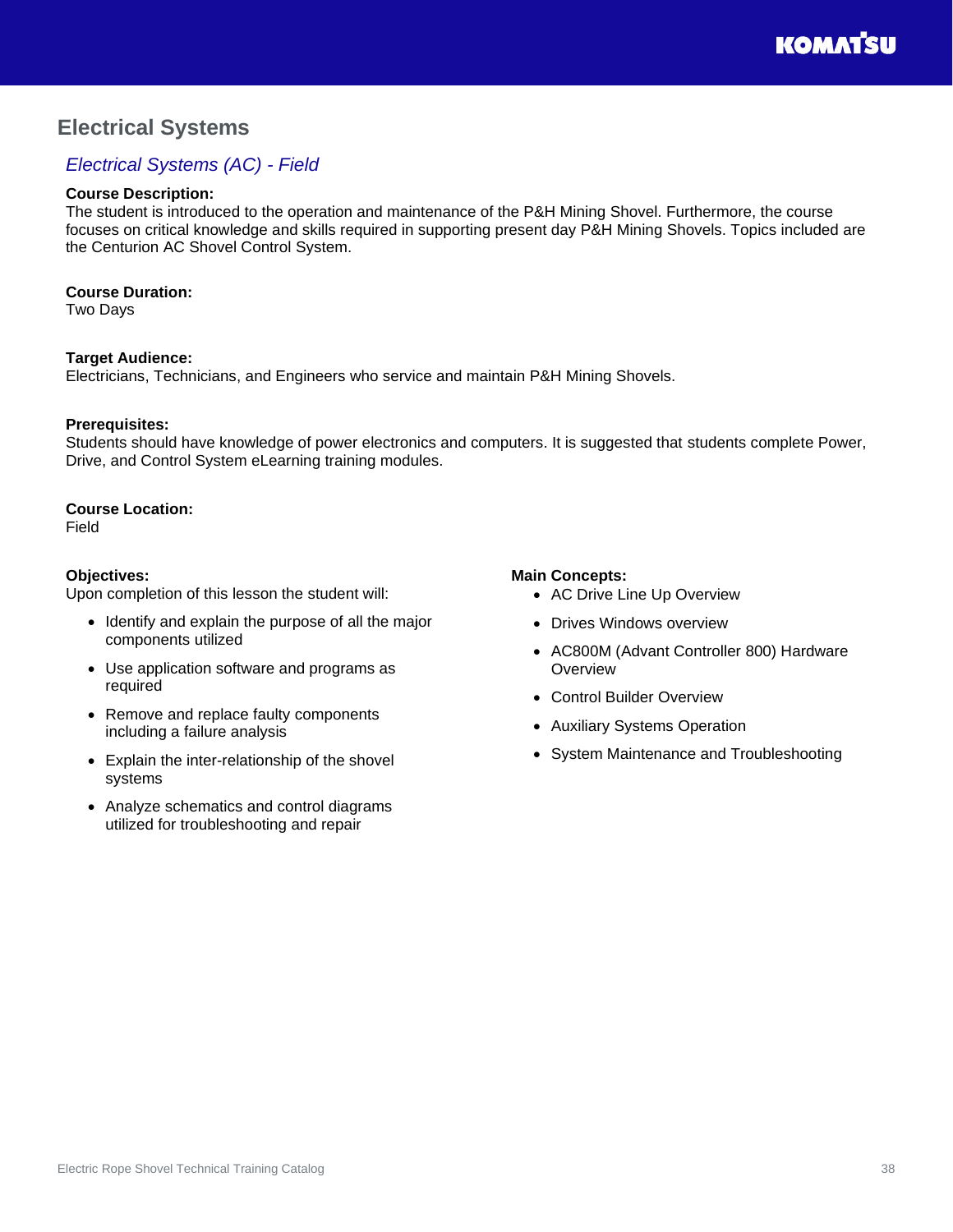## **KOMATSU**

#### **Course Outline:**

#### *Day 1*

#### *Course Introduction*

- Pre-assessment
- General safety
- ESD

#### *Electrical System Diagrams*

- Systems diagram overview
- Shovel schematics
- Use of the index
- Use of location codes
- Reading P&H Schematics
- *Schematic Exercises*

#### *Touch Panel & GUI Systems*

- Touch panel navigation
- Touch panel software tools and calibration
- *Touch Panel Navigation Lab*

#### *AC Power Systems*

*IGBT Devices (101)*

- Basic theory of operation
- Basic troubleshooting techniques
- *IGBT Supply Unit (ISU)*
	- Theory of operation
	- Hardware overview
	- Reduced run feature
	- Fault tracing

*Inverter Unit (INV)*

• Theory of operation

*Auxiliary Control Unit (ACU)*

- Theory of operation
- Hardware overview

#### *Drive Control Unit (RDCU)*

- Theory of operation
- Hardware overview
- Software chains
- Group 19 data transfer
- *Student worksheets*

#### *Day 2*

#### *Advant Controller 800 and Remote I/O*

- Advant Controller Components
- Remote I/O Components
- Control builder overview
- Monitoring I/O Status
- *Student worksheets*

#### *Air System*

- Theory of operation
- Hardware overview
- **Troubleshooting**

#### *Brake System*

- Theory of operation
- Hardware overview
- Troubleshooting

#### *Automatic Lubrication System*

- Theory of operation
- Hardware overview
- Troubleshooting
- *Student worksheets*

#### *Hoist Lube Pump System*

- Theory of operation
- Hardware overview

#### *Rear House Blower System*

- Theory of operation
- Hardware overview

#### *Auto Crowd Belt Tensioning System (4100XPC)*

• Theory of operation

#### *Course Evaluation and Wrap Up*

- Post-assessment
- Course evaluation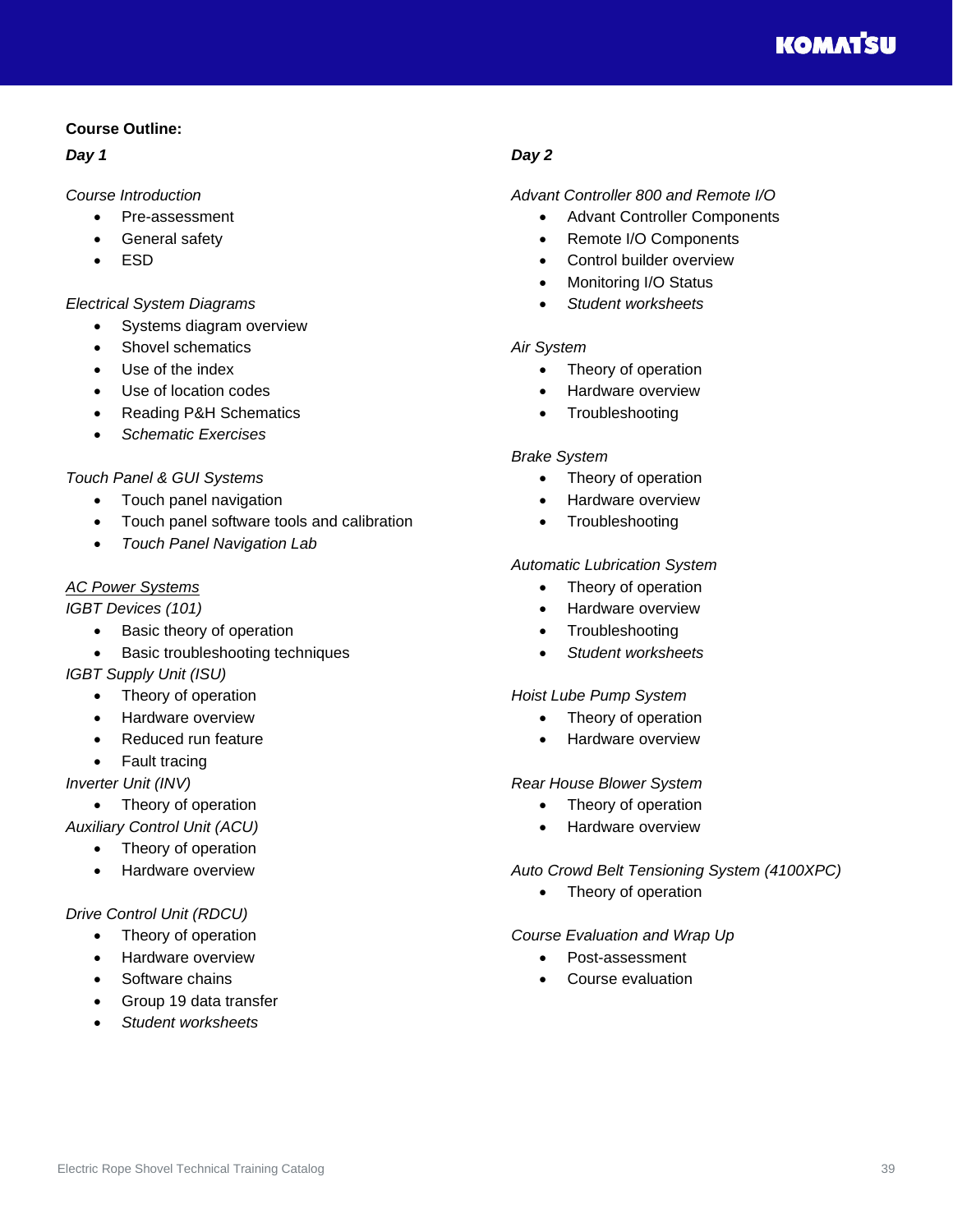## <span id="page-39-0"></span>*Electrical Systems (AC) - Milwaukee*

#### **Course Description:**

The student is introduced to the operation and maintenance of the P&H Mining Shovel. Furthermore, the course focuses on critical knowledge and skills required in supporting present day P&H Mining Shovels. Topics included are the Centurion AC Shovel Control System. The concepts that are covered in the classroom are reinforced in a laboratory environment that allows the students to load, install, and configure application software.

#### **Course Duration:**

Three Days

#### **Target Audience:**

Electricians, Technicians, and Engineers who service and maintain P&H Mining Shovels.

#### **Prerequisites:**

Students should have knowledge of power electronics and computers. Students will be assigned Power and Control System eLearning training modules as part of course registration.

#### **Course Location:**

Milwaukee Training Facility

#### **Objectives:**

Upon completion of this lesson the student will:

- Identify and explain the purpose of all the major components utilized
- Use application software and programs as required
- Remove and replace faulty components including a failure analysis
- Explain the inter-relationship of the shovel systems
- Analyze schematics and control diagrams utilized for troubleshooting and repair

#### **Main Concepts:**

- AC Drive Line Up Overview
- Drives Windows Overview
- AC800M (Advant Controller 800) Hardware overview
- Control Builder Overview
- Auxiliary Systems Operation
- System Maintenance and Troubleshooting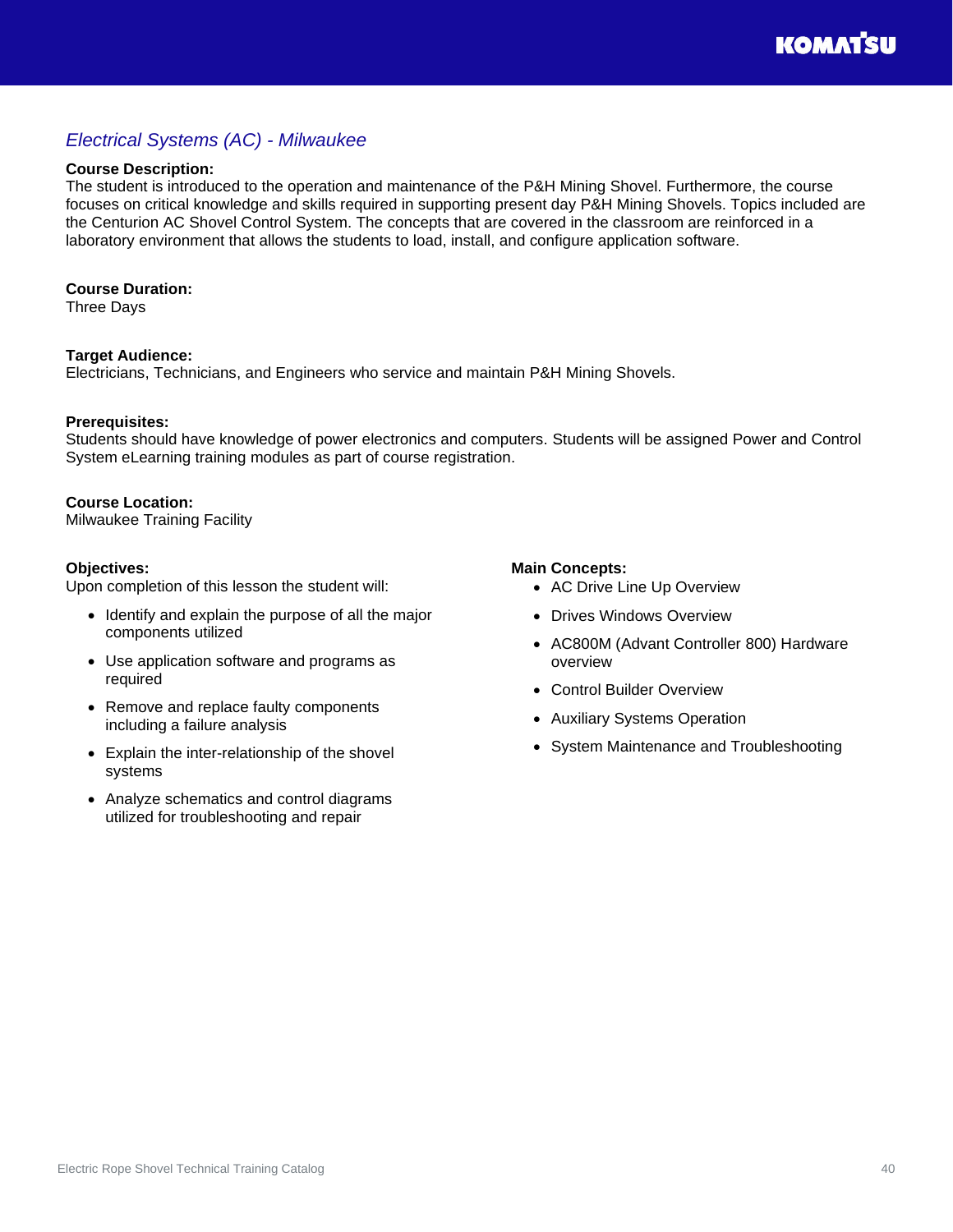## **KOMATSU**

#### **Course Outline:**

#### *Day 1*

#### *Course Introduction*

- Pre-assessment
- General safety
- ESD

#### *Electrical System Diagrams*

- Systems diagram overview
- Shovel schematics
- Use of the index
- Use of location codes
- Reading P&H Schematics
- *Schematic Exercises*

#### *Touch Panel & GUI Systems*

- Touch panel navigation
- Touch panel software tools and calibration
- *Touch Panel Navigation Lab*

#### *AC Power Systems*

#### *IGBT Devices (101)*

- Basic theory of operation
- Basic troubleshooting techniques

#### *IGBT Supply Unit (ISU)*

- Theory of operation
- Hardware overview
- Reduced run feature
- Fault tracing

#### *Inverter Unit (INV)*

- Theory of operation
- *Auxiliary Control Unit (ACU)*
	- Theory of operation
	- Hardware overview

#### *Day 2*

#### *Drive Control Unit (RDCU)*

- Theory of operation
	- Hardware overview

#### *Drive PC Tool Software*

- Drives Windows overview
- ID RUN overview
- *Student lab activities*

#### *Advant Controller 800 and Remote I/O*

- Advant Controller **Components**
- Remote I/O Components
- Control builder overview
- Monitoring I/O Status
- *Student lab activities*

#### *Air System*

- Theory of operation
- Hardware overview
- **Troubleshooting**
- *Student lab activities*

#### *Brake System*

- Theory of operation
- Hardware overview
- Troubleshooting

#### *Automatic Lubrication System*

- Theory of operation
- Hardware overview
- **Troubleshooting**
- *Student lab activities*

#### *Hoist Lube Pump System*

- Theory of operation
	- Hardware overview

#### *Day 3*

#### *Rear House Blower System*

- Theory of operation
- Hardware overview

### *Auto Crowd Belt Tensioning System (4100XPC)*

- Theory of operation
- Hardware overview
- **Troubleshooting**

### *Student Lab Activities*

- *AC800 Procedures*
- Drive Procedures
- Install I/O stations
- Verify connectivity
- Test Inputs
- Test Outputs
- I/O system troubleshooting

#### *Shop Tour*

#### *Course Evaluation and Wrap Up*

- Post-assessment
- Course evaluation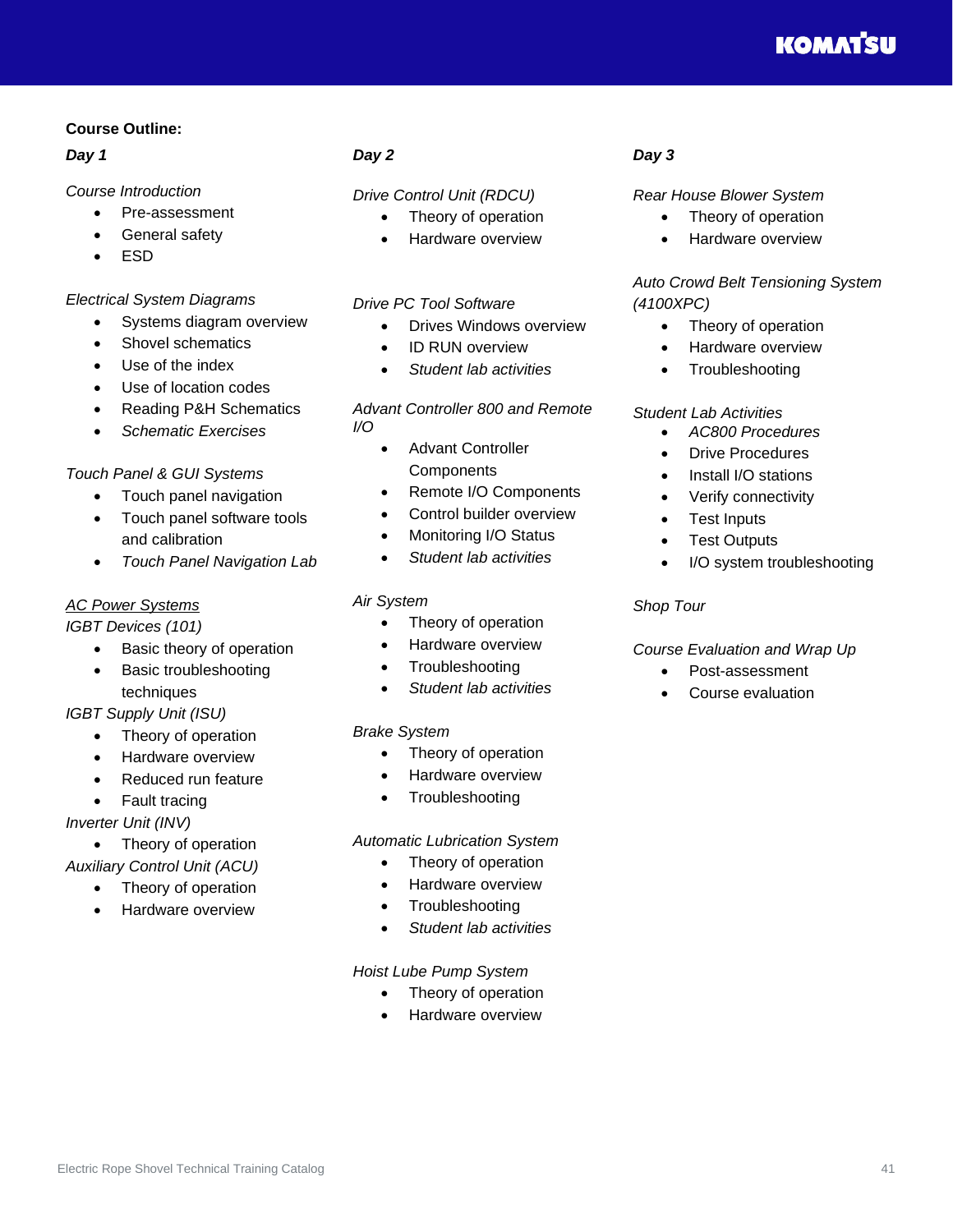## <span id="page-41-0"></span>*Electrical Systems (DC) - Field*

#### **Course Description:**

The student is introduced to the operation and maintenance of the P&H Mining Shovel. Furthermore, the course focuses on critical knowledge and skills required in supporting present day P&H Mining Shovels. Topics included are the Centurion DC Shovel Control System.

#### **Course Duration:**

Three days

#### **Target Audience:**

Electricians, Technicians, and Engineers who service and maintain P&H Mining Shovels.

#### **Prerequisites:**

Students should have knowledge of power electronics and computers. It is suggested that students complete Power, Drive, and Control System eLearning training modules.

#### **Course Location:**

Field

#### **Objectives:**

Upon completion of this lesson the student will:

- Identify and explain the purpose of all the major components utilized
- Use application software and programs as required
- Remove and replace faulty components including a failure analysis
- Explain the inter-relationship of the shovel systems
- Analyze schematics and control diagrams utilized for troubleshooting and repair

#### **Main Concepts:**

- DC Drive Line Up Overview
- Drives Windows Overview
- AC800M (Advant Controller 800) Hardware overview
- Control Builder Overview
- Auxiliary Systems Operation
- System Maintenance and Troubleshooting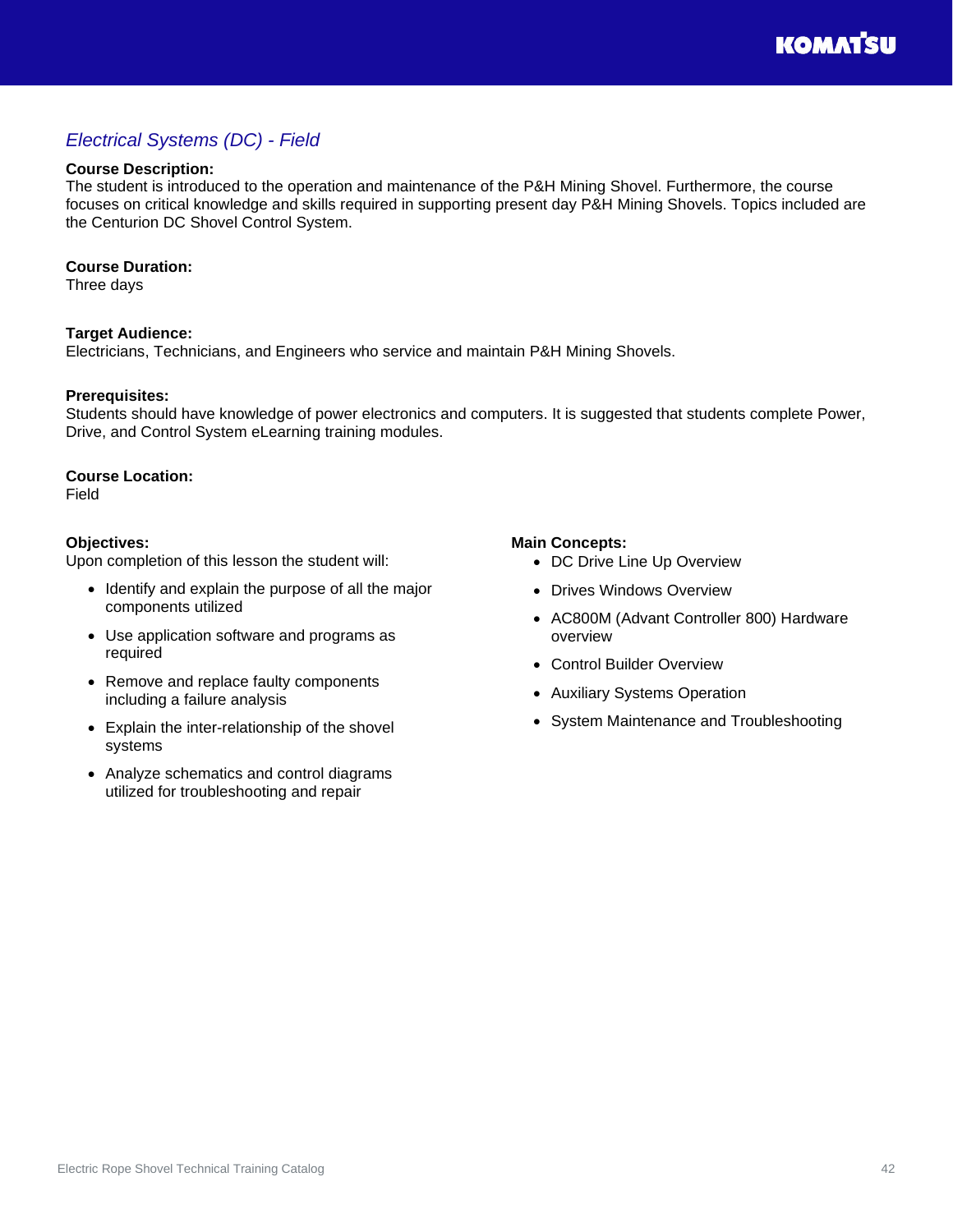

#### **Course Outline:**

#### *Day 1*

#### *Course Introduction*

- Pre-assessment
- General safety
- ESD

#### *Electrical System Diagrams*

- Systems diagram overview
- Shovel schematics
- Use of the index
- Use of location codes
- Reading P&H Schematics
- *Schematic Exercises*

#### *Touch Panel & GUI Systems*

- Touch panel navigation
- Touch panel software tools and calibration
- *Touch Panel Navigation Lab*

#### *DC Power Systems*

#### *SCR (101)*

- Basic theory of operation
- Basic troubleshooting techniques

#### *P&H Converter Configuration*

- Theory of operation
- Hardware overview
- SCR Troubleshooting 101

#### *Diverter Circuit*

- Theory of operation
- Hardware Overview
- Basic troubleshooting
- *Student worksheets*

#### *RPC*

- Theory of operation
- Hardware overview
- *Student worksheets*

#### *Day 2/3*

#### *Drive System (DCS800 or DCS600)*

- Theory of operation
- Hardware overview
- Student worksheets
- Drive Windows procedure

#### *Advant Controller 800 and Remote I/O*

- Advant Controller Components
- Remote I/O Components
- Control builder overview
- Monitoring I/O Status
- *Student Lab Activities*
- Controller loading procedures
- I/O System troubleshooting

#### *Air System*

- Theory of operation
- Hardware overview
- **Troubleshooting**
- *Student worksheets*

#### *Brake System*

- Theory of operation
- Hardware overview
- Troubleshooting

#### *Automatic Lubrication System*

- Theory of operation
- Hardware overview
- Troubleshooting
- *Student worksheets*

#### *DC Motors*

- Theory of operation
- P&H Motor Types
- Maintenance inspections/procedures

#### *Course Evaluation and Wrap Up*

- Post-assessment
- Course evaluation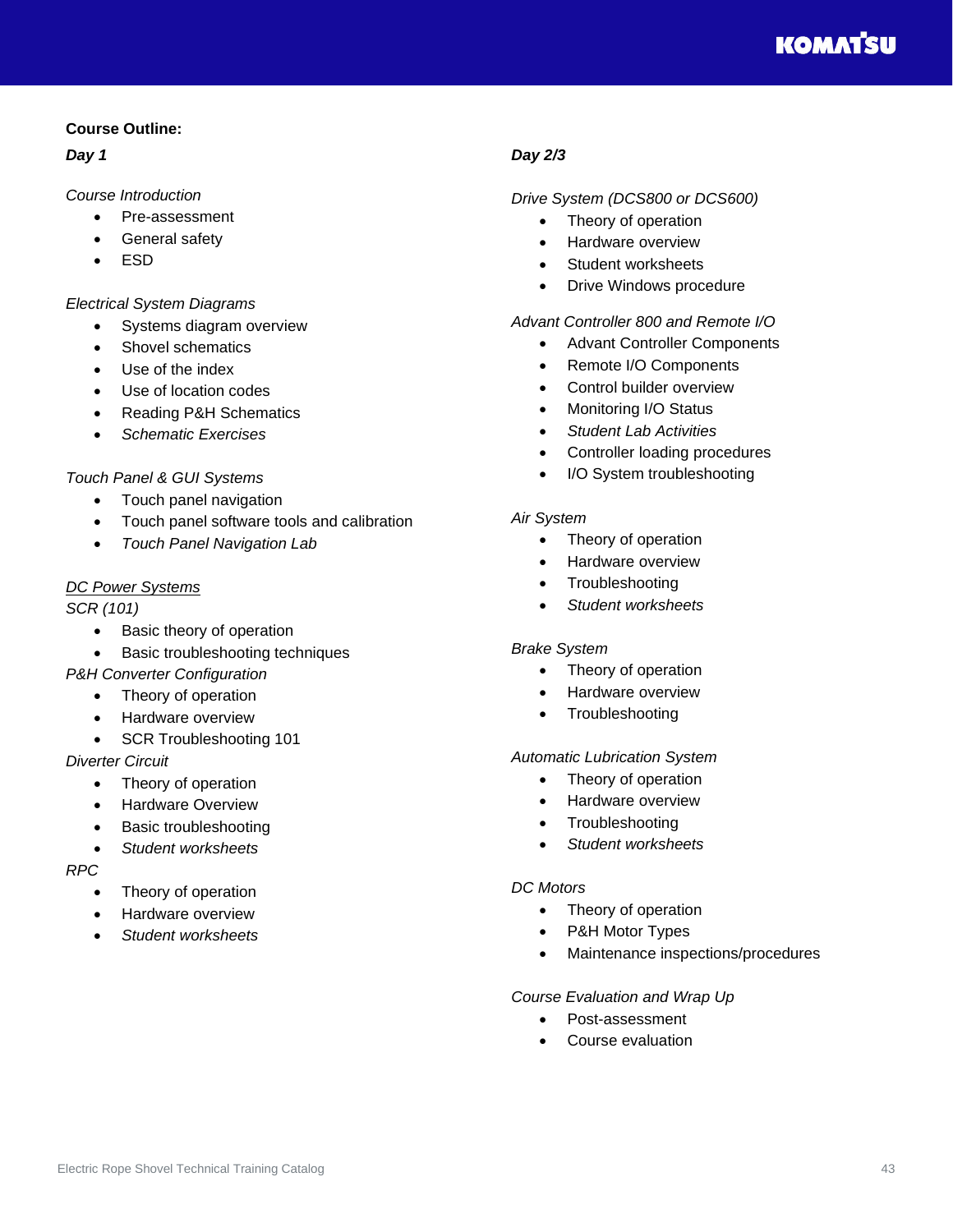## <span id="page-43-0"></span>*Electrical Systems (DC) - Milwaukee*

#### **Course Description:**

The student is introduced to the operation and maintenance of the P&H Mining Shovel. Furthermore, the course focuses on critical knowledge and skills required in supporting present day P&H Mining Shovels. Topics included are the Centurion DC Shovel Control System. The concepts that are covered in the classroom are reinforced in a laboratory environment that allows the students to load, install, and configure application software.

#### **Course Duration:**

Three days

#### **Target Audience:**

Electricians, Technicians, and Engineers who service and maintain P&H Mining Shovels.

#### **Prerequisites:**

Students should have knowledge of power electronics and computers. Students will be assigned Power and Control System eLearning training modules as part of course registration.

#### **Course Location:**

Milwaukee Training Facility

#### **Objectives:**

Upon completion of this lesson the student will:

- Identify and explain the purpose of all the major components utilized
- Use application software and programs as required
- Remove and replace faulty components including a failure analysis
- Explain the inter-relationship of the shovel systems
- Analyze schematics and control diagrams utilized for troubleshooting and repair

#### **Main Concepts:**

- DC Drive Line Up Overview
- Drives Windows Overview
- AC800M (Advant Controller 800) Hardware overview
- Control Builder Overview
- Auxiliary Systems Operation
- System Maintenance and Troubleshooting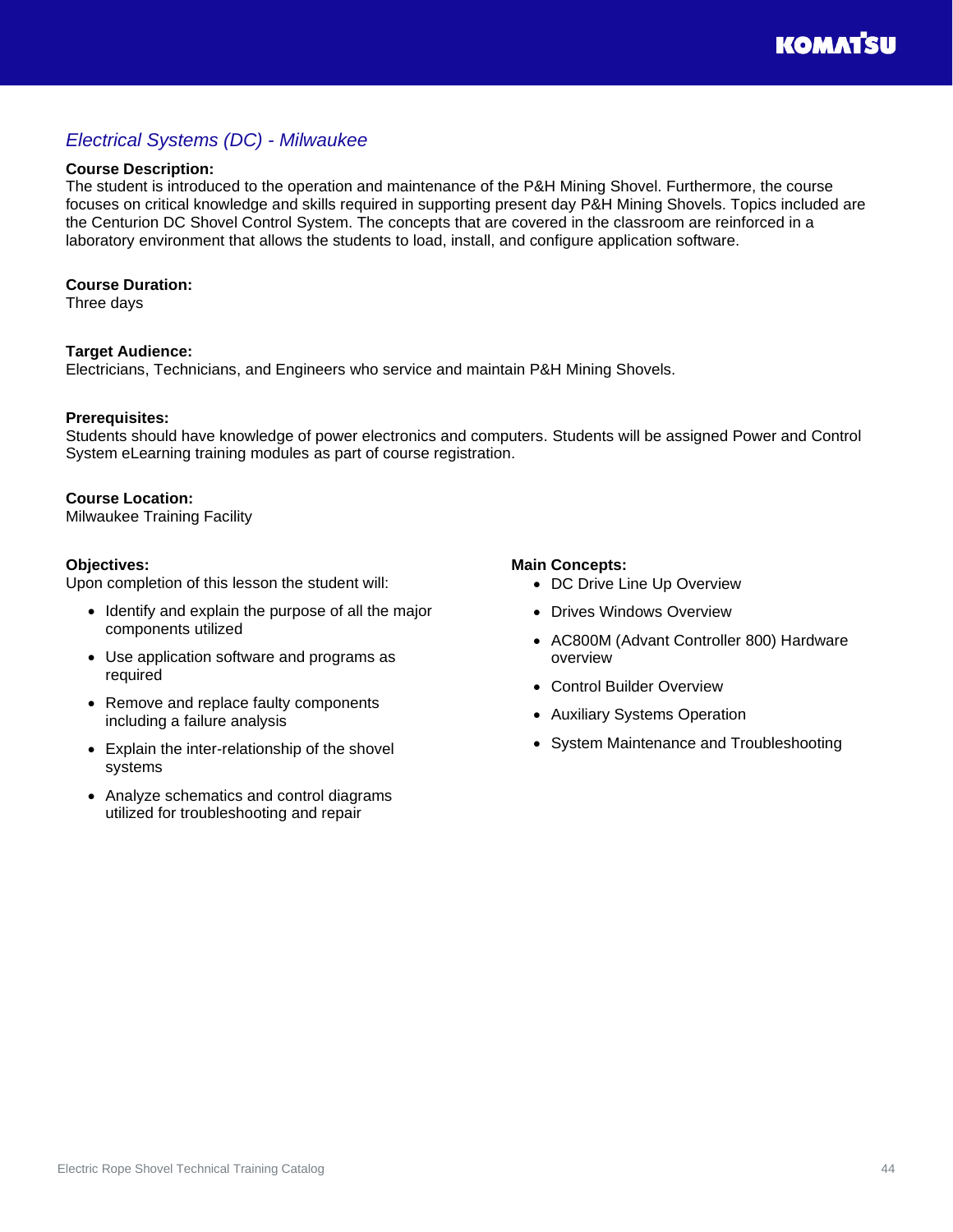## **KOMATSU**

#### **Course Outline:**

#### *Day 1*

#### *Course Introduction*

- Pre-assessment
- General safety
- ESD

#### *Electrical System Diagrams*

- Systems diagram overview
- Shovel schematics
- Use of the index
- Use of location codes
- Reading P&H Schematics
- *Schematic Exercises*

#### *Touch Panel & GUI Systems*

- Touch panel navigation
- Touch panel software tools and calibration
- *Touch Panel Navigation Lab*

#### *DC Power Systems*

#### *SCR (101)*

- Basic theory of operation
- Basic troubleshooting techniques

#### *Converter Operation*

- Theory of operation
- Shovel Configuration
- Troubleshooting
- *Student lab activities*

#### *Diverter Operation*

- Theory of operation
- Shovel Configuration
- Troubleshooting
- *Student lab activities*

#### *RPC Operation*

- Theory of operation
- Program Configuration
- Troubleshooting
- *Student lab activities*

#### *Day 2*

#### *Drive System Hardware Overview*

- DCS600 Circuit board operation  **OR**
- DCS800 Circuit board **Operation**

#### *Drive PC Tool Software*

- Drives Windows Overview
- *Student lab activities*

#### *Advant Controller 800 and Remote I/O*

- Advant Controller **Components**
- Remote I/O Components
- Control builder overview
- Monitoring I/O Status
- *Student lab activities*

#### *Air System*

- Theory of operation
- Hardware overview
- **Troubleshooting**
- *Student lab activities*

#### *Brake System*

- Theory of operation
- Hardware overview
- Troubleshooting

#### *Automatic Lubrication System*

- Theory of operation
- Hardware overview
- **Troubleshooting**
- *Student lab activities*

#### *Day 3*

*Auto Crowd Belt Tensioning System (4100XPC)*

- Theory of operation
- Hardware overview
- **Troubleshooting**

#### *Student Lab Activities*

- *AC800 Procedures*
- **Drive Procedures**
- Install I/O stations
- Verify connectivity
- **Test Inputs**
- Test Outputs
- I/O system troubleshooting

#### *Shop Tour*

#### *Course Evaluation and Wrap Up*

- Post-assessment
- Course evaluation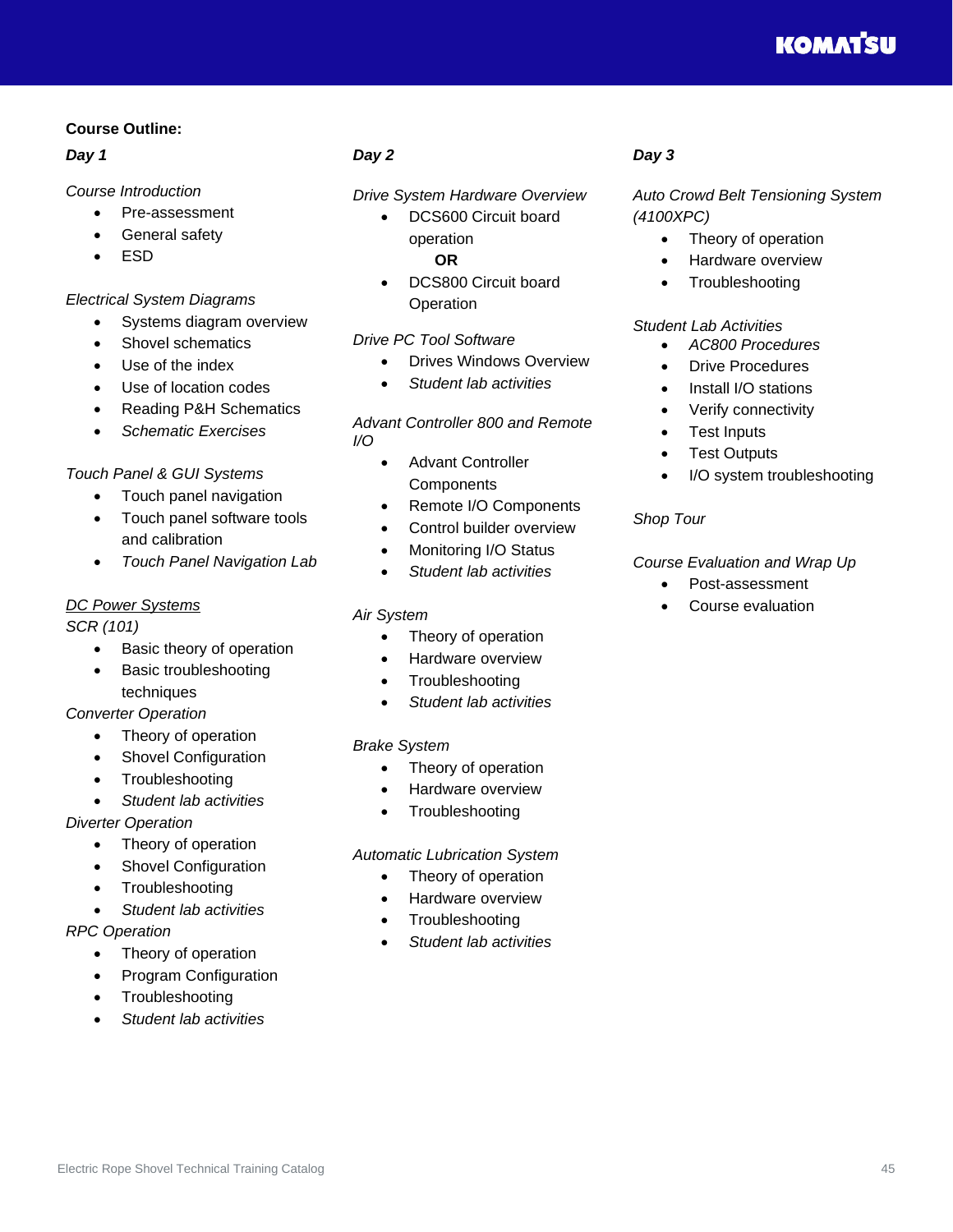## <span id="page-45-0"></span>**Mechanical Systems**

## <span id="page-45-1"></span>*Mechanical Systems - Field*

#### **Course Description:**

The course introduces the student to the operation and maintenance of P&H Mining Shovels. The course focuses on critical knowledge and skills required in supporting P&H Mining Shovels. All mechanical systems and adjustments are discussed. Recommended preventive and corrective maintenance procedures and practices are also discussed.

#### **Course Duration:**

Two days

#### **Target Audience:**

This training is targeted for Mechanical Maintenance and Supervisory personnel responsible for preventive and corrective maintenance and servicing of P&H Mining Shovels.

#### **Prerequisites:**

Students should have a basic knowledge of mechanical terminology and practical experience with maintenance equipment.

It is also suggested that students complete the following eLearning training modules: Product Overview, Disc Brakes, Theory of Operation of the Propel, Swing, Hoist, and Crowd Systems, and Compressed Air.

#### **Course Location:**

Field

#### **Objectives:**

Upon completion of this lesson the student will:

- Locate and identify major mechanical systems, subsystems, and components
- Identify and use available reference material to operate or maintain the shovel
- Understand the design and function of various Shovel Mechanical Systems
- Conduct preventive maintenance inspections
- Perform maintenance adjustments and repairs
- Recognize safety hazards associated with inspection, repair, and maintenance of shovel mechanical systems

#### **Main Concepts:**

- Review of relevant reference material
- Shovel motions and major components
- Lower machine structure and Propel System
- Revolving Frame and Swing System
- Hoist System
- Boom Assembly and Crowd System
- Machinery House and Ventilation System
- Compressed Air System
- Brake System
- Automatic Lubrication System
- Inspections, tests, and adjustments of major Mechanical Systems
- Preventive and corrective maintenance procedures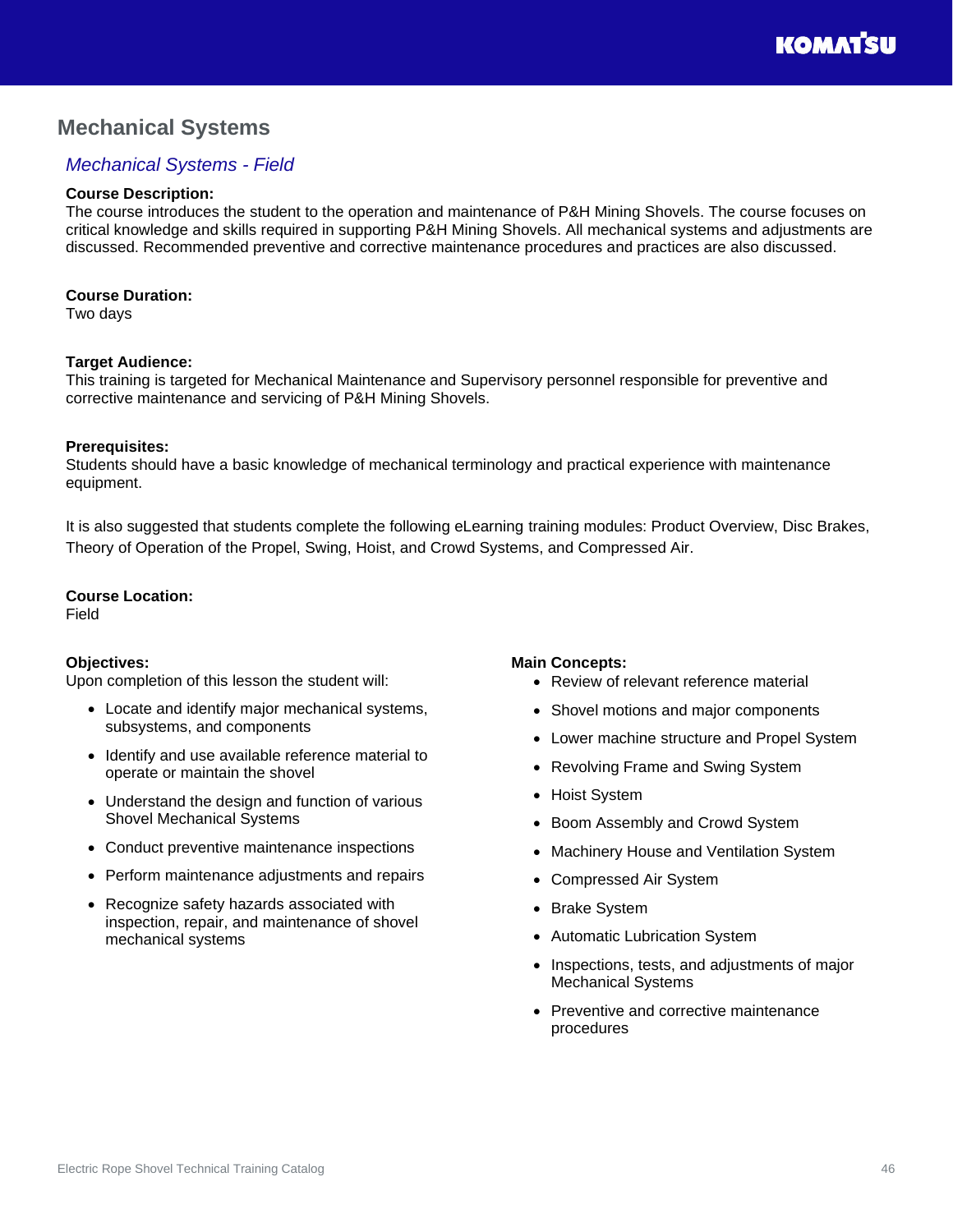#### **Course Outline:**

#### *Day 1*

#### *Source Information*

- Mechanical Maintenance Manual
- LinkOne Parts Book
- Service Bulletins and Service Notices

#### *Shovel Orientation and Introduction*

- Shovel Orientation
- Mechanical and Structural Overview

#### *Safety Overview*

- Electrical and Mechanical Hazards
- Stored Mechanical Energy

#### *General Assembly Procedures*

- Bolt Torqueing Principles and Practices
- **Bolt Tensioning**
- "SuperNuts"
- Bearing Types and Adjustment

#### *Shovel System: Propel*

- Lower Structure and Lower Works
- Propel System Overview
- DELTA Drive System
- Crawler Track Tension Adjustment

#### *Shovel System: Machinery House*

- House Ventilation and Pressurization
- AirScrubPro

#### *Shovel System: Swing*

- Swing System Overview
- Center Gudgeon Nut Adjustment

#### *Day 2*

#### *Shovel System: Hoist*

• Hoist System Overview

#### *Shovel Structures: Attachment*

• Booms, Handles and ABSS

#### *Shovel System: Dippers*

- Dipper Wear Components
- Dipper Trip Machanism
- "SnubRite" Snubbers
- Pitch Braces

#### *Shovel System: Crowd*

- Crowd System Overview
- Crowd Belt Replacement and Tensioning
- Shipper Shaft and Saddle Block Adjustments

#### *Shovel System: Compressed Air System*

- Air System Overview
- Air Compressor
- Air System Control
- **Brake Air System**
- Lube Air System

#### *Shovel System: Disc Brakes*

- Operation and Components Overview
- Disc Brake Safety
- Disc Brake Maintenance

#### *Shovel System: Lubrication System*

- Types of Lubricants
- Motor and Gearcase Lubrication
- Automatic Lubrication System Overview

#### *Course Evaluation and Wrap Up*

- Q&A
- Course evaluation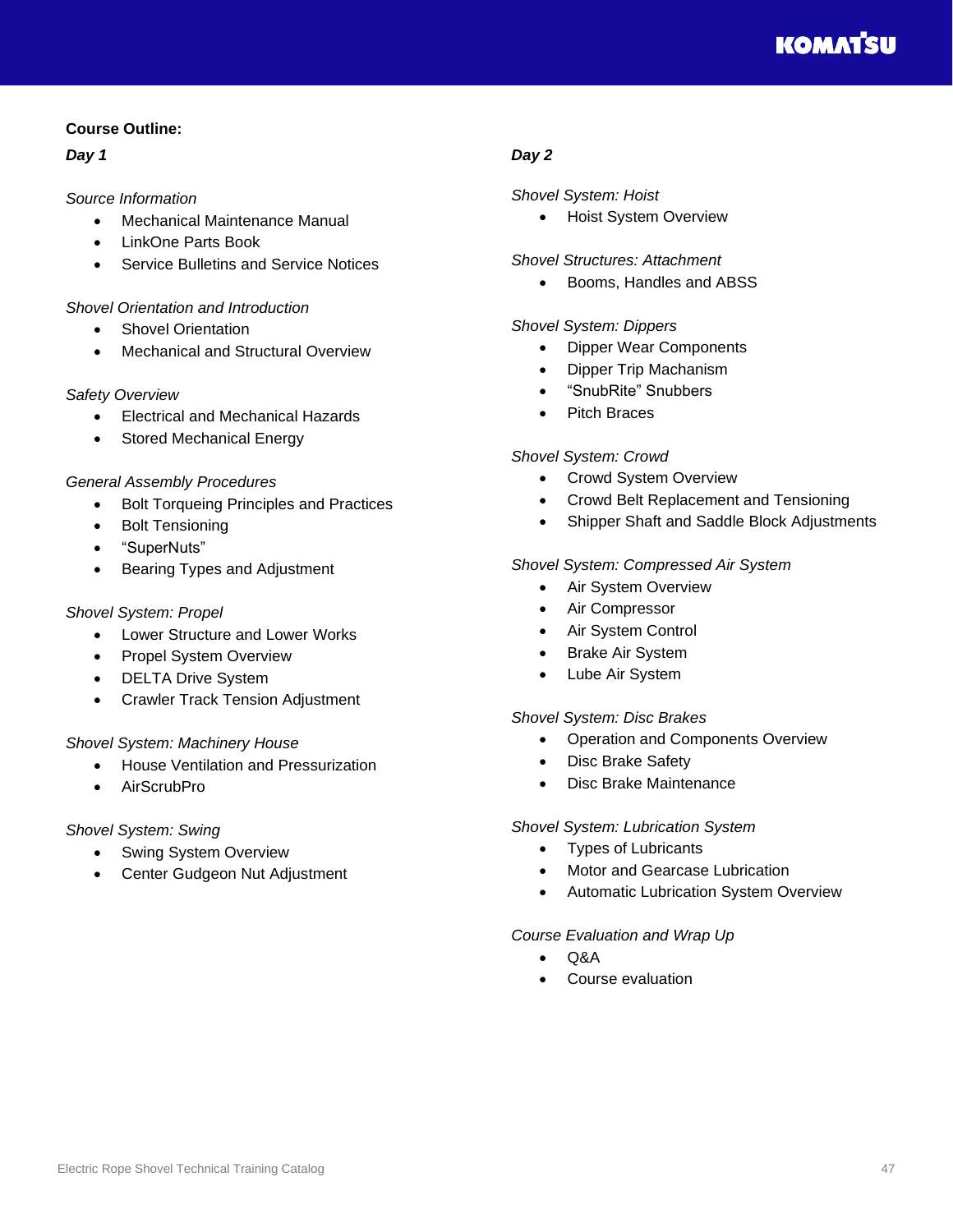### <span id="page-47-0"></span>*Mechanical Systems - Milwaukee*

#### **Course Description:**

The course introduces the student to the operation and maintenance of P&H Mining Shovels. The course focuses on critical knowledge and skills required in supporting P&H Mining Shovels. All mechanical systems and adjustments are discussed. Recommended preventive and corrective maintenance procedures and practices are also discussed.

#### **Course Duration:**

Three Days

#### **Target Audience:**

This training is targeted for Mechanical Maintenance and Supervisory personnel responsible for preventive and corrective maintenance and servicing of P&H Mining Shovels.

#### **Prerequisites:**

Students should have a basic knowledge of mechanical terminology and practical experience with maintenance equipment.

It is also suggested that students complete the following eLearning training modules: Product Overview, Disc Brakes, Theory of Operation of the Propel, Swing, Hoist, and Crowd Systems, and Compressed Air.

#### **Course Location:**

Milwaukee Training Facility

#### **Objectives:**

Upon completion of this lesson the student will:

- Locate and identify major mechanical systems, subsystems, and components
- Identify and use available reference material to operate or maintain the shovel
- Understand the design and function of various Shovel Mechanical Systems
- Conduct preventive maintenance inspections
- Perform maintenance adjustments and repairs
- Recognize safety hazards associated with inspection, repair, and maintenance of shovel mechanical systems

#### **Main Concepts:**

- Review of relevant reference material
- Shovel motions and major components
- Lower machine structure and Propel System
- Revolving Frame and Swing System
- Hoist System
- Boom Assembly and Crowd System
- Machinery House and Ventilation System
- Compressed Air System
- Brake System
- Automatic Lubrication System
- Inspections, tests, and adjustments of major Mechanical Systems
- Preventive and corrective maintenance procedures